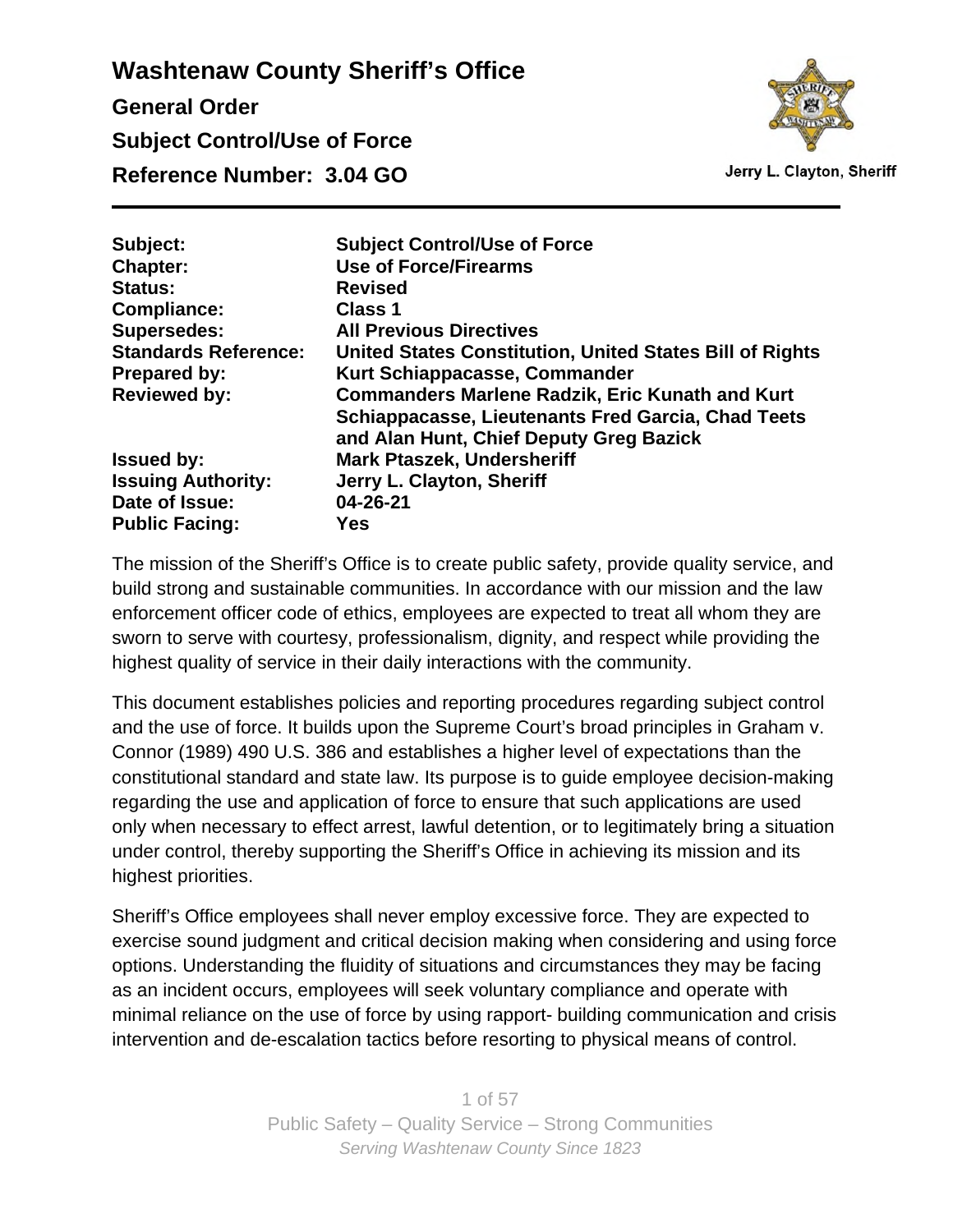

Jerry L. Clayton, Sheriff

These are key factors in safeguarding the public's trust and maintaining legitimacy with the community.

Understanding that no policy can predict every situation, the type of techniques and tactics selected should not increase risk to employees or another person and will vary depending upon the circumstance. Each incident is unique.

### **I. PURPOSE**

- A. To establish policy and procedures for the use of force.
- B. To designate approved use of force options.
- C. To establish the reporting requirements in every instance involving the use of force.
- D. To provide for the treatment of any injury or complaint of injury arising from the use of force.
- E. To ensure compliance through training and dissemination of this policy and procedure.

### **II. SCOPE**

This General Order applies to all Sheriff's Office full-time employees, part-time employees, and volunteers trained in, and authorized to use, force.

#### **III. POLICY**

### A. SAFEGUARDING HUMAN LIFE AND DIGNITY

The authority to use force is a serious responsibility given to Sheriff's Office employees by the people who expect them to exercise that authority judiciously and with respect for equitable treatment, human rights, dignity, and the sanctity of all human life.

### B. ESTABLISH COMMUNICATION

Communication with non-compliant subjects is often most effective when Sheriff's Office employees attempt to establish rapport, use the proper voice intonation, ask questions, and provide advice to defuse conflict and achieve voluntary compliance before resorting to force- related subject control options.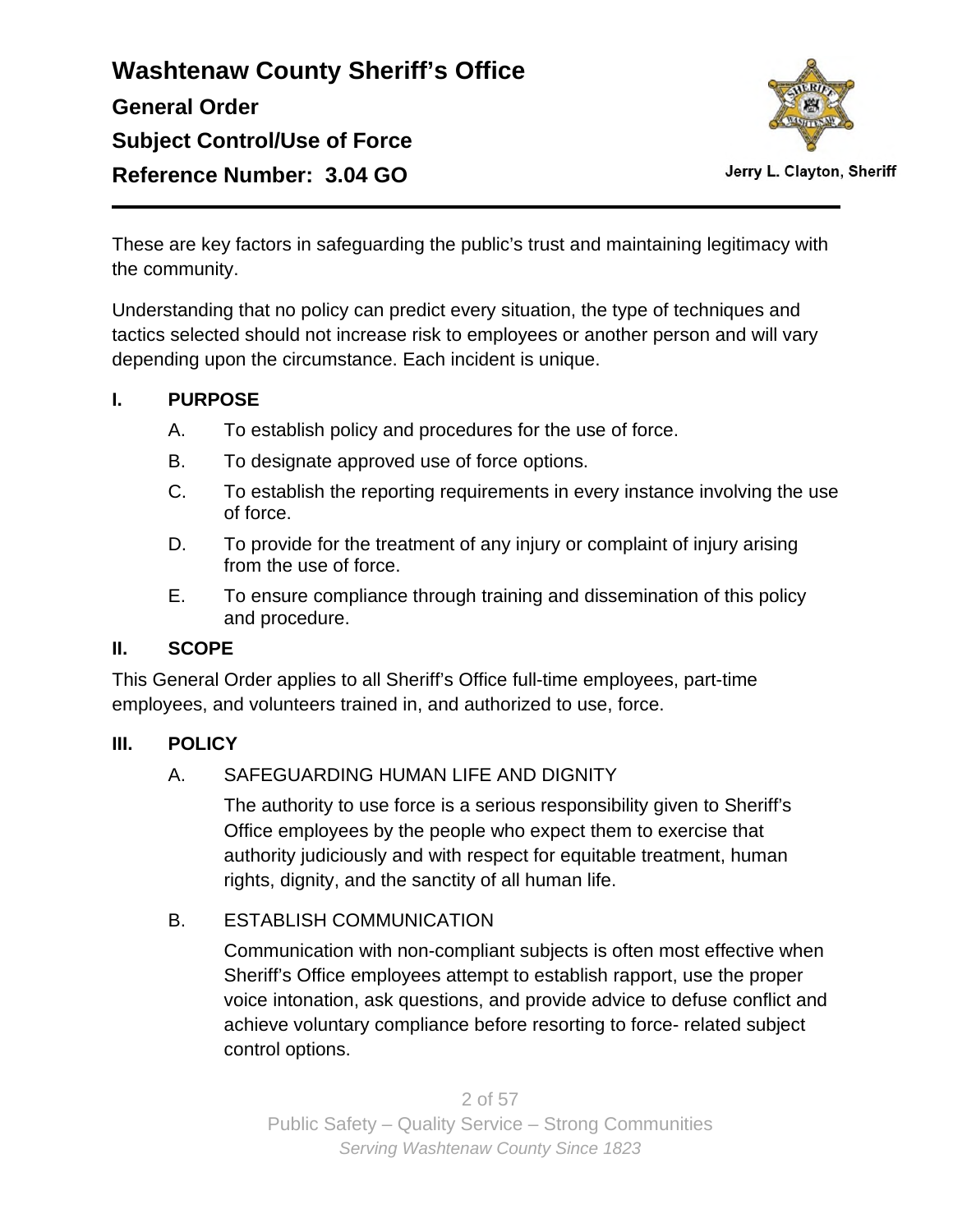

### C. DE-ESCALATION

Sheriff's Office employees shall employ de-escalation techniques throughout the encounter and provide repeated verbal warnings in order to decrease the likelihood of the need to use force and to increase the likelihood of voluntary compliance in situations where they can do so safely, without increasing risk to themselves or another person. Moreover, Sheriff's Office employees shall attempt to understand and consider the possible reasons why a subject may be noncompliant or resisting attempts to gain compliance.

A subject may not be capable of understanding the situation because of:

- 1. Environmental factors
- 2. Medical condition(s) i.e. mental, physical, or hearing impairment
- 3. Language barrier
- 4. Drug interaction
- 5. Emotional crisis
- 6. Those who have no criminal intent

These situations may not make the subject any less dangerous but understanding a subject's condition may enable employees to calm the subject and to allow for the use of de-escalation techniques while maintaining the safety of the public and the employee(s). Employees who act to de-escalate an incident, which can reasonably delay taking a subject into custody, while keeping the public and employees safe, will not be found to have neglected their duty. This act helps to fulfill a service priority of the agency.

Employees shall strive to gain voluntary compliance and use the minimum amount of force necessary to accomplish their lawful purpose.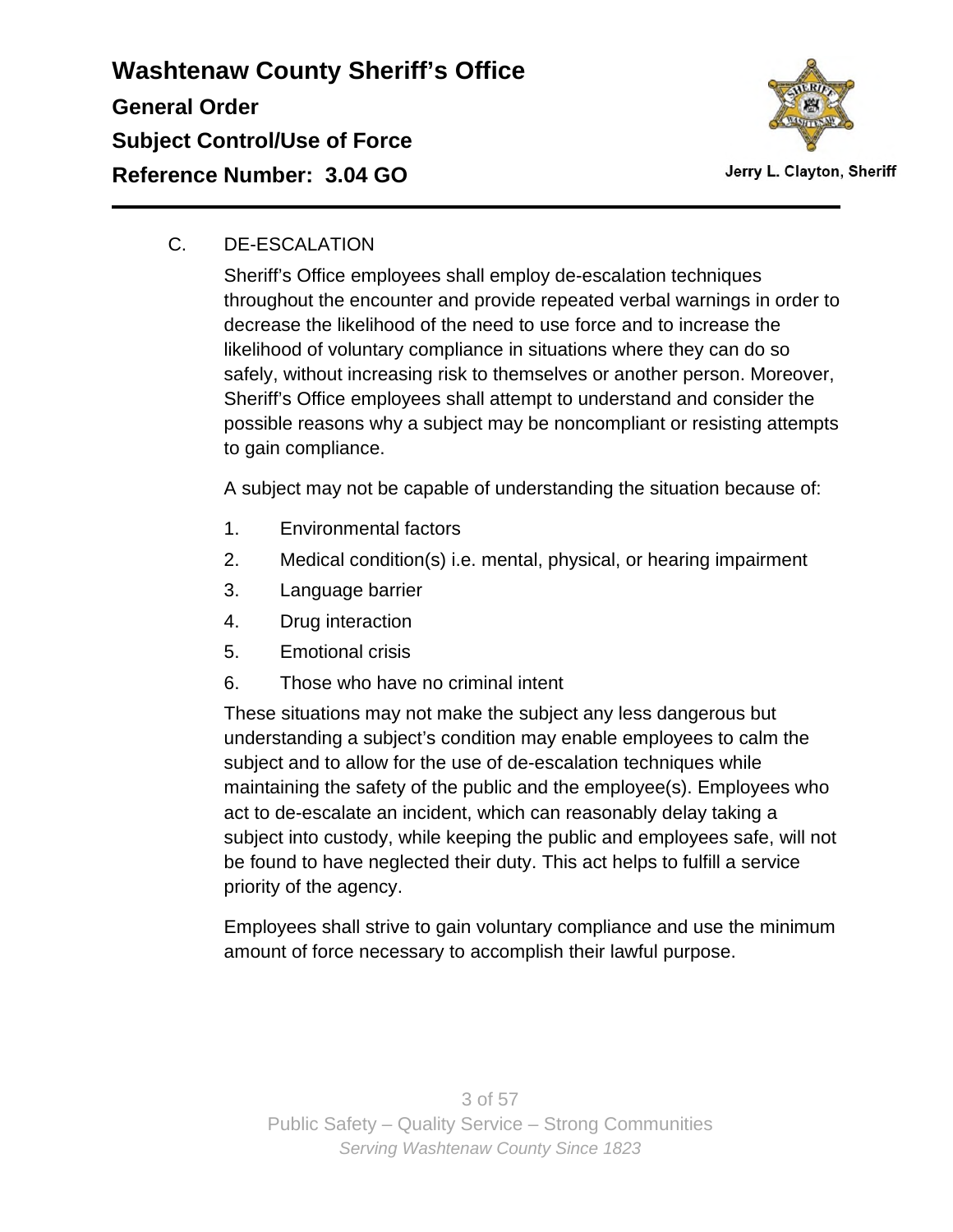

#### **Special Note:**

Employees shall continue to use de-escalation techniques after initiating, or being witness to, a use of force incident. The level of force shall be de-escalated immediately as the level of resistance encountered decreases, provided that the employee remains in control and as safety permits.

Employees shall continue to use de-escalation techniques after initiating, or being witness to, a use of force incident. The level of force shall be de-escalated immediately as the level of resistance encountered decreases, provided that the employee remains in control and as safety permits.

### D. PROPORTIONALITY

When determining the appropriate level of force, employees shall balance the severity of the offense committed and the level of resistance encountered based on the totality of the circumstances known to, or perceived by, the employee at the time. It is particularly important that employees apply proportionality and critical decision making when encountering a subject who is armed with a weapon other than a firearm, i.e. an edged weapon or a weapon of opportunity.

- 1. The totality of circumstances must be considered. The question is whether the officer's actions are objectively reasonable in light of all the facts and circumstances confronting the officer, at the time the subject control tactic is used. The term objectively reasonable refers to Graham v. Connor 490 U.S. 386 (1989), a case heard by the United States Supreme Court. Graham v. Connor held that determining the reasonableness of a seizure requires a careful balancing of the nature and quality of the intrusion on the individual against the attempt at 'countervailing' and under the guise of governmental interests, being at stake. The Supreme Court went on to list the factors for balancing an individual's rights against the law enforcement officer's. The list is specific:
	- a) What was the severity of the crime?
	- b) Did the suspect pose an immediate threat to the safety of the officers or the public?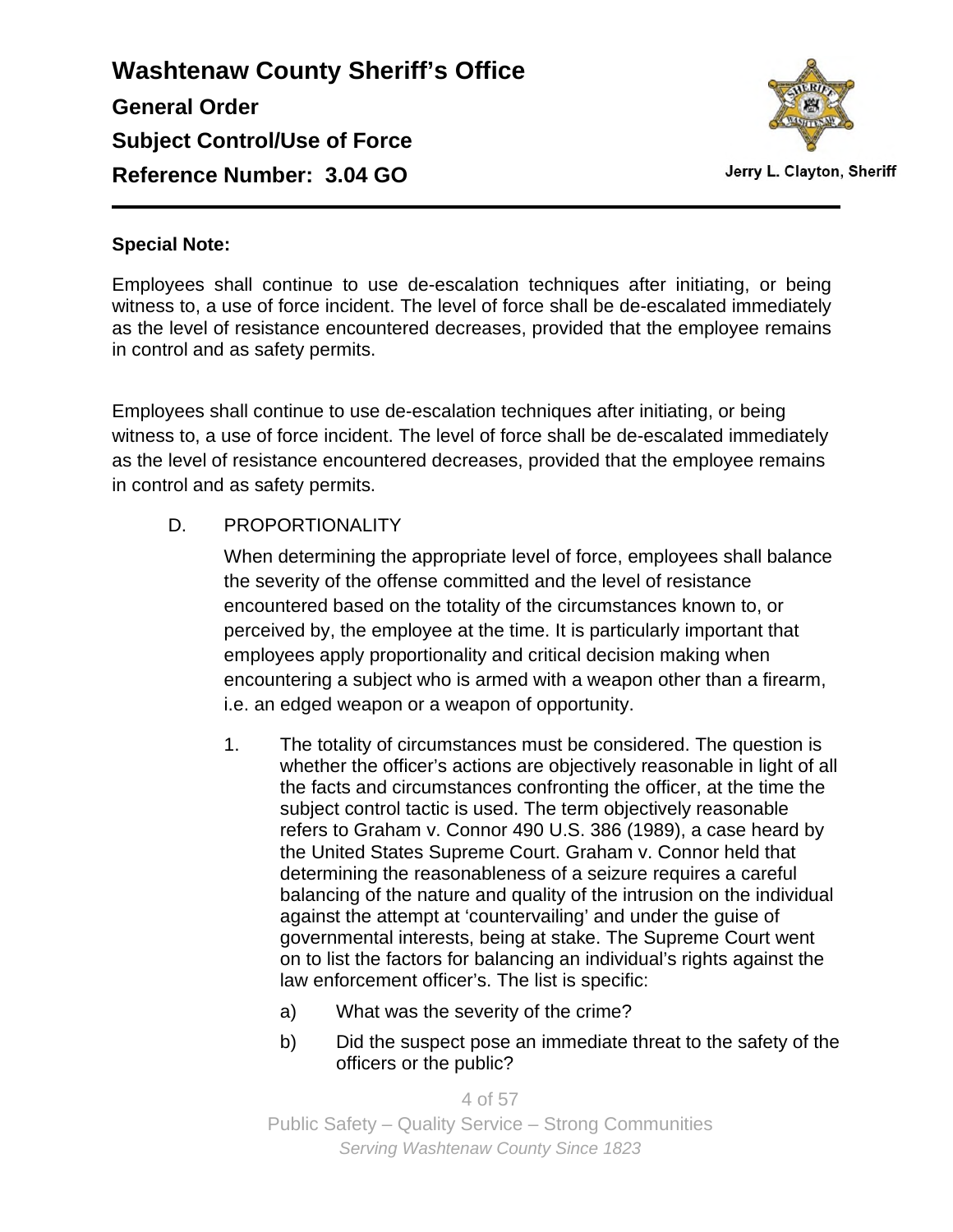

Jerry L. Clayton, Sheriff

- c) Was the suspect actively resisting arrest or attempting to evade arrest by flight?
- d) Were the officer's actions reasonable for other officers with similar training and experience?

### **Special Note:**

It is important to note that the Supreme Court found that the use of force should be judged from the perspective of a reasonable officer on the scene, not with the 20/20 benefit of hindsight. In most excessive force claims, the question of fact is whether the officer's actions are reasonable considering all the facts and circumstantial considerations confronting him/her at the time of the incident.

- 2. Circumstantial considerations include, but are not limited to:
	- a) The type of crime committed or attempted.
	- b) Relative size/stature of both the employee and the subject.
	- c) Exigent conditions.
	- d) Number of employees.
	- e) Number of subjects involved.
	- f) Availability of back up.
	- g) Reaction time.
	- h) Relative strength.
	- i) Subject(s) access to weapons.
	- j) Subject(s) under the influence of alcohol or drugs.
	- k) Exceptional abilities/skills (i.e. martial arts).
	- I) Injury to or exhaustion of the officer.
	- m) Weather or terrain conditions.
	- n) Immediacy of danger.
	- o) Distance from the subject.
	- p) Special knowledge (i.e., subject's prior history of violence, etc.).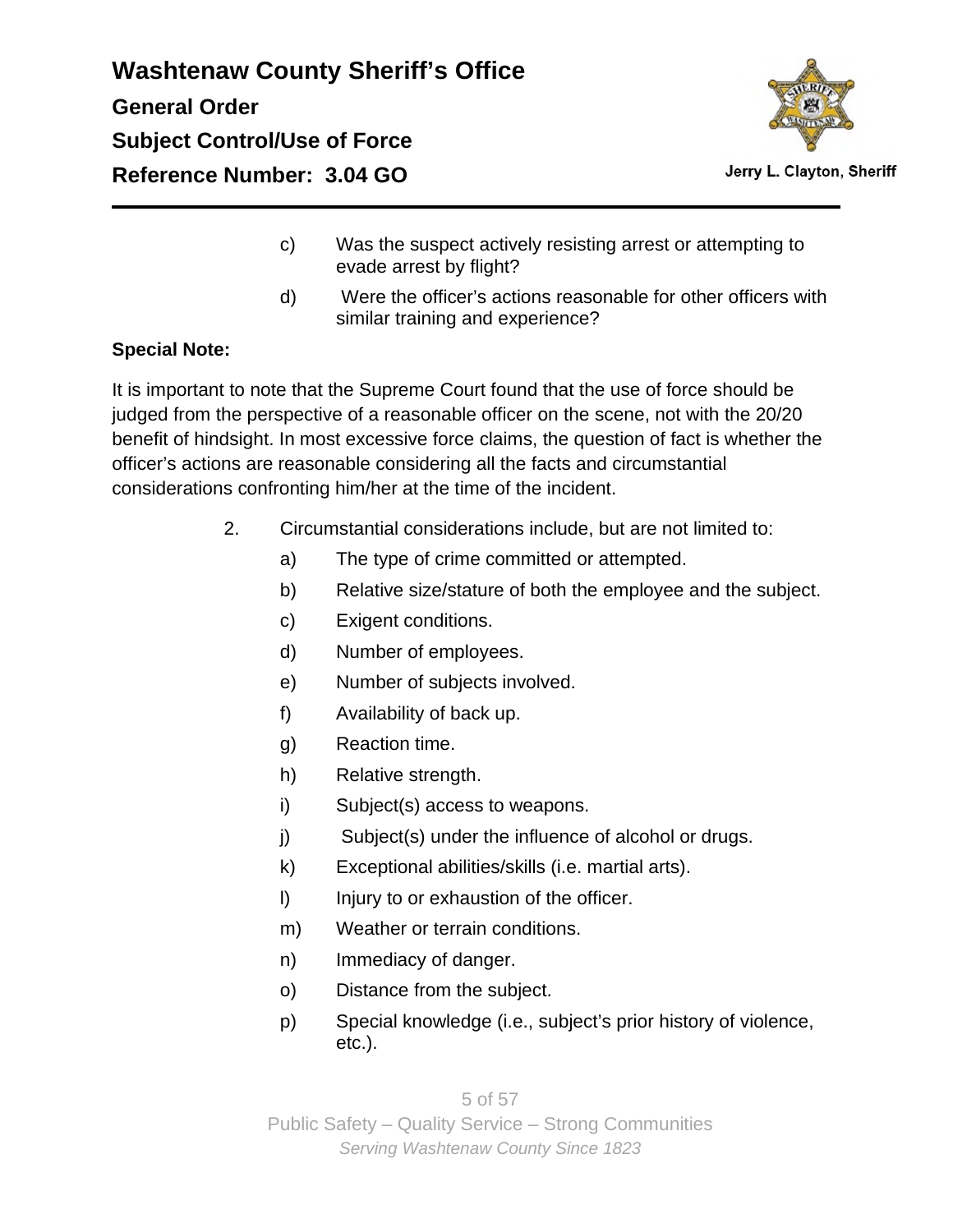

- 3. The degree of force used must be balanced against the certainty of an individual's involvement in a crime.
- 4. The immediate need for an employee to protect themselves, or others, from physical assault.
- 5. In all cases, the use of force, especially lethal (deadly) force, must be balanced against the risk of injury to innocent persons. By way of example, the risk of injury to innocent persons would need to be considered when deciding force or control options in a busy sports arena.
- 6. In arrest situations or where a need to preserve or restore order exists, the use of force must be weighed against the consequence of failing to use sufficient force, i.e., the dangers of escape or allowing the situation to continue unchecked.
- 7. Situations may occur where certain, immediate, and drastic measures must be undertaken by an employee as a last resort to protect human life. Force used in these situations may involve the use of techniques or weapons not specifically authorized by policy (e.g., neck restraint in deadly force encounters, striking with flashlight or vehicle, etc.).
- 8. Employees are prohibited from using force against persons in restraints, i.e. handcuffs and leg irons, except as objectively reasonable to prevent imminent bodily harm to the employee(s) or another person, to overcome active resistance, or where physical removal, i.e. lifting a person, is necessary to overcome passive resistance.
- 9. Unless actively engaged in a situation where s/he has no other option or is otherwise placed in a situation where enforcement action is unavoidable to protect themselves or another person, the employee shall only use force options in which they have been trained. Employees will only carry use of force tools and equipment that are issued and authorized by the Washtenaw County Sheriff's Office.
- 10. The use of 'warning shots' is prohibited.
- 11. The control options authorized by the Sheriff's Office are verbal commands, compliance controls (muscling techniques, pressure points, joint manipulation), physical controls (strikes and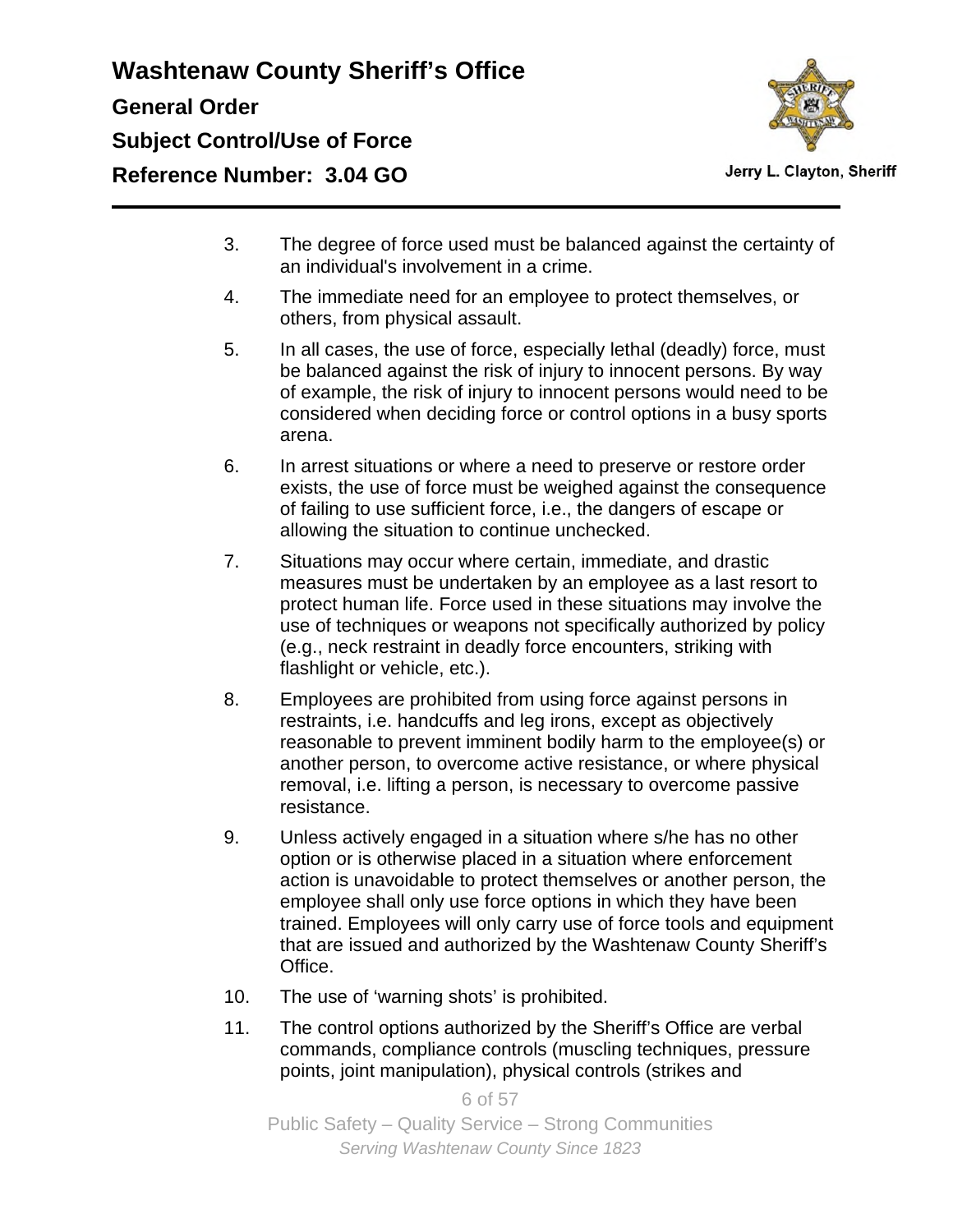

Jerry L. Clayton, Sheriff

takedowns), intermediate controls (use of impact devices, police service dog apprehensions, and Taser probe deployments), and deadly force options (firearms and improvised tools of opportunity used in a manner likely to cause death or serious physical injury).

- a) Employees will report any use of force technique used to overcome subject resistance in order to gain compliance.
- 12. Sheriff's Office employees shall only use deadly force only as a last resort when reasonable alternatives have been exhausted or are not possible to protect the safety of the employee(s) or the public.
- 13. The level of force applied will decrease and increase proportionately to the level of resistance encountered.
- E. MANDATORY MEDICAL EVALUATION

Medical evaluation is mandatory for subjects that have been exposed to ASR, Physical Control(s), Taser deployments, impact device strikes, police service dog apprehensions, all other forms of Intermediate Control, and Deadly Force. Medical evaluation is also mandatory for subjects who complain of injury, when an employee observes an injury, or where a reasonable officer believes that an injury may have a delayed introduction, such as a subject falling and hitting a vital area.

The decision for treatment options rests on Command Officers and will be based on the totality of the circumstances at the time of the incident.

F. CRISIS INTERVENTION

When it is safe to do so without increasing risk to the public or another person, employees trained in crisis intervention shall respond to calls for service, wherever possible, involving individuals in mental or behavioral health crisis.

### G. DUTY TO INTERVENE AND PROVIDE AID

Except in extraordinary circumstances, Sheriff's Office employees shall intervene on a person's behalf when they know or have reason know, that another law enforcement officer is about to use, or is using, force that is excessive or is otherwise in violation of this policy.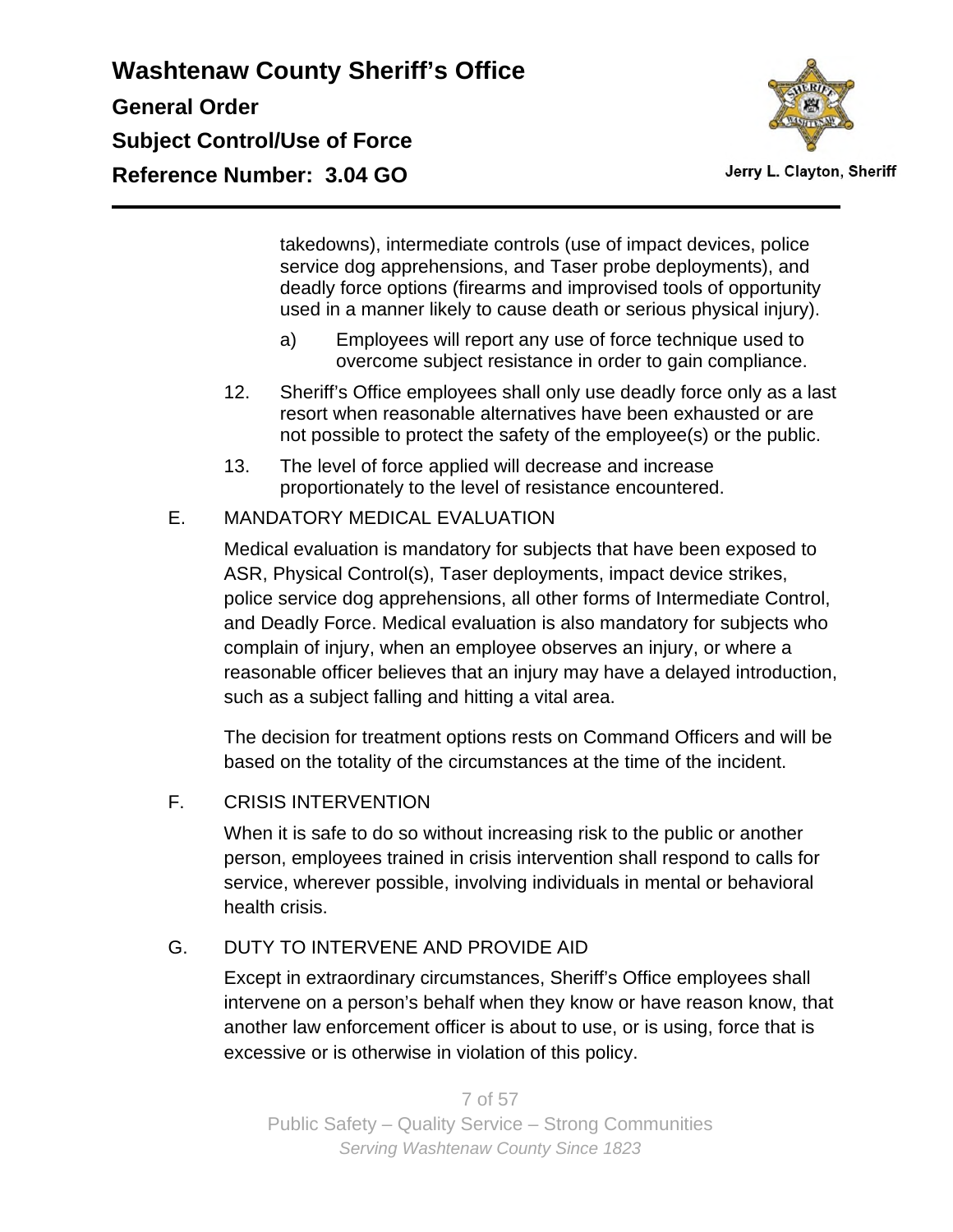

Jerry L. Clayton, Sheriff

This duty prevails regardless of rank or agency affiliation. Employees shall report any use of unnecessary force and the efforts made to intervene to a supervisor as soon as practical. If the witnessing employee is a supervisor, s/he will issue a direct order to stop the violation. Further, employees have the duty to provide aid to the victim.

### H. FAIR AND UNBIASED POLICING

Employees shall carry out their duties, including the use of force, in a manner that is fair and unbiased.

### I. CHEMICAL IMPAIRMENT

Employees of the Sheriff's Office will not carry a firearm or any other control tools, E.g. ECD or ASR, after consuming alcohol or any other substance that would render him/her as being impaired.

### **IV. DEFINITIONS**

### A. IMMINENT THREAT

Considered to exist when it is objectively reasonable to conclude that a person's impending actions are likely to cause death or great bodily injury unless action is taken. To be considered an imminent threat, the employee reasonably believes the person has the present intent, means, opportunity, and ability to complete the threat regardless of whether the threatened action has been initiated.

### B. IMMEDIATE THREAT

Considered to exist when it is objectively reasonable to conclude that a person's actions are likely to cause death or great bodily harm to the employee or another person without intervention. To be considered an immediate threat, the employee reasonably believes the person has the present intent, means, opportunity, and ability to complete the threat regardless of whether the threatened action has been initiated.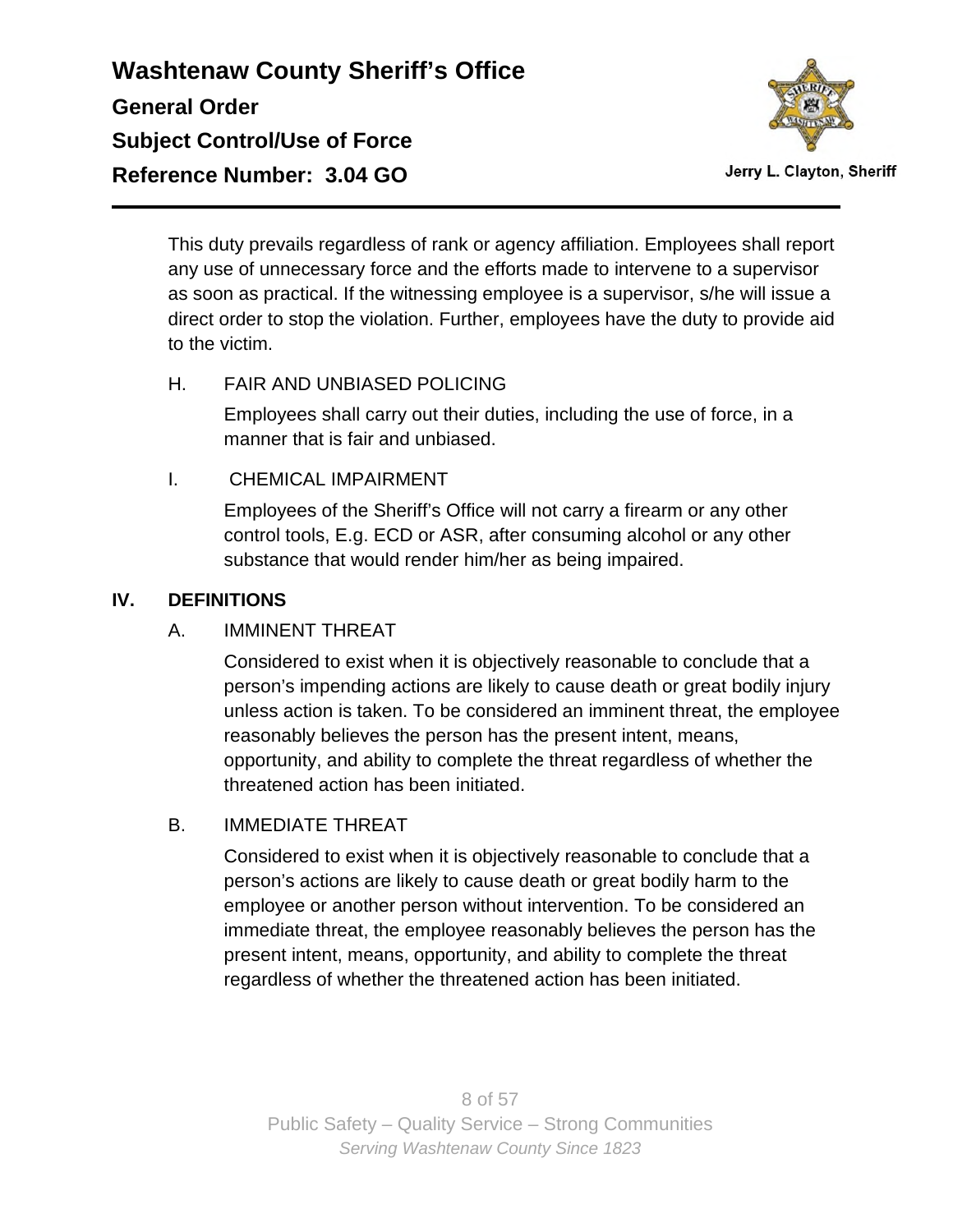

### C. MINIMAL AMOUNT OF FORCE NECESSARY

The lowest level of force within the range of objectively reasonable force that is necessary to affect an arrest or achieve a lawful objective without increasing the risk to others.

### D. PERSONAL BODY TOOLS

An employee's use of his/her body parts, including (but not limited to) hand, foot, knee, elbow, shoulder, hip, arm, leg or head by means of high velocity kinetic energy transfer (impact) to gain control of a subject, i.e. strikes or kicks.

### E. REASONABLE FORCE

An objective standard of force viewed from the perspective of a reasonable officer, without the benefit of 20/20 hindsight, based on the totality of the circumstances known to, or perceived by, the officer at the time of the incident.

### F. SERIOUS BODILY INJURY

Serious impairment of physical condition including, but not limited to, loss of consciousness, concussion, bone fracture, temporary impairment of function of any bodily member or organ, a wound requiring extensive suturing, and serious disfigurement.

### G. SERIOUS PHYSICAL INJURY

Creates a substantial risk of death, causes death or serious injury, protracted disfigurement, or impairment of the function of any bodily organ or limb.

### H. VITAL AREAS OF THE BODY

Head, neck, face, throat, spine, groin and kidney.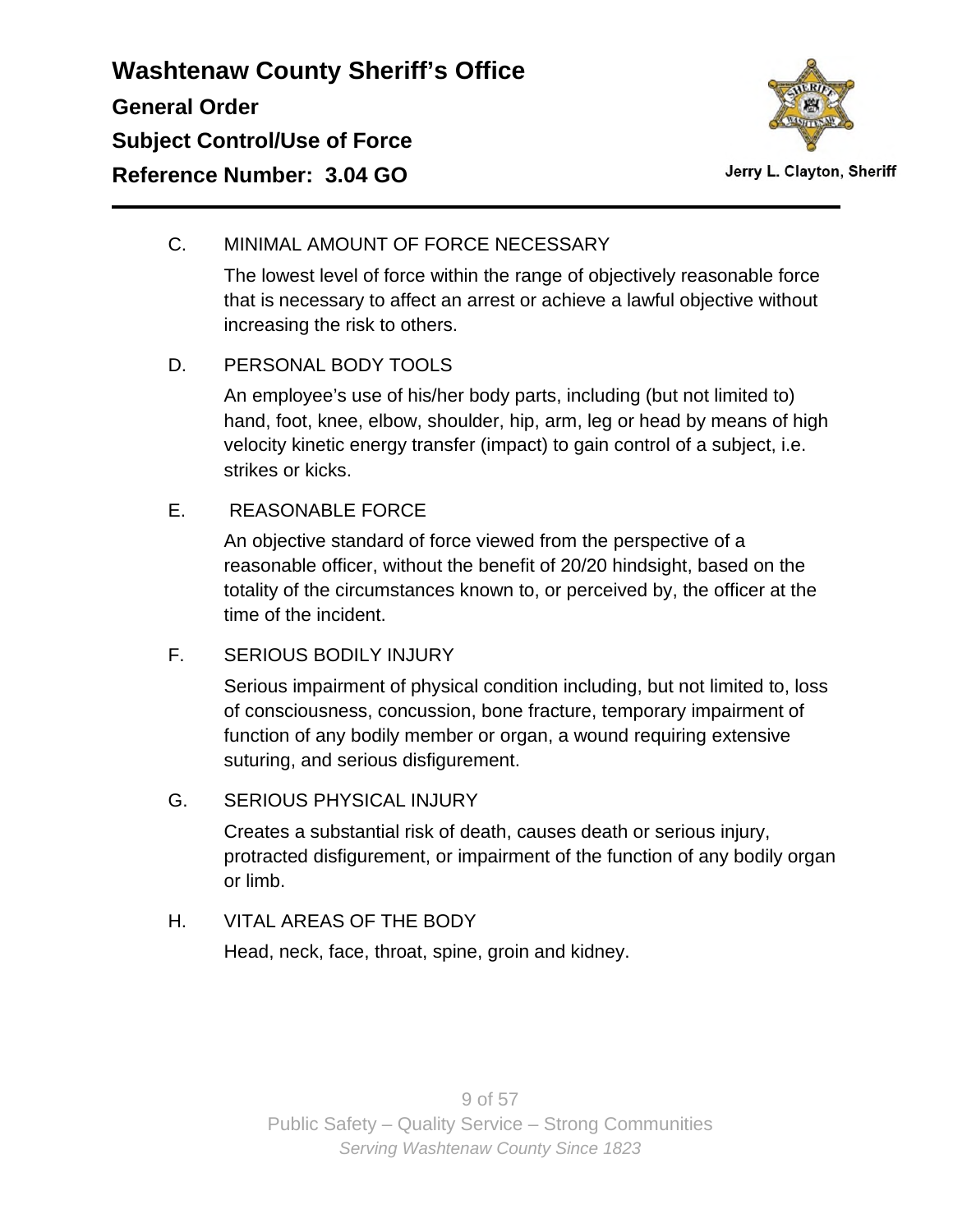

I. SHOW OF FORCE

Pointing or displaying a defensive weapon, in preparation to make it ready, should the use of force become necessary. Examples of the display of a defensive weapon could include: the removal of a weapon from its holster/storage container, the shaking of an OC canister, the expanding of a baton, arcing of the electronic control device or projecting the device's laser beam.

A report and use of force form should be completed if the tool displayed achieved the desired lawful objective.

J. FORCE OPTIONS

Deployment tactics utilizing a layer of force measures. The layered response can range from employees' presence to lethal force. Force options may be used as a team response where employees are working in concert with one another through various force measures. This style of deployment allows the options to fluidly escalate and deescalate the force response.

K. CONTROL

The method(s) an employee uses to neutralize the unlawful actions of a subject, or to protect the subject from injuring themselves or others.

### **Special Note:**

Not all means of control is force. By way of example but not limitation, compliantly escorting, holding, guiding, or placing restraints on a subject (including an emergency restraint chair) would constitute a means of control, not force if used according to training and policy.

L. USE OF FORCE

The completed use of a defensive weapon as it was intended or designed. The application of physical techniques as listed in this policy, or any other means used to defend, restrain, overcome, or otherwise gain physical control of a person. Some examples of a completed use of a defensive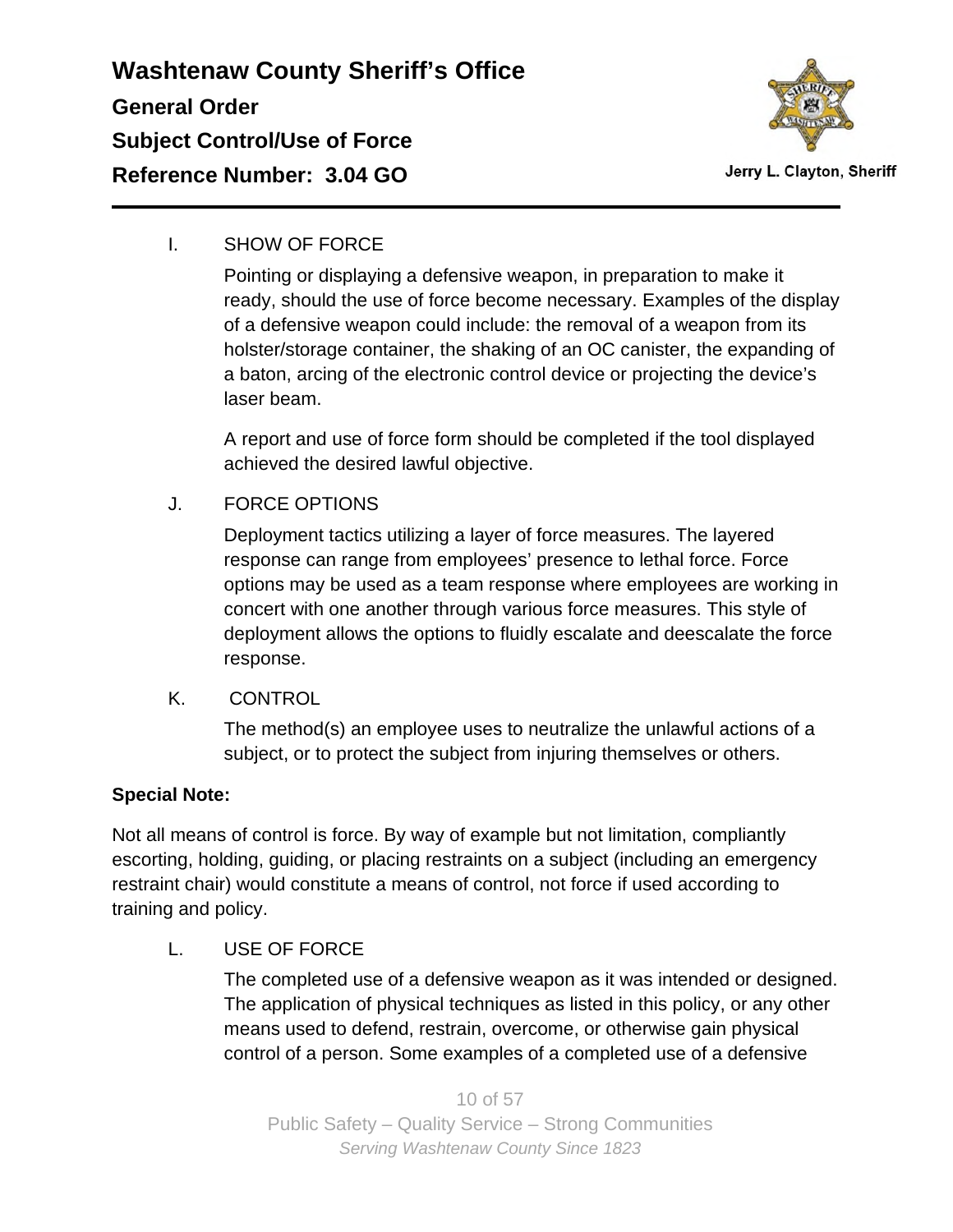

Jerry L. Clayton, Sheriff

weapon include: the spraying of OC at an individual, the striking of an individual with an ASP baton, or discharging an electronic control device at an individual.

### M. OBJECTIVELY REASONABLE FORCE

The test by which courts will evaluate force used to affect an arrest or protect the officer or other persons. This standard that courts will use to examine whether a use of force is constitutional and justifiable was first set forth in Graham v. Connor, 490 U.S. 386 (1989) and expanded by subsequent court cases. This is based on a totality of the circumstances and the facts known to the officer at the time of the incident. Courts will evaluate the reasonableness of an officer's use of force from the perspective of the reasonable officer on- scene at the time of the action rather than with 20/20 hindsight. The United States Supreme Court recognized that courts must make some allowance for the fact police officers are often forced to make split second decisions with limited information in situations which are tense, uncertain, and rapidly evolving.

### N. REPORTABLE FORCE

Any use of force technique used by an employee to overcome subject resistance in order to gain compliance.

O. CONSTITUTIONAL STANDARD

Graham v. Connor, 490 U.S. 386 (1989)

Tennessee v. Garner 471 U.S. 1 (1985)

The United States Supreme Court case Graham v. Connor, 490 U.S. 386 (1989), and other subsequent cases have established that an officer's right to make an arrest or investigatory stop necessarily carries with it the right to use physical coercion or threat thereof to affect it. An employee's use of force is considered a seizure under the 4th Amendment and must therefore be objectively reasonable when analyzed under the "Objective Reasonableness" standard as defined above. In Tennessee v. Garner, 471 U.S. 1 (1985), the Supreme Court held that under the 4th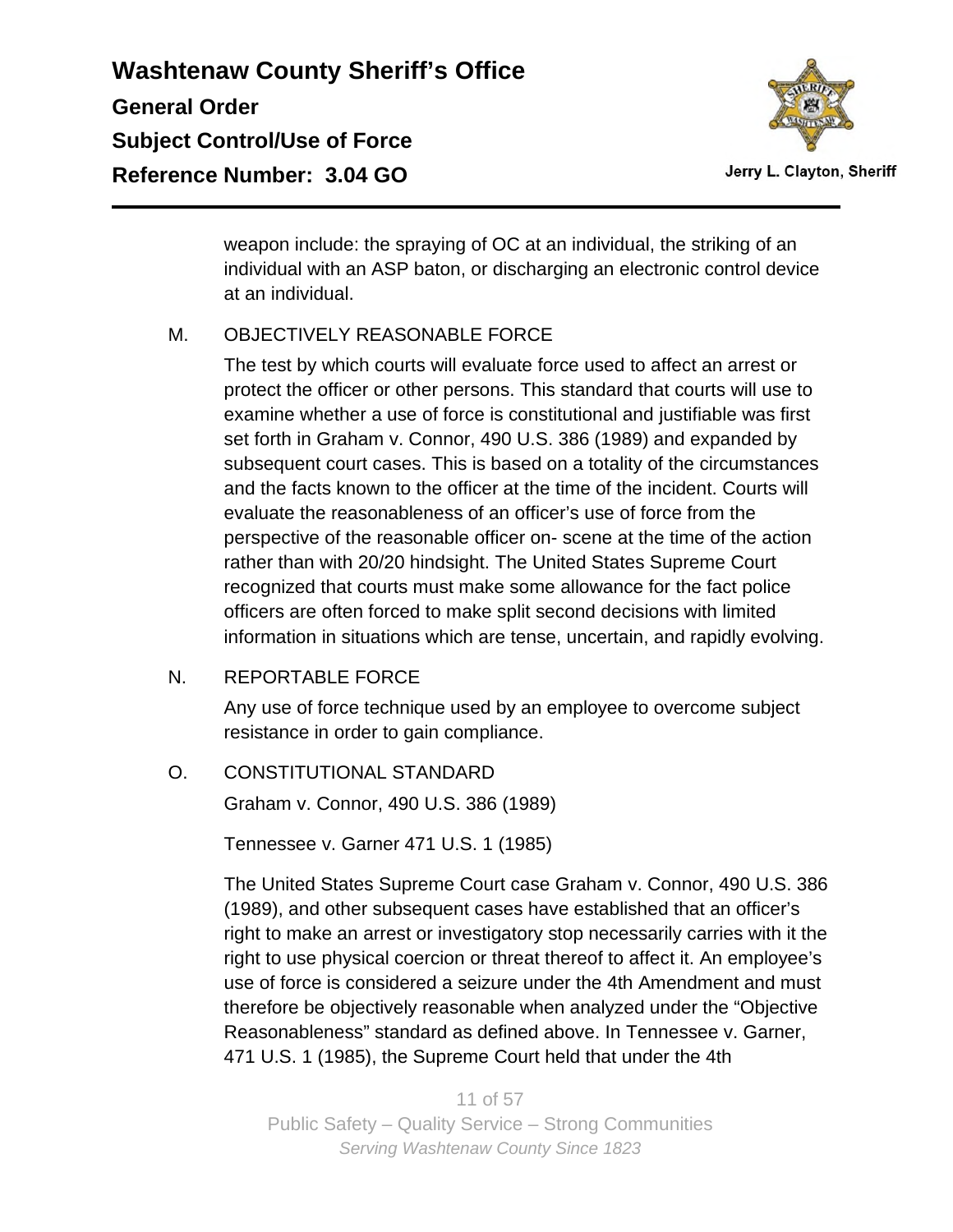

Jerry L. Clayton, Sheriff

Amendment, a police officer may not use deadly force to prevent the escape of a fleeing suspect unless the officer has probable cause to believe the suspect poses a significant threat of death or serious physical injury to the officer or others.

### P. EMPLOYEES

All Sheriff's Office employee classifications, full-time, part-time, or volunteer trained in, and authorized to use force.

#### Q. CRISIS

Situation in which an individual is exhibiting extreme emotional disturbance or behavioral distress, considering harm to self or others, disoriented or out of touch with reality, has a compromised ability to function, or is otherwise agitated and unable to be calmed.

#### R. IMPAIRED

An employee shall not carry a firearm or portable device that uses electromuscular disruption (EMD) technology while under the influence of alcoholic liquor or a controlled substance or while having a bodily alcohol content of .02 BAC or above.

#### S. COMPLIANT

Subject offers no resistance and complies with officer direction(s). Compliant subjects are not an imminent threat to the safety of the officer or the public.

### T. INACTIVE RESISTANCE

Subject does not attempt to defeat officer's effort(s) to gain compliance. Examples of inactive resistance include, but are not limited to, blank stare, or clenching the muscles of the jaw. Inactive resistance generally does not cause an imminent threat to the safety of the officer or the public.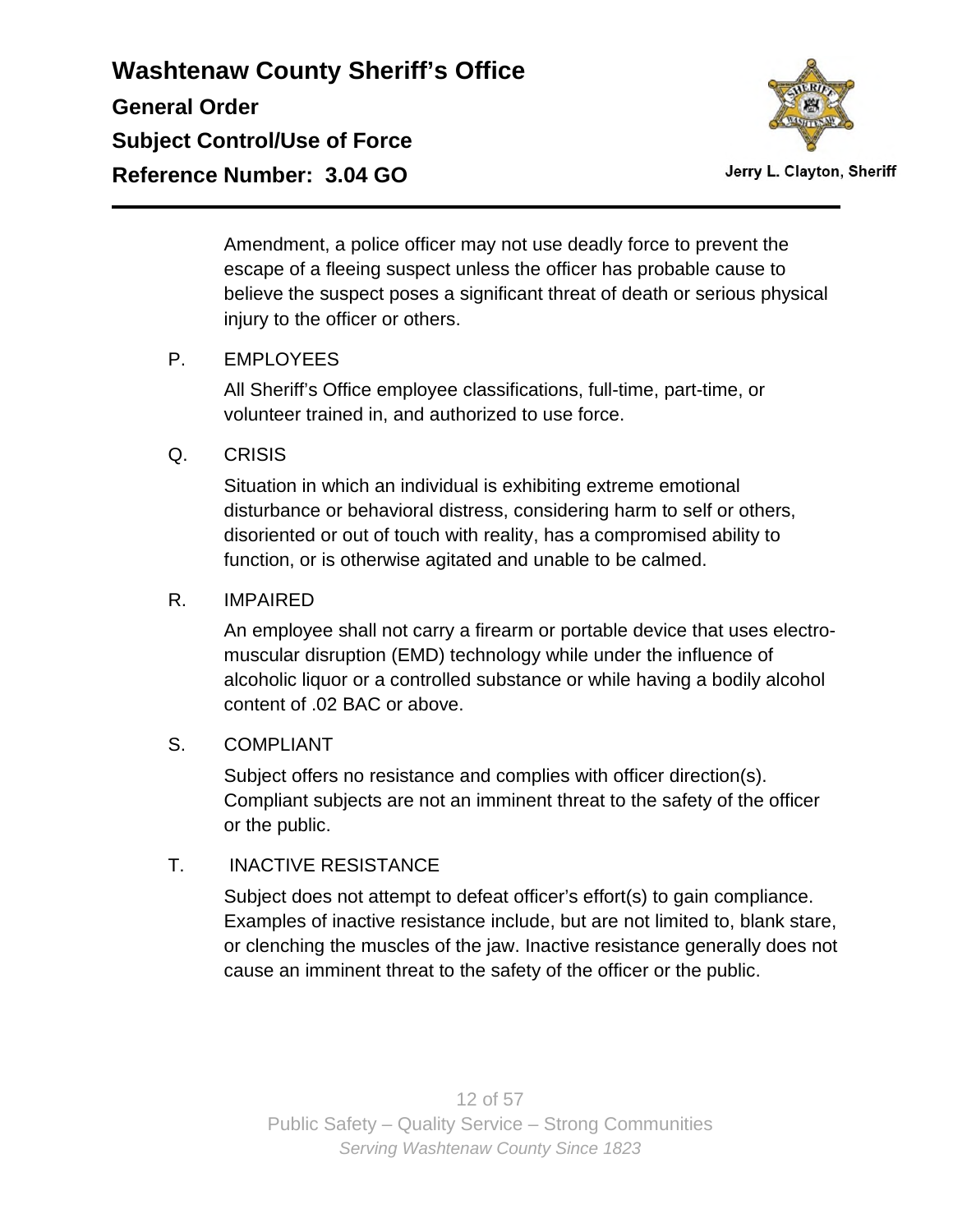

### U. VERBAL/PSYCHOLOGICAL INTIMIDATION

Subject does not physically attempt to defeat officer's effort(s) to gain compliance but becomes, or remains, verbally abusive towards an officer. An example of verbal/psychological intimidation includes, but is not limited to, yelling at or insulting an officer. Verbal or psychological resistance generally does not cause an imminent threat to the safety of the officer or the public.

### V. PASSIVE RESISTANCE

Subject does not physically attempt to defeat officer's effort(s) to gain compliance but does not follow direction(s) given. Examples of passive resistance include, but are not limited to, failing to comply with instructions (i.e. direction to exit a vehicle), or by becoming 'dead- weight', thus necessitating the officer(s) to physically lift a subject, and so-on. Passive resistance generally does not cause an imminent threat to the safety of the officer or the public.

### W. ACTIVE RESISTANCE

Subject exhibits physically evasive movements to defeat an officer's attempt at control. Examples of active resistance include, but are not limited to, bracing, tensing, running away, verbally or physically signaling an intention to avoid or prevent being taken into or retained in custody. Active resistance generally does not cause an intentional imminent threat to the safety of the officer or the public.

### X. ACTIVE AGGRESSION

Subject is aggressive or combative; attempting to assault the officer or another person, verbally or physically displays an intention to assault the officer or another person. Examples include but are not limited to lunging toward the officer, striking the officer with hands, fists, kicks, or any instrument that may be perceived as a weapon. It is reasonable to expect that active aggression causes an imminent threat to the officer or the public.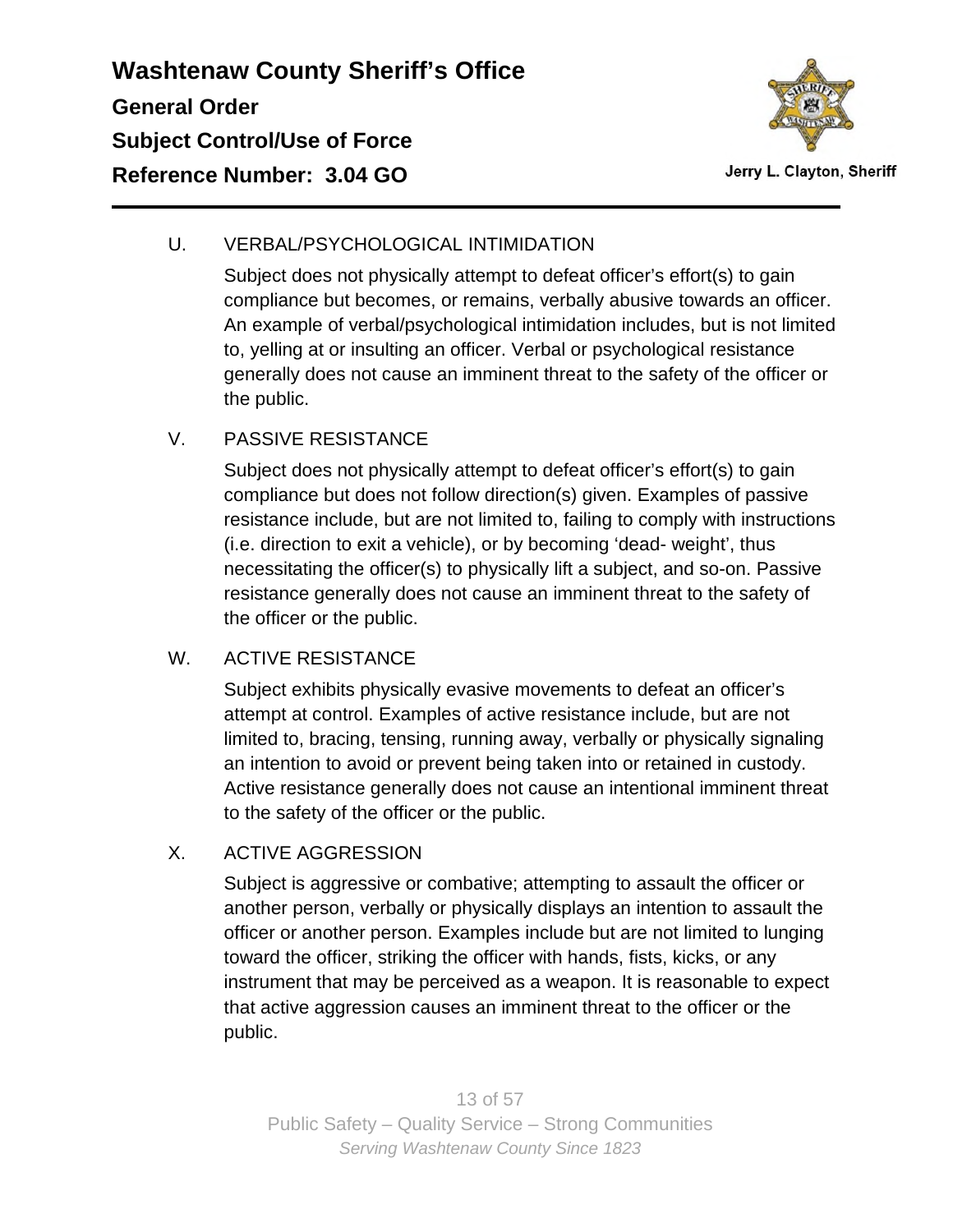

#### Y. DEADLY FORCE ASSAULT

Any subject action likely to result in serious bodily injury or death of the officer or another person. A deadly force assault causes an imminent lifesafety concern for the officer or the public.

### Z. OFFICER PRESENCE

Law enforcement officer(s) being present at a scene.

#### AA. VERBAL DIRECTION

Any verbal request or instruction that a law enforcement officer states to a person.

### BB. COMPLIANCE CONTROL

Muscling techniques, using touch pressure on nerve centers (pressure points), joint manipulation (wrist locks), and applying hand or leg restraints in conjunction with muscling techniques.

### CC. PHYSICAL CONTROL

Physical Controls, such as control holds, takedowns, strikes to muscle masses with personal body tools, and other similar techniques are designed to gain compliance of and/or control over actively resisting subjects. Physical controls are not intended, or likely to, cause permanent injury.

### DD. INTERMEDIATE CONTROL

Intermediate control poses a foreseeable risk of injury or harm but is neither likely nor intended to cause death. A level of force used to compel compliance that while less severe than lethal force, nonetheless, presents a significant intrusion upon an individual's rights. Intermediate control has the potential to, but is not intended to, nor likely to, but may under certain circumstances, cause serious physical injury or death.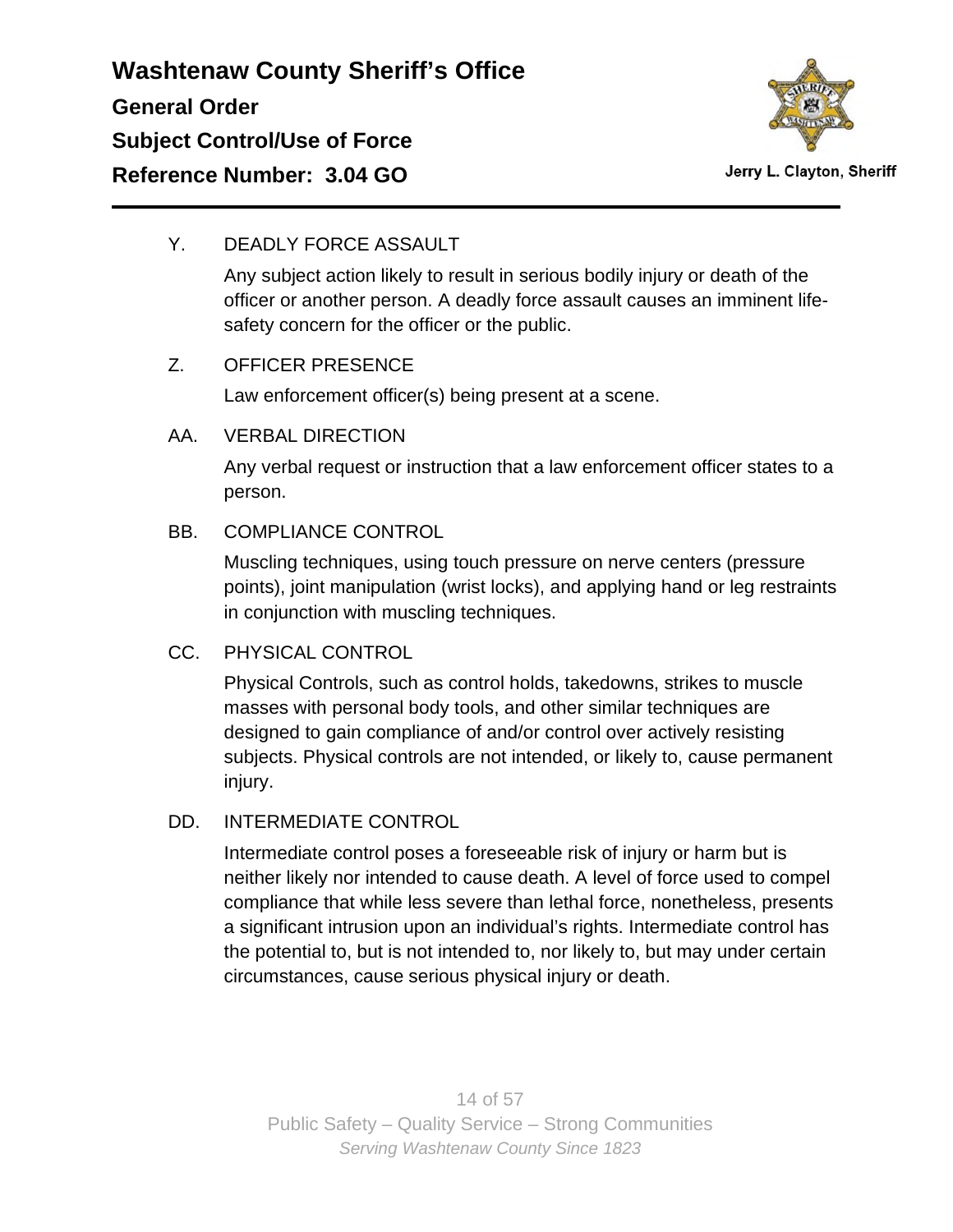

Jerry L. Clayton, Sheriff

### EE. DEADLY FORCE

Any use of force likely to cause death or serious physical injury, including the use of a firearm, neck holds and neck restraints, or strike to the head, neck, clavicle, or throat with a hard object.

### FF. EXTRAORDINARY CIRCUMSTANCE

Circumstances that are beyond what is usual, ordinary, regular, or established. Understanding that no policy can predict every circumstance that an employee may encounter, in the absence of clear policy parameters the employee's intended actions shall be to further the Mission of the Sheriff's Office – Public Safety, Quality Service, and to Build Strong and Sustainable Communities.

### **V. GENERAL REQUIREMENTS AND EXPECTATIONS GOVERNING ALL SUBJECT CONTROL SITUATIONS**

### A. USE OF FORCE MUST BE FOR A LAWFUL PURPOSE

Employees may use reasonable force options in the performance of their duties, in the following circumstances:

- 1. To effect a lawful arrest, detention, or search.
- 2. To overcome resistance or to prevent escape.
- 3. To prevent the commission of a public offense.
- 4. In defense of others or in self-defense.
- 5. To gain compliance with a lawful order.
- 6. To prevent a person from injuring himself/herself. However, an officer is prohibited from using lethal force against a person who presents only a danger to himself/herself and does not pose an immediate threat of death or serious bodily injury to another person or officer.
- 7. Employees must not engage in unreasonable actions or tactics that precipitate the use of force, or that unduly jeopardize their own safety or the safety of others. Employees shall not use force to attempt to achieve compliance with a command that is unlawful.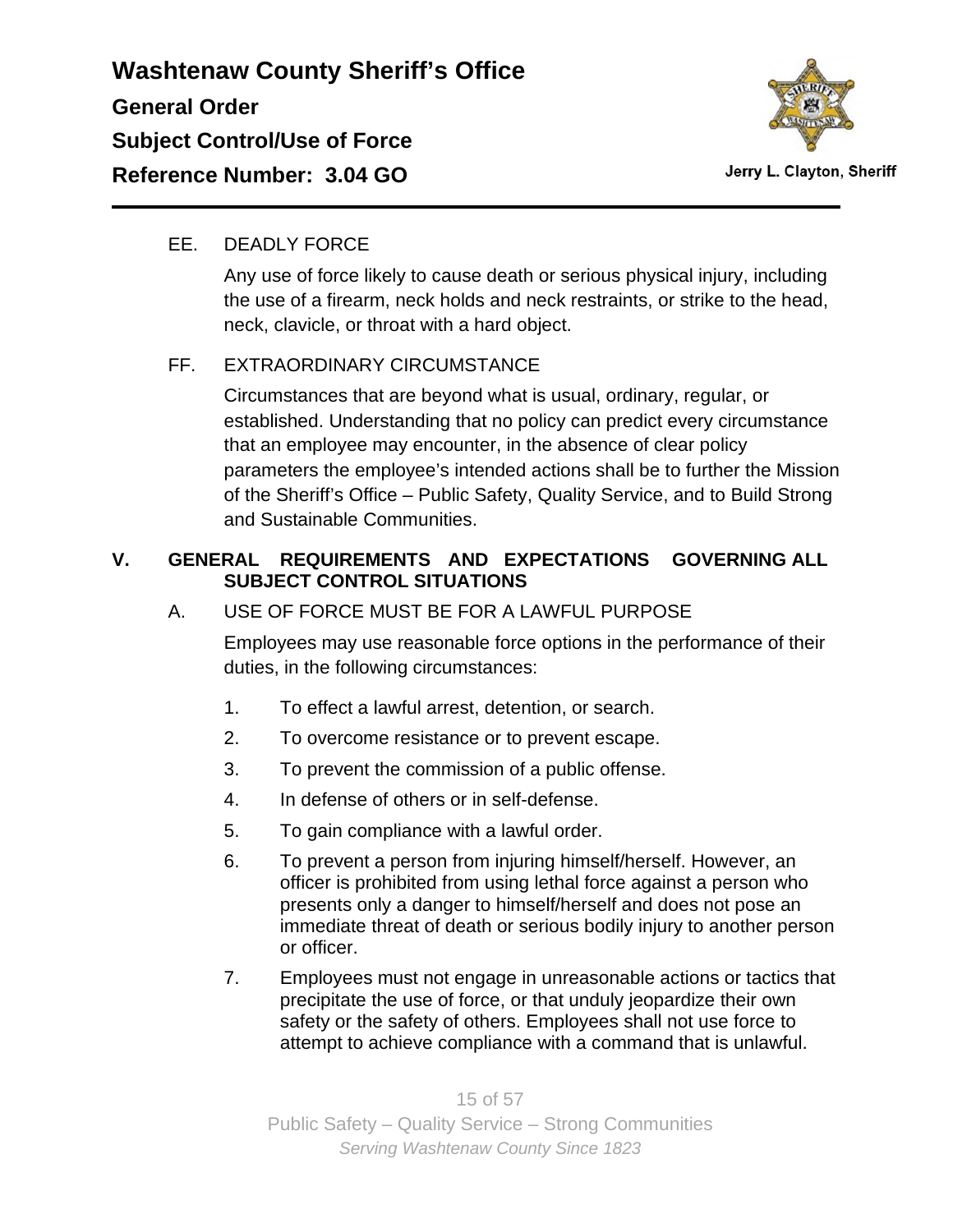

Jerry L. Clayton, Sheriff

B. USE OF FORCE EVALUATION- Determining when to employ objectively reasonable force

The United States Supreme Court in Graham v. Connor (1989) 490 U.S. 386 held that an officer's use of force must be objectively reasonable under the totality of circumstances known to the officer at the time of the incident. The 'reasonableness' inquiry in reviewing use of force is an objective one: the question is whether the employee's actions are objectively reasonable in light of the facts and circumstances they are confronting. The employee's perception will be a consideration, along with other objective factors that may affect the reasonableness of the employed tactic. Common factors considered by the court are 'Graham Factors':

- 1. The severity of the crime at issue.
- 2. Whether the suspect posed an immediate threat to the safety of the employee or others.
- 3. Whether the suspect is actively resisting arrest or attempting to evade arrest by flight.

This policy builds upon the broad principles in Graham by adding additional factors upon which an employee's subject control tactic shall be evaluated. These standards are more conservative than the constitutional standard and state law. Employees must strive to gain voluntary compliance and use the minimal amount of force necessary without increasing risk to themselves or another person.

1. The reasonableness of a particular use of force must be judged from the perspective of a reasonable criminal justice professional on the scene, rather than 20/20 hindsight, and without regard to the employee's underlying intent and motivation. The reasonableness must account for the fact that employees are often forced to make split-second judgments and decisions, in circumstances that are tense, uncertain and rapidly evolving.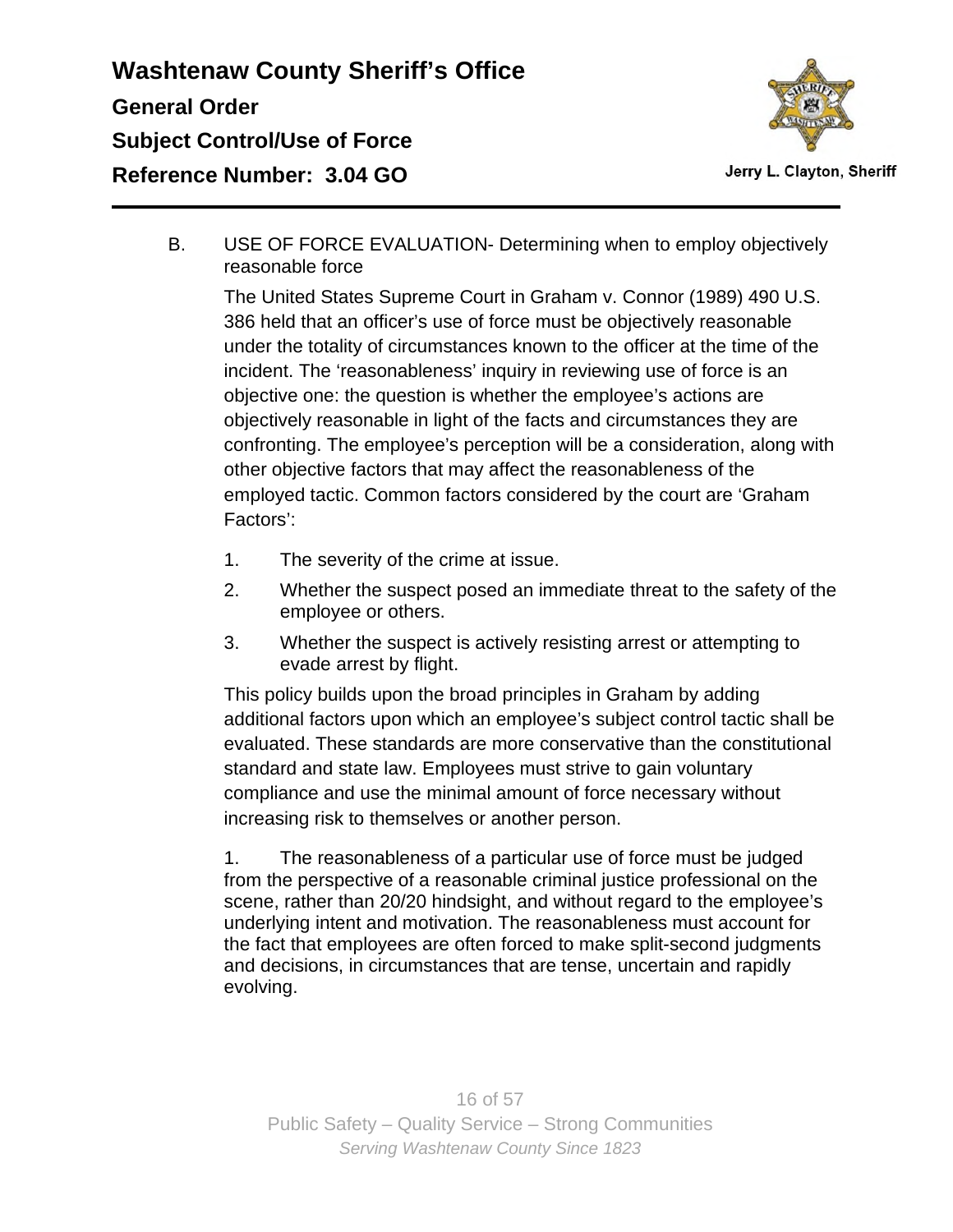

- 2. Factors for evaluating the use of force include but are not limited to:
	- a) Whether the use of force is proportional to the threat.
	- b) The availability of other feasible, less intrusive force options.
	- c) The employee's tactical conduct, decision making processes, and decisions preceding the use of force.
	- d) Whether the employee has reason to believe that the subject is mentally ill, has a physical, developmental or cognitive disability, is emotionally disturbed, or is under the influence of alcohol or drugs.
	- e) Whether there was an opportunity to provide a warning about the use of force prior to force being used, and if so, was such a warning given.
	- f) Whether there was any assessment by the employee of the subject's ability to cease resistance and/or comply with commands.
	- g) Specialized knowledge, skills, or abilities of subject(s) involved.
	- h) Prior contact with subject(s) involved.
	- i) Environmental factors, including but not limited to lighting, footing, sound conditions, crowds, traffic and other hazards.
	- j) Whether the subject's escape could pose a future safety risk.

### **Special Note:**

Not all of the above factors may be present or relevant in a particular situation, and there may be additional factors not listed.

C. EMPLOYING MINIMAL USE OF FORCE TACTICS NECESSARY

When force is necessary and objectively reasonable, employees must strive to use the minimum amount of force necessary in the available range of objectively reasonable options.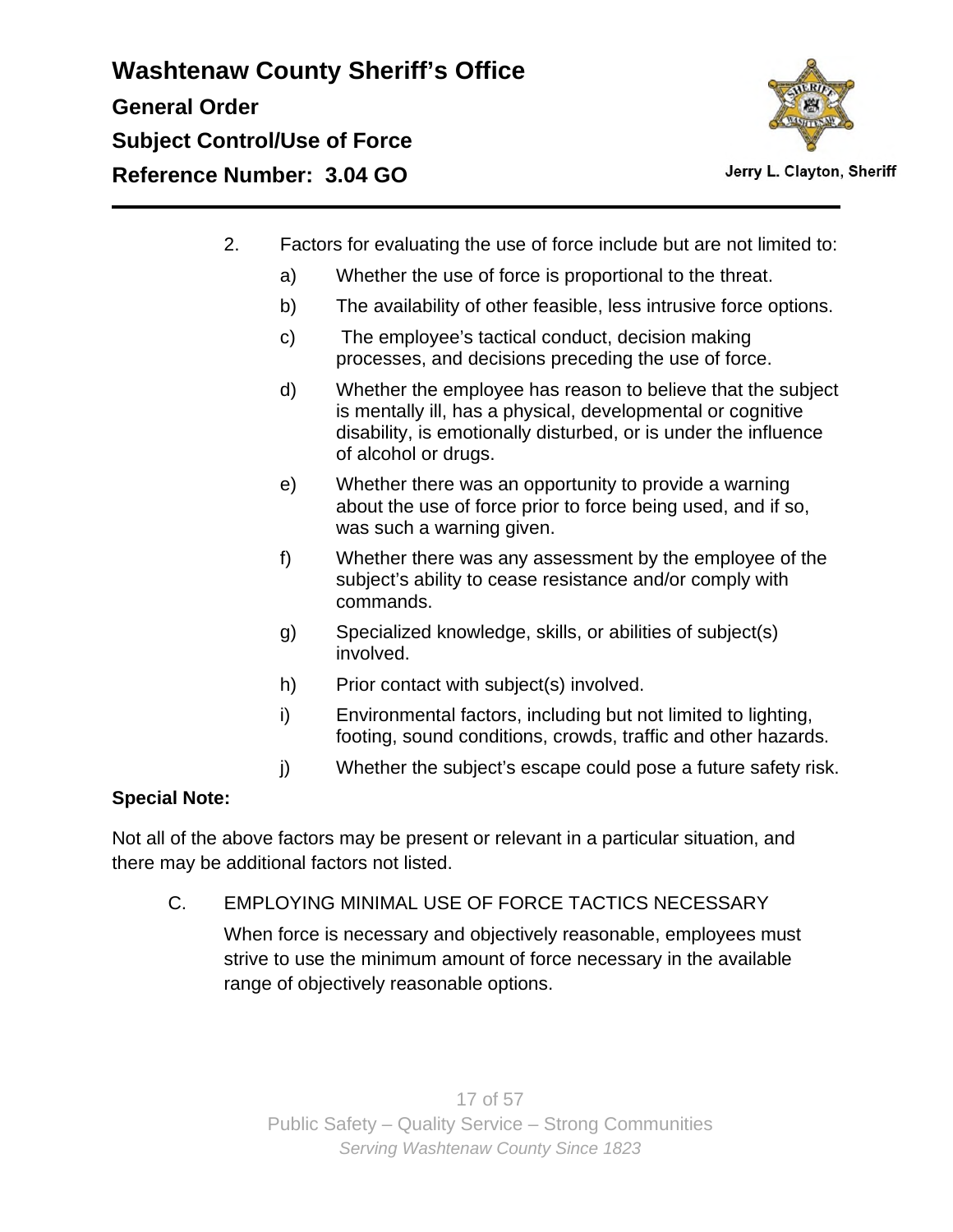

Jerry L. Clayton, Sheriff

### Additionally:

- 1. While deploying a particular force option, employees should continually evaluate whether the force option may be discontinued while still achieving the arrest or lawful objectives.
- 2. Whether a particular use of force is the minimum amount of force necessary must be objectively judged from the perspective of a reasonable officer on the scene, rather than with 20/20 vision of hindsight. The objective determination of "minimal" must account for the fact that officers are often forced to make split-second judgments, in circumstances that are tense, uncertain, and rapidly evolving.
- 3. Employees should be prepared to employ various force options to control the person if one particular tactical option is not effective or the circumstances of the encounter change such that the tactical option is no longer reasonable. For example, an employee encountering a subject that shows no change in behavior following an ASR exposure should consider additional options, including disengaging, under a specific set of circumstances.
- 4. Employees need not start at the lowest level of force in every situation. Before deploying a particular force option, officers should evaluate the array of objectively reasonable options to select an option anticipated to cause the least injury to the subject while achieving the arrest or lawful objectives, understanding that the evaluation process should not increase risk to the employee or another person.

#### D. DE-ESCALATION

When encountering a non-compliant subject or a subject armed with a weapon other than a firearm, employees shall use the following de-escalation tactics in an effort to reduce the need or degree of force. Accordingly:

- 1. Gather as much information possible about the incident.
- 2. Attempt to isolate and contain the subject.
- 3. Create time and distance from the subject by establishing a buffer zone (reactionary gap) and utilize cover to avoid creating an immediate threat that may require the use of force.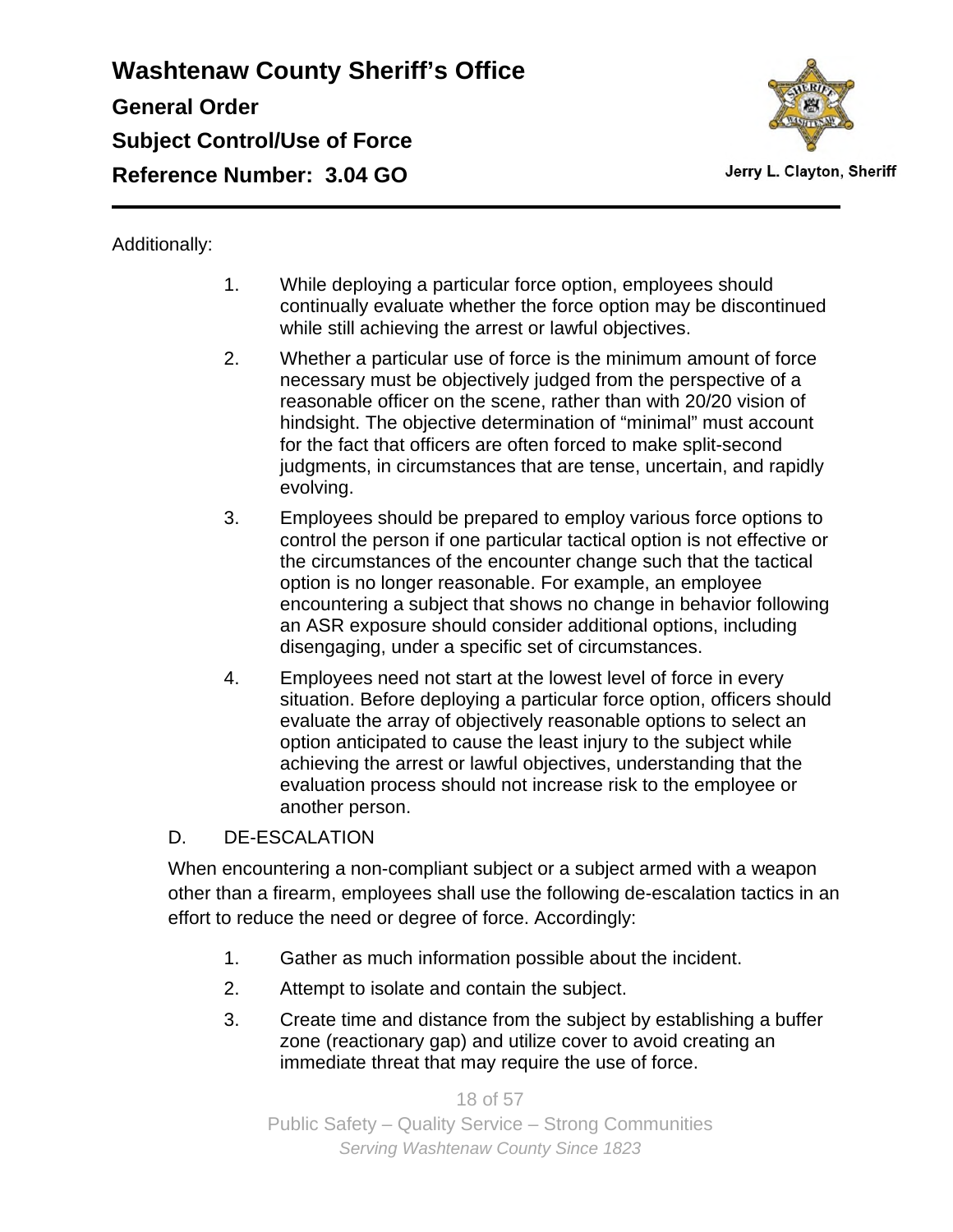

Jerry L. Clayton, Sheriff

- 4. Request additional resources, such as Crisis Intervention Team (CIT) trained employees, or Crisis/Hostage Negotiation Team. Identify employees who may have a rapport with the subject.
- 5. Designate an officer to establish rapport and engage in communication with the subject.
- 6. Tactically re-position as often as necessary to maintain the reactionary gap, protect the public, and preserve officer safety.
- 7. Continue de-escalation techniques, such as advisements, warnings, verbal persuasion, other alternatives, and take as much time as reasonably necessary to resolve the incident, without having to use force if possible.
- 8. Employees will assess each incident to determine, based on policy, training, and experience, which option is best to achieve a legal outcome and bring the situation under control in a safe and prudent manner.
- 9. In general, once control of a combative subject is gained and there is no longer an objectively reasonable threat, further use of force is prohibited. A degree of force which may have been justified earlier in an encounter does not remain justified indefinitely. Force shall be de-escalated proportionately and immediately as resistance decreases.
- 10. Other options, not listed above, may be available to assist in deescalating the situation.

### **Special Note:**

Supervisors who become aware of a situation where an employee is using deescalation techniques shall monitor the radio communications and evaluate the need to respond to the scene. Incidents where de-escalation techniques were attempted shall be documented in the employee's report, as applicable. Such a report will include a disposition of the incident, i.e. the officer/supervisor will indicate if the de-escalation techniques attempted were successful.

It should be noted that the use of de-escalation techniques may not be possible in encounters that where employing such tactics would increase the potential of risk to the employee or the public.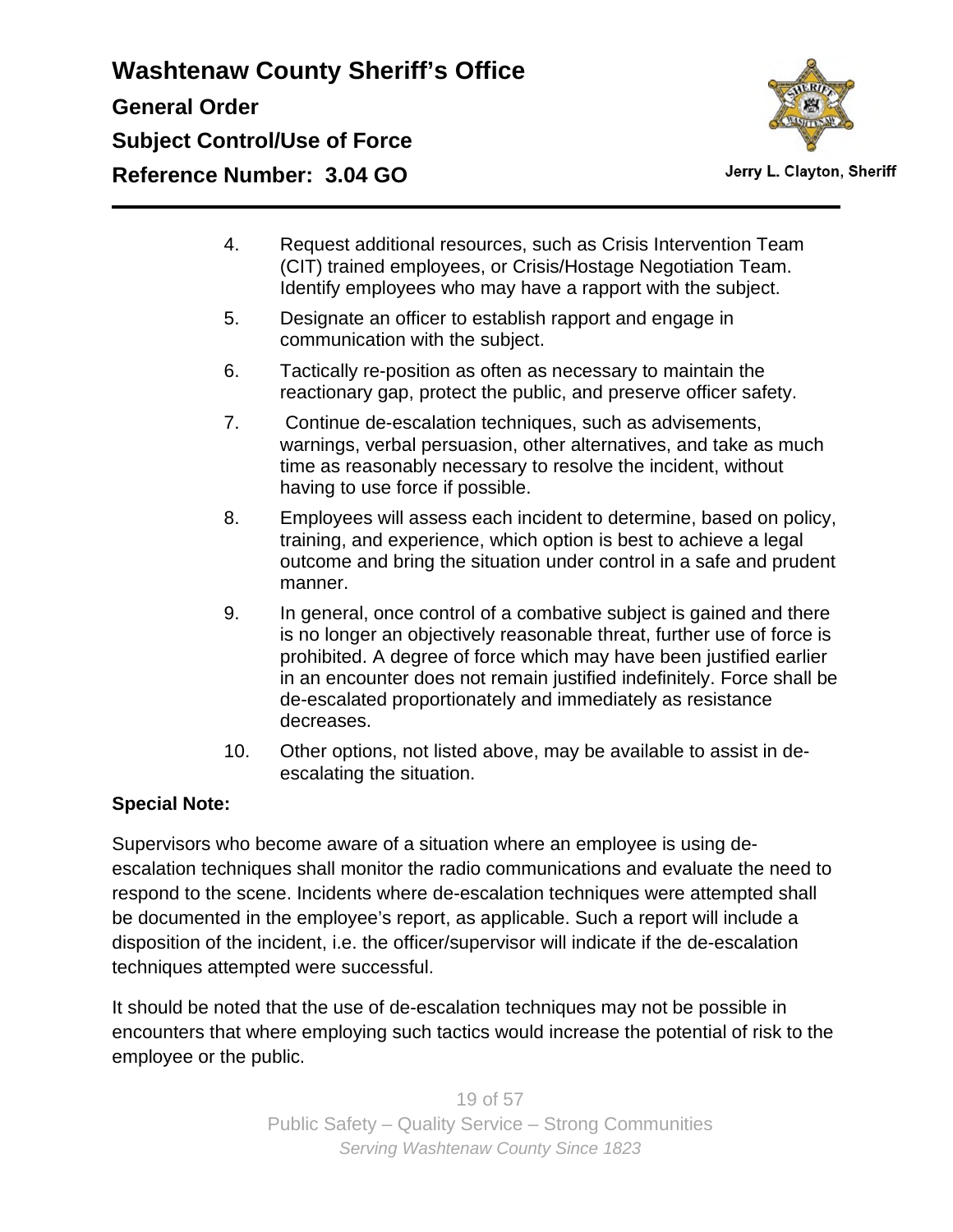

### E. CRITICAL DECISION-MAKING MODEL

Using a critical decision-making model, employees shall collect information, assess the threats and risk, consider law enforcement powers and the Sheriff's Office's policies, identify options and determine the best course of action. Employees are expected to continually assess the effectiveness of their actions and consider the desired outcome for the level of force used, including where feasible:

- 1. What can the employee do to de-escalate the situation or to minimize the need for the use of force?
- 2. Can the employee allow the subject time to submit to arrest before using force?
- 3. Is the employee using the minimum amount of force necessary to carry out lawful objectives?
- 4. Is the subject physically or mentally capable of complying with the employee's commands?
- 5. Does the employee have an opportunity or time to utilize additional resources to bring the situation to a peaceful resolution?
- 6. What is the severity of the subject's actions and is the risk of injury to either the subject or employee worth achieving the officer's lawful objective?
- 7. What is the proximity or access of weapons to the subject?
- 8. What is the time available to an employee to decide and what efforts has s/he made to provide additional time?
- 9. What are the physical considerations for the employee, E.g. exhaustion or injury during a physical confrontation?
- 10. Are innocent bystanders present who could be harmed if force is or is not used?
- 11. Are there hostile bystanders present who may be sympathetic to the subject?
- 12. When a confrontation escalates suddenly, the employee may use that degree of force necessary to defend themselves or others if the force is objectively reasonable.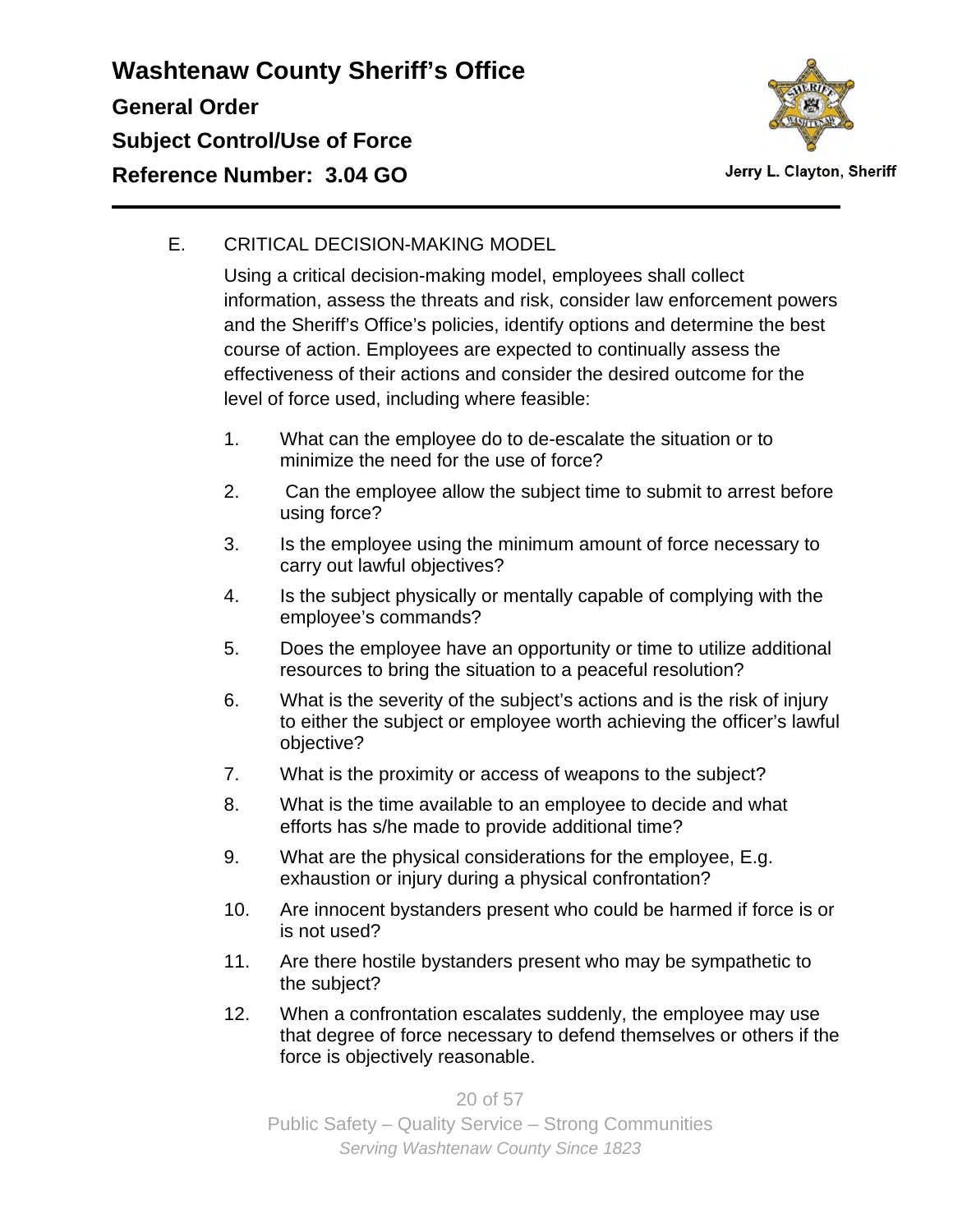

### F. UNLAWFUL PURPOSES

Michigan statue provides criminal penalties for law enforcement officers who, "Under color of authority, without lawful necessity, assaults or beats any person." An assault and battery committed by employees constitutes gross and unlawful misconduct and will be criminally investigated.

In addition to criminal prosecution, 42 U.S. Code § 1983 provides for civil action to be brought against "Every person who, under color of any statute, ordinance, regulation, custom, or usage, of any State or Territory or the District of Columbia, subjects, or causes to be subjected, any citizen of the United States or other person within the jurisdiction thereof to the deprivation of any rights, privileges, or immunities secured by the Constitution and laws."

Any employee present and observing another officer using force that a reasonable officer would view as excessive or unnecessary under the circumstances has, when in a position to do so, the duty to safely intercede to prevent the use of such force. Any employee witnessing, or who is aware of, or otherwise becomes aware of, the application of force that a reasonable officer would view as excessive or unnecessary has the duty to notify a command officer and provide aid to the victim as applicable.

G. SUBJECT(S) ARMED WITH A WEAPON – NOTIFICATION AND COMMAND

In situations where a subject is armed with a weapon, and is displaying unlawful intent, employees shall adhere to the following:

1. Initial Responders:

Upon being dispatched to, or otherwise encountering, a subject with a weapon, an employee shall notify Metro Dispatch and a supervisor as soon as tactically feasible.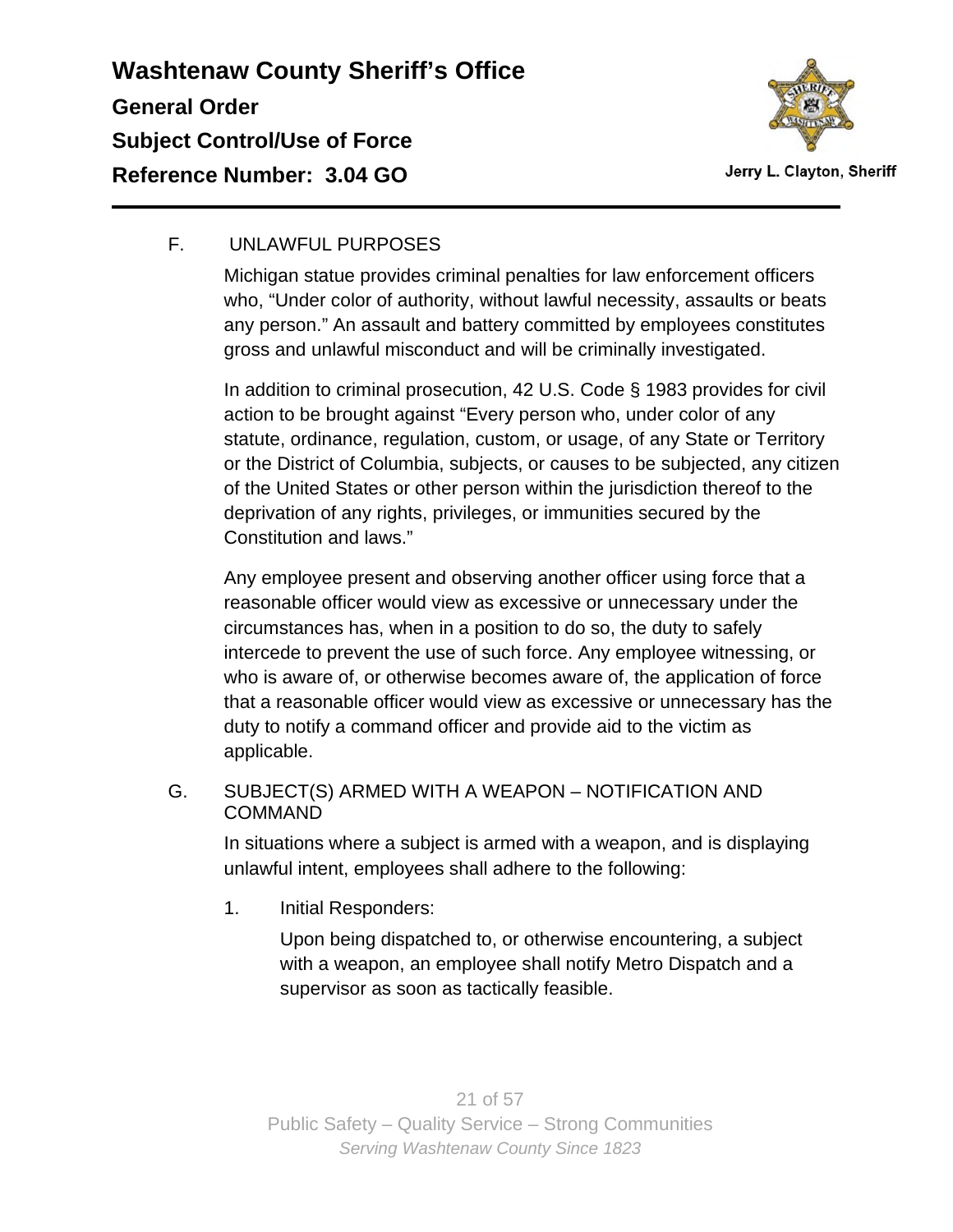

2. Command:

When notified that employees are dispatched to or otherwise encounter a subject armed with a weapon, a supervisor shall as soon as tactically feasible:

- a) Notify Metro Dispatch, monitor radio communications, respond to the incident.
- b) Notify other responding employees, while en-route (absent an immediate life-safety concern that increases risk to the employee or the public, or other articulable reason why it would be unsafe to do so, i.e. to protect life) isolate and contain the subject, maintain distance, find cover, build rapport, engage in communication without time constraint, and call for appropriate resources, E.g. mental health employees, employees trained in crisis negotiation, or employees with an established rapport with the subject.
- c) Upon arrival, and when appropriate, the supervisor shall assume command, and ensure appropriate resources are on-scene or are responding.

### **VI. LEVELS OF RESISTANCE**

It should be noted that subjects can enter the below continuum at any level. Additionally, a subject's level of resistance can escalate and de-escalate at any time during an encounter. While deploying a particular force option, employees shall continually evaluate whether the force option may be discontinued while still achieving the arrest or lawful objective. See appendix 1, 'Resistance v. Control Chart' for information regarding levels of resistance encountered versus the level of control that may be used to achieve lawful objectives.

A. Compliant

Subject offers no resistance and complies with officer direction(s). Compliant subjects are not an imminent threat to the safety of the officer or the public.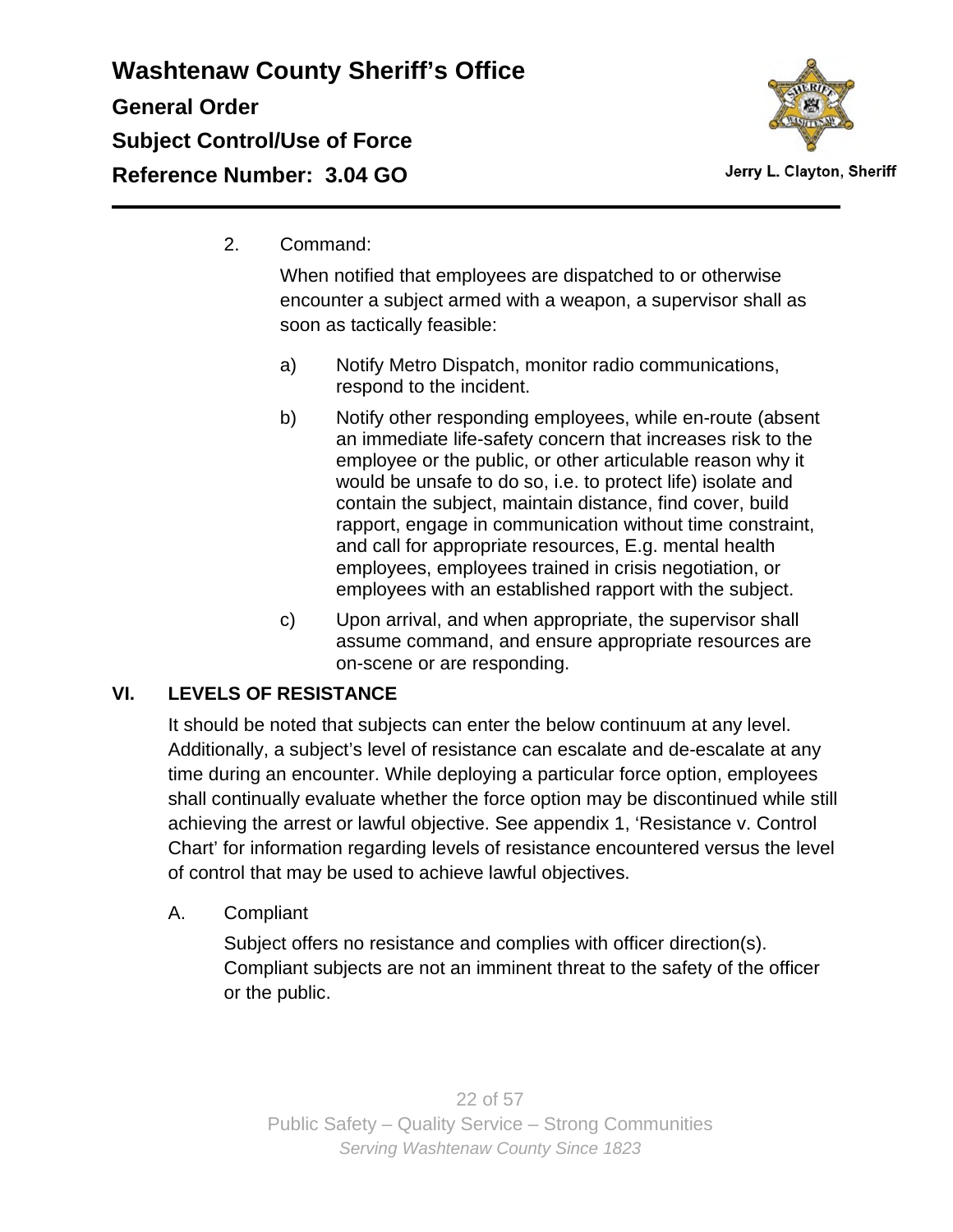

B. Inactive Resistance

Subject does not attempt to defeat officer's effort(s) to gain compliance. Examples of inactive resistance include, but are not limited to, blank stare, or clenching the muscles of the jaw. Inactive resistance generally does not cause an imminent threat to the safety of the officer or the public.

C. Verbal/Psychological Intimidation

Subject does not physically attempt to defeat officer's effort(s) to gain compliance but becomes, or remains, verbally abusive towards an officer. An example of verbal/psychological intimidation includes, but is not limited to, yelling at or insulting an officer. Verbal or psychological resistance generally does not cause an imminent threat to the safety of the officer or the public.

D. Passive Resistance

Subject does not physically attempt to defeat officer's effort(s) to gain compliance but does not follow direction(s) given. Examples of passive resistance include, but are not limited to, failing to comply with instructions (E.g. direction to exit a vehicle), or by becoming 'dead- weight', thus necessitating the officer(s) to physically lift a subject, and so-on. Passive resistance generally does not cause an imminent threat to the safety of the officer or the public.

E. Active Resistance

Subject exhibits physically evasive movements to defeat an officer's attempt at control. Examples of active resistance include, but are not limited to, bracing, tensing, running away, verbally or physically signaling an intention to avoid or prevent being taken into or retained in custody. Active resistance generally does not cause an intentional imminent threat to the safety of the officer or the public.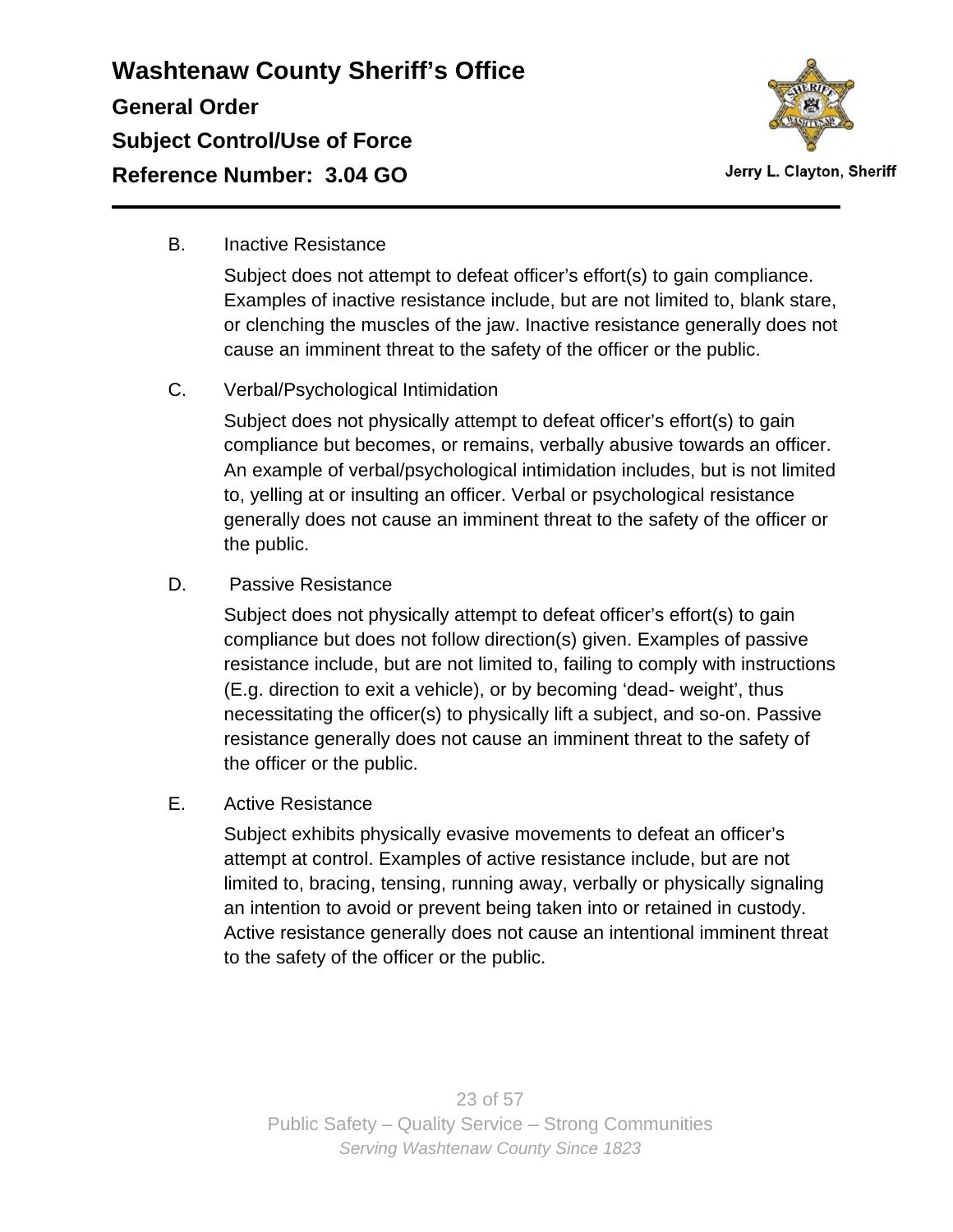

F. Active Aggression

Subject is aggressive or combative; attempting to assault the officer or another person, verbally or physically displays an intention to assault the officer or another person. Examples include but are not limited to lunging toward the officer, striking the officer with hands, fists, kicks, or any instrument that may be perceived as a weapon. It is reasonable to expect that active aggression causes an imminent threat to the officer or the public.

G. Deadly Force Assault

Any subject action likely to result in serious bodily injury or death of the officer or another person. A deadly force assault causes an imminent lifesafety concern for the officer or the public.

### **VII. LEVELS OF CONTROL AND CONTROL OPTIONS**

Employees shall strive to gain voluntary compliance and use the minimum amount of force necessary to accomplish their lawful purpose. While deploying a particular force option, employees shall continually evaluate whether the force option may be discontinued while still achieving the arrest or lawful objective.

The control options authorized by the Sheriff's Office are verbal commands, compliance controls (muscling techniques, pressure points, joint manipulation), physical controls (strikes and takedowns), intermediate controls (use of impact devices, police service dog apprehensions, and Taser probe deployments), and deadly force options (firearms and improvised tools of opportunity used in a manner likely to cause death or serious physical injury).

It should be noted that employees are prohibited from using force against persons in restraints, i.e., handcuffs and leg irons, except as objectively reasonable to prevent bodily harm to the employee(s) or another person, to overcome active resistance, or where physical removal, e.g., lifting a person, is necessary to overcome passive resistance.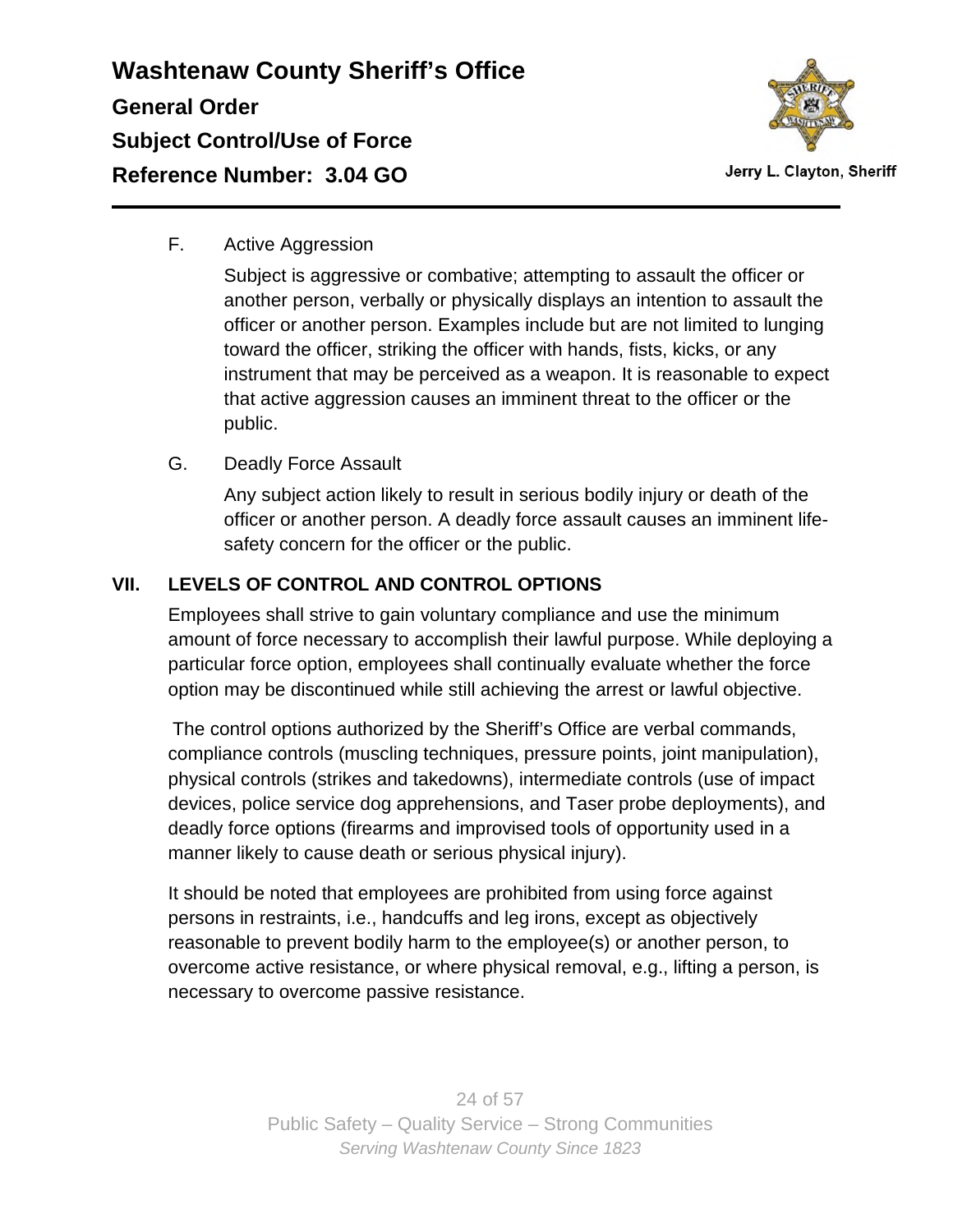

### **Special Note:**

Medical evaluation is mandatory for subjects that have been exposed to ASR, Physical Control(s), Taser deployments, impact device strikes, police service dog apprehensions, all other forms of Intermediate Control, and Deadly Force. Medical evaluation is also mandatory for subjects who complain of injury, when an employee observes an injury, or where a reasonable officer believes that an injury may have a delayed introduction, such as a subject falling and hitting a vital area.

A. Officer Presence

Law enforcement officer(s) being present at a scene. The mere presence of a uniformed employee may dramatically change a rapidly evolving situation. In some instances the presence of the uniformed employee will suffice in gaining compliance. Conversely, in others, the presence of a uniformed employee may prompt further resistance.

B. Verbal Direction

Any verbal request or instruction that a law enforcement officer states to a person.

C. Compliance Control

Any technique or tactic an employee uses that is neither intended nor likely to cause injury. Examples of Compliance Controls are muscling techniques, using touch pressure on nerve centers (pressure points), joint manipulation (wrist locks), and applying hand or leg restraints in conjunction with muscling techniques. It should be noted that the sole complaint application of restraints is not considered to be force.

D. Aerosol Subject Restraint

Aerosol Subject Restraint (ASR), a chemical agent, is a control option available to employees. ASR does not fall into one particular level of control or force, rather it may be deployed when the employee feels that lower forms of control or force, i.e. solely relying on verbal commands or muscling techniques, will not be sufficient given the level of resistance being encountered.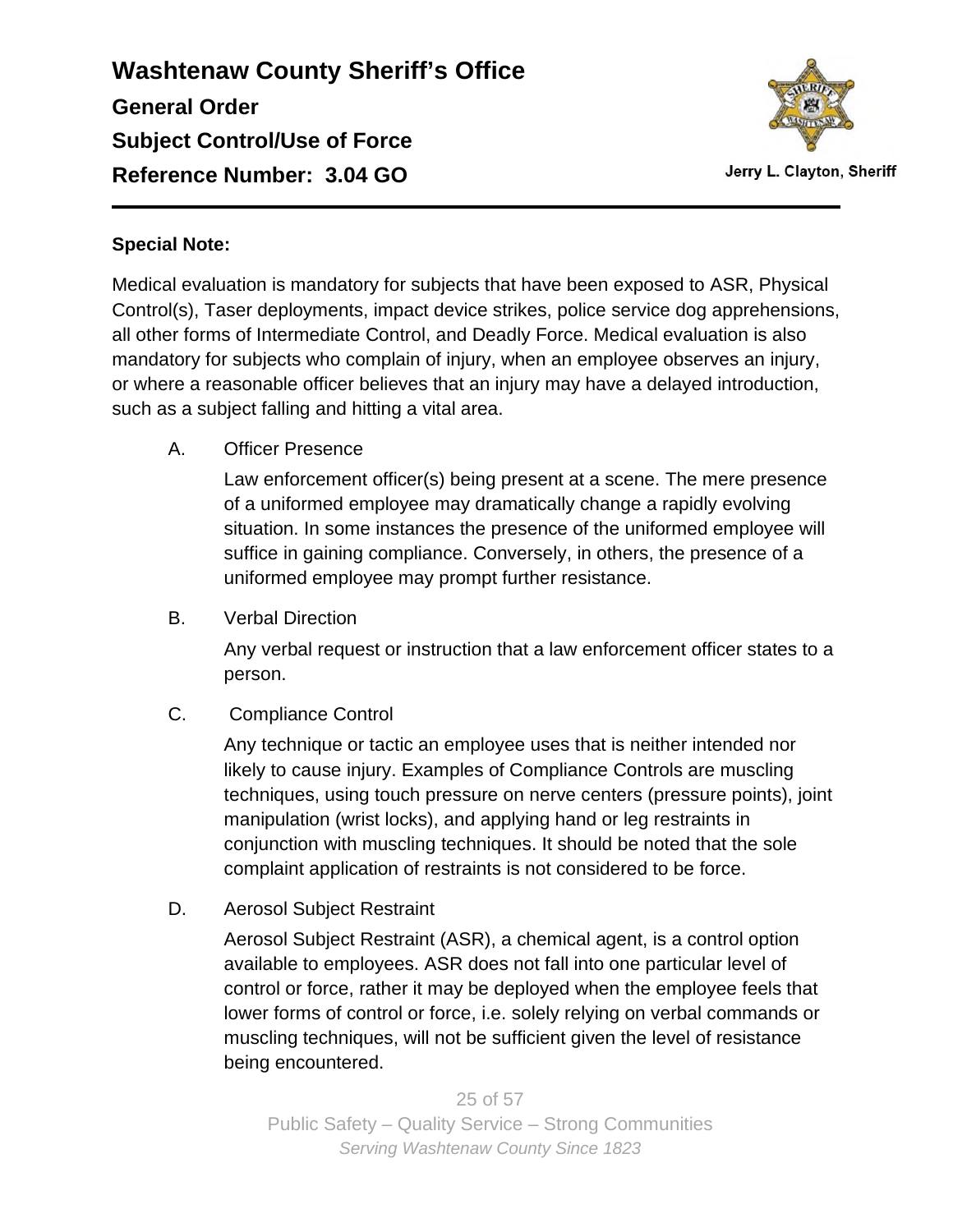

#### Purpose of ASR

ASR can be used to subdue an unarmed attacker or to overcome resistance that is otherwise likely to result in injury to either the subject or the employee. ASR devices shall not be brandished as a form of intimidation.

#### Considerations for the use of ASR

Chemical agents may reduce or eliminate the necessity to use other force options to gain compliance, consistent with Sheriff's Office training. Employees shall provide a warning prior to deploying a chemical agent, if doing so does not increase risk to the employee or another person:

- 1. Announce a warning to the subject and other employees of the intent to deploy ASR if the subject does not comply with verbal commands.
- 2. Give the subject a reasonable opportunity to voluntarily comply, unless such an opportunity increases the risk for the employee or another person or permits the subject to undermine the deployment of the ASR.
- 3. ASR should be deployed in a one (1) to two (2) second burst to the subject's face.

#### Post ASR deployment considerations

Any person exposed to a chemical agent shall be medically assessed by emergency medical personnel. Any exposed person shall be kept under direct visual observation until he/she has been medically assessed. If an exposed person loses consciousness or has difficulty breathing, the employee shall immediately request for emergency medical personnel, render first aid and monitor the subject until relieved by emergency medical personnel. Employees shall notify Metro Dispatch to expedite emergency medical personnel if the person loses consciousness or has difficulty breathing.

Subjects in custody exposed to a chemical agent must be transported in an upright position by two employees if staffing levels allow. The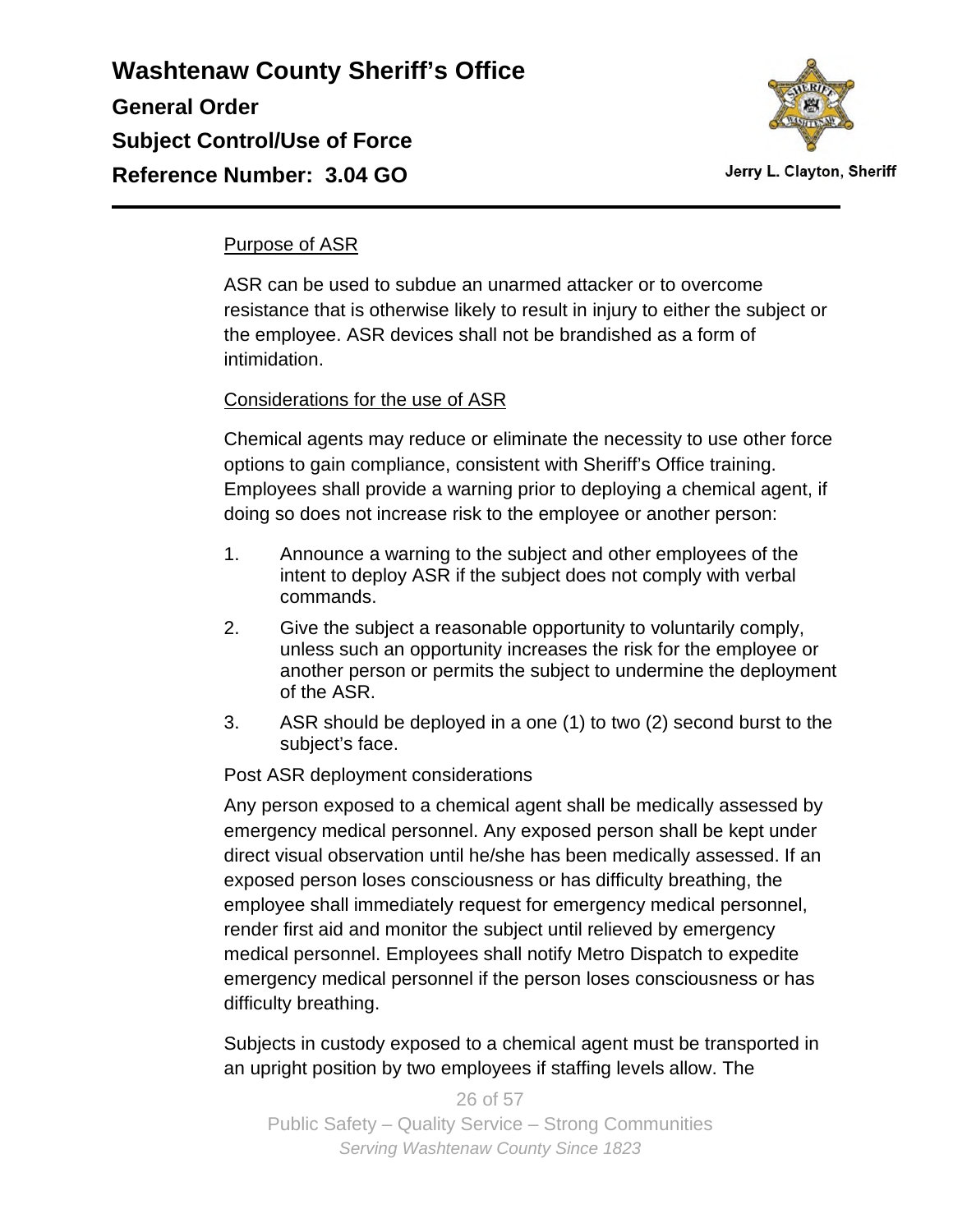

passenger employee shall closely monitor the subject for any signs of distress. If the subject loses consciousness or has difficulty breathing, employees shall immediately seek emergency medical attention. Hobble cords or similar types of restraints shall only be used to secure a subject's legs together. They shall not be used to connect the subject's legs to his/her waist or hands or to a fixed object.

Subjects experiencing, or claiming to be having, difficulty breathing will not be placed on their stomachs. Positional asphyxiation can occur in this position (where the subject's diaphragm is unable to expand, thus s/he is unable to breath).

ASR deployments by employees shall be reported to a command officer as soon as tactically possible.

See Appendix 8 for additional information regarding ASR.

E. Physical Controls

Physical Controls, such as control holds, takedowns, strikes to muscle masses with personal body tools, and other similar techniques are designed to gain compliance of and/or control over actively resisting subjects. Physical controls are not intended, or likely to, cause permanent injury.

#### Purpose of Physical Controls

When a subject offers some degree active resistance to a lawful order or objective, in addition to de-escalation techniques and appropriate communication skills, employees may use physical controls consistent with Sheriff's Office training to gain compliance. A subject's level of resistance and the threat posed by the subject are important factors in determining what type of physical controls or personal body tools, i.e. strikes, should be used.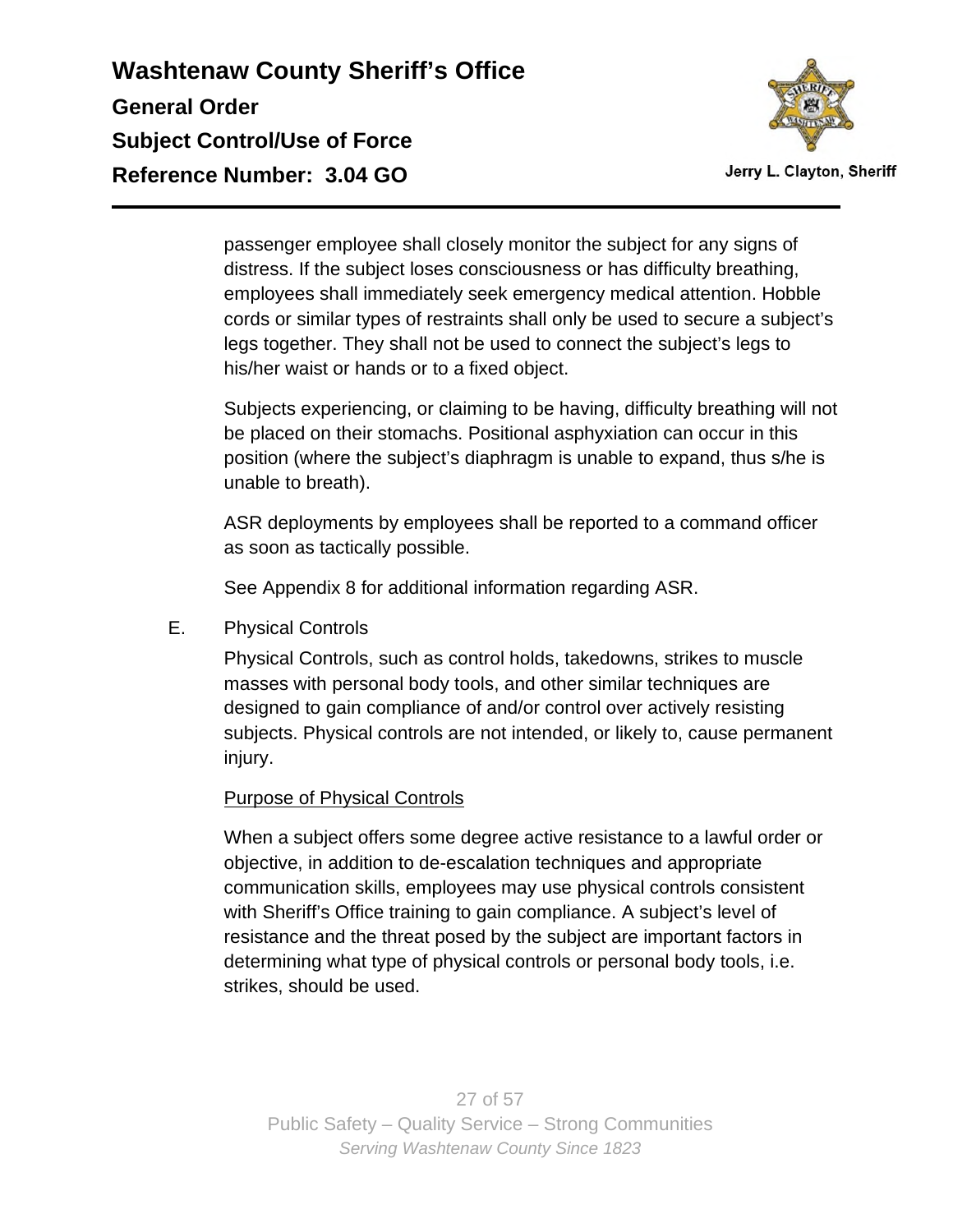

#### Considerations for Using Physical Controls

Employees shall consider the relative size and possible physical capabilities of the subject compared to the size, physical capabilities, skills, and experience of the officer. When faced with a situation that may necessitate the use of physical controls, employees shall consider requesting additional resources to the scene prior to making contact with the subject, as long as such a delay in interception does not increase the risk to the employee or another person.

F. Intermediate Control

Intermediate control poses a foreseeable risk of injury or harm but is neither likely nor intended to cause death. A level of force used to compel compliance that while less severe than lethal force, nonetheless, presents a significant intrusion upon an individual's rights. Intermediate control has the potential to, but is not intended to, nor likely to, but may under certain circumstances, cause serious physical injury or death. Examples of Intermediate Control include Electronic Control Device (ECD) probe deployment(s) or impact device strikes (including baton and less lethal impact munitions (LLIM)).

1. Impact Device

Impact devices are designed to temporarily incapacitate a subject, not to cause permanent injury. Employees shall have impact devices (baton/LLIM) readily accessible when engaged in activities or assignments that may expose them to risk or have a high likelihood of employing control techniques.

For additional information regarding batons see Appendix 9.

2. Less Lethal Impact Munitions (LLIM)

The less lethal launcher system is an authorized device for Sheriff's Office personnel who have been trained in its use. The intent of deploying this device is to reduce the possibility of injury to both the offender and the employee.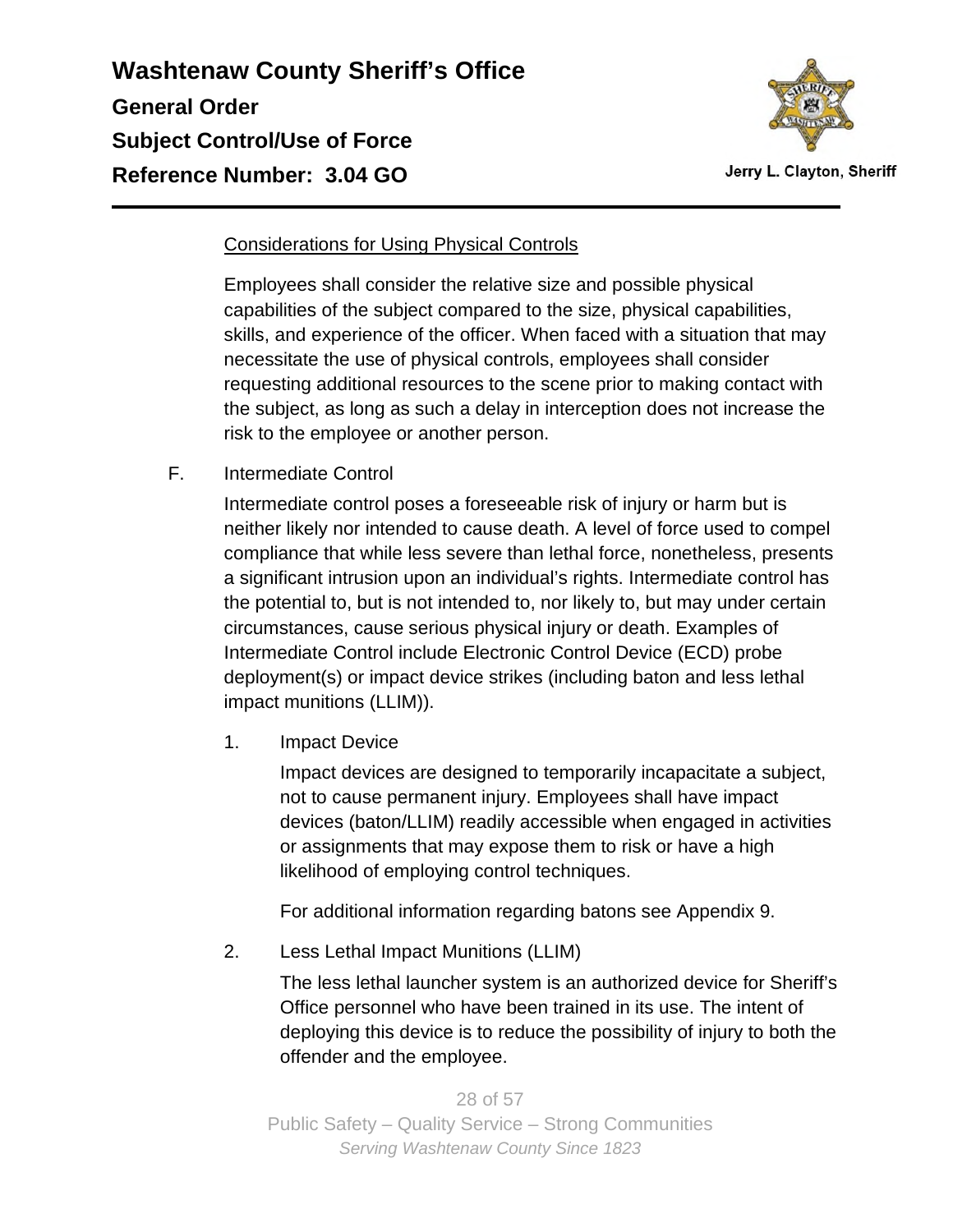

Jerry L. Clayton, Sheriff

The use of Less-Lethal force is a decisive action that can assist in achieving the goal of protection of life and the restoration of order. Such force should be considered whenever the use of less-lethal weapons would safely assist in facilitating an arrest and/or restoring order while reducing the risk of death or serious injury. Circumstances justifying the use of less-lethal weapons include, but are not limited to:

- a) Protect oneself or another from assault or the imminent threat of an assault;
- b) Control persons engaged in riotous or tumultuous behavior;
- c) Suicidal subjects
- d) Handling of emotionally disturbed persons; or
- e) Any situation deemed necessary that has been authorized by a command officer.

Those trained in the use of a LLIM must qualify annually in order to utilize the LLIM operationally. The LLIM shall be carried/stored in an approved agency case until deployment is deemed necessary.

The approved Less Lethal Launcher system is as follows:

- a) Defense Technology 40MM LMTS Tactical Single Shot **Launcher** 
	- (1) Including agency equipped accessories (sighting system, etc.)

The approved Less Lethal Munition is as follows:

a) Defense Technology 40MM eXact iMpact Sponge Round

When feasible, personnel should announce over the radio that less lethal is being utilized at the scene (removed from the vehicle/storage container for possible use).

Whenever LLIM are deployed, lethal cover shall be provided to the user (unless deployed within the Washtenaw County Jail). Prior to deploying an LLIM munition, the operator, if feasible, will announce their intent to do so by stating, "impact, impact,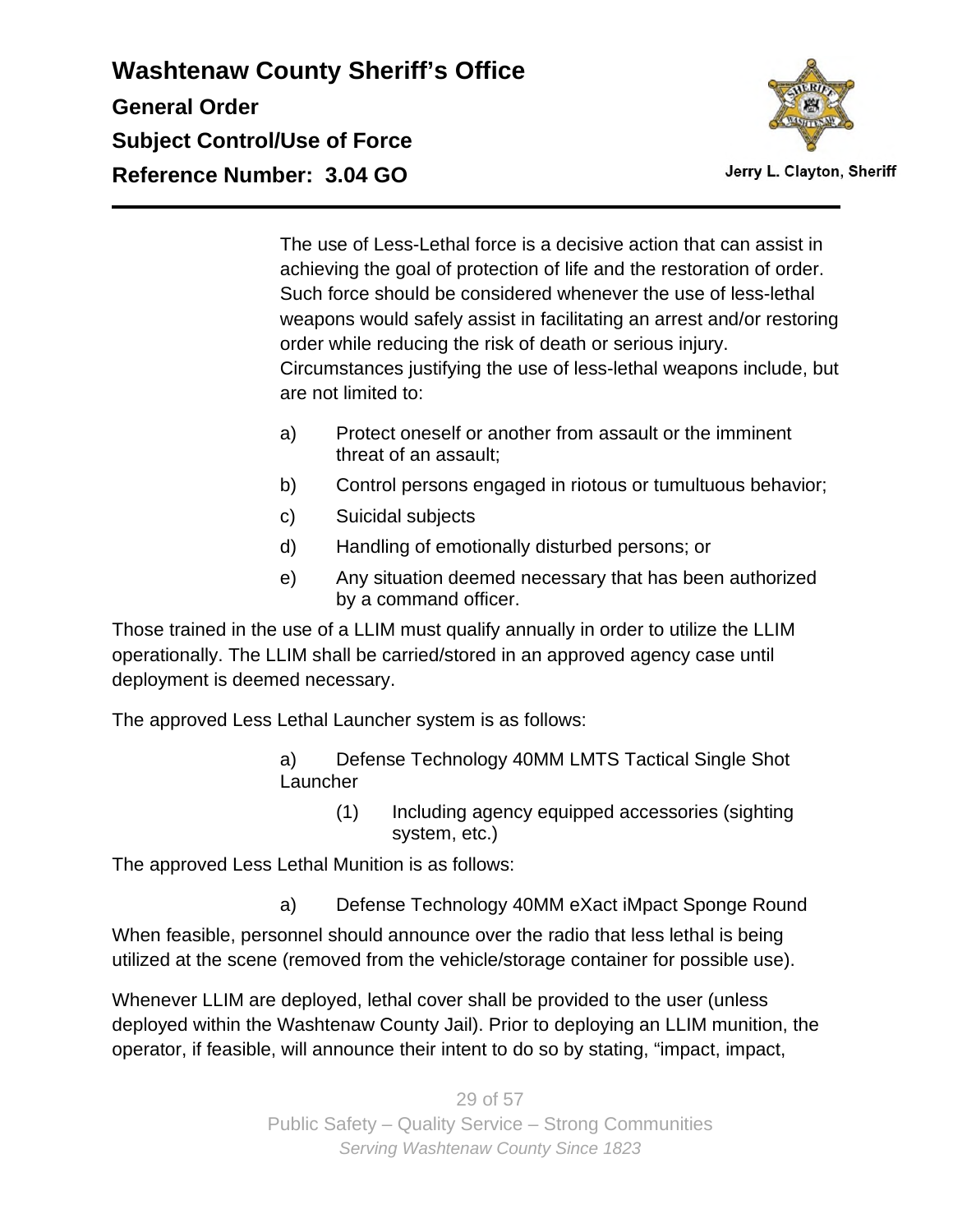

Jerry L. Clayton, Sheriff

impact". The announcement is intended to prevent sympathetic firing from other personnel.

Post deployment, the operator must log the spent munition casing into WCSO property room along with the projectile, if able to locate on scene. If unable to locate the projectile, the operator must document this in their case report.

All Less Lethal Launcher devices will be maintained by certified instructors. In the event that a munition is fired from the launcher, the employee must contact his/her supervisor so that replacement ammunition can be obtained.

#### Purpose of Impact Devices

An impact device (baton or LLIM) may be used in accordance to Sheriff's Office training to administer strikes to major muscle masses (not vital areas of the body such as the head, neck, face, throat, clavicle, spine, groin or kidney) which can subdue an assaultive subject who is actively and violently resisting and poses a threat to the safety of the employee or another person. Employees may resort to the use of other objects as impact devices, such as a flashlight or police radio, if exigent circumstances exist. Employees must articulate the reason for doing so.

### **Special Note:**

Prior to using an impact device (baton/LLIM), an employee shall:

1. Announce a warning to the subject of the intent to use the impact device if s/he does not comply with employee's commands.

- 2. Give the subject a reasonable opportunity to voluntarily comply, except that employees need not do so where it would pose a risk to the public or the officer or permit the subject to undermine the use of the impact device.
- 3. Unless exigent circumstances exist, employees shall not intentionally strike vital areas such as the head, neck, face, throat, clavicle, spine, groin or kidney. The use of an impact device to a vital area has the potential of causing physical injury or death, and the intentional use of an impact device to these areas shall only be used in situations where lethal force is justified.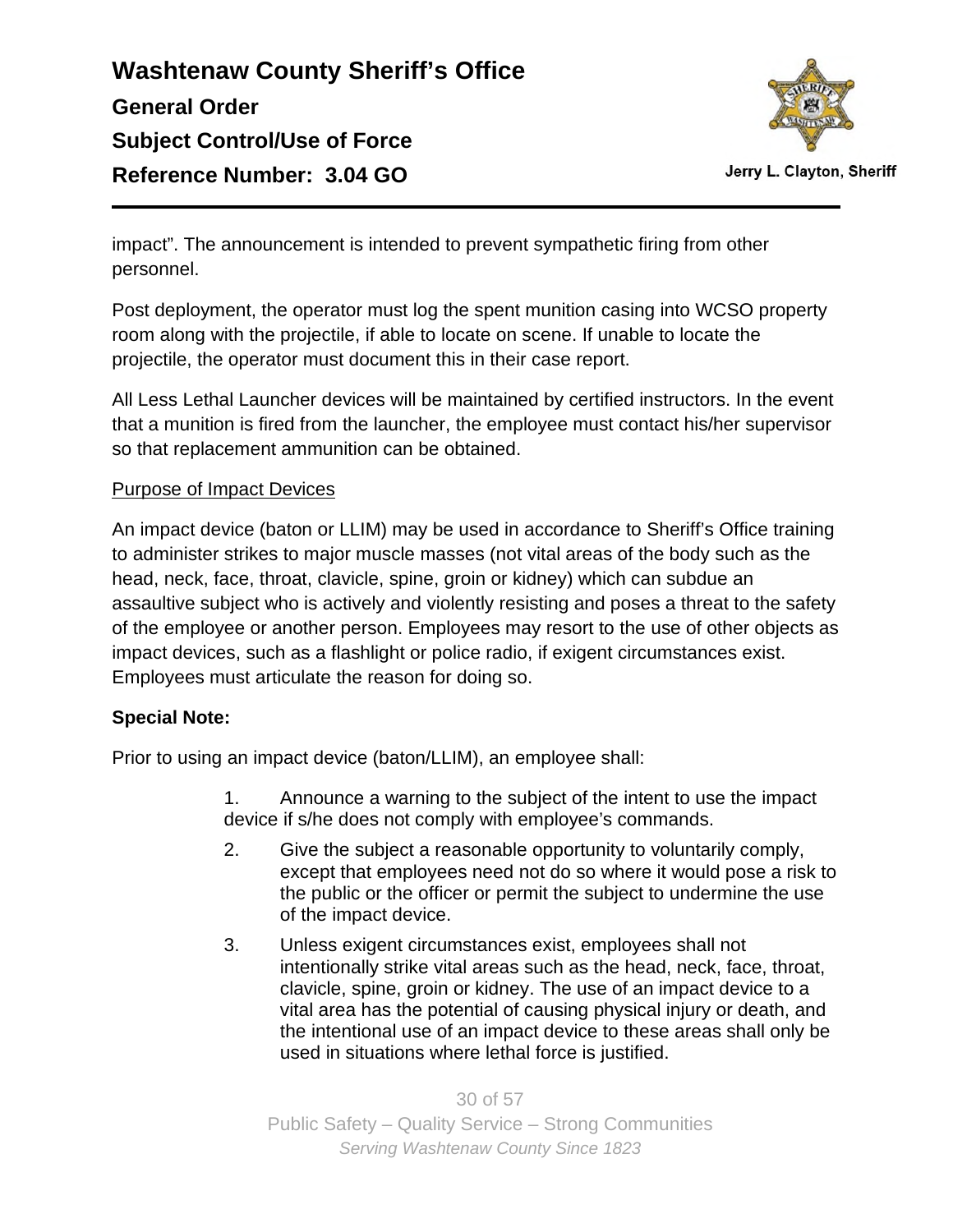

Jerry L. Clayton, Sheriff

- 4. Employees shall not:
	- a) Use the impact device to intimidate a subject or person, such as slapping the palm of their hand with an impact device where neither the use of an impact device or impact device warning is appropriate.
	- b) Strike a handcuffed prisoner who poses no threat. This action may result in disciplinary action and/or criminal prosecution.
- 5. Any employee who strikes a subject with an impact device (baton/LLIM) shall ensure the subject is assessed by hospital personnel.
- 6. Impact device strikes by employees shall be reported to a command officer as soon as tactically possible.

### Electronic Control Device (ECD)

The ECD shall be carried on the employee's equipment belt in the holster approved by the Sheriff's Office Uniforms Policy. An ECD is designed to fires two small dart-like electrodes, which stay connected to the main unit by conductors, to deliver electric current to disrupt voluntary control of muscles causing neuromuscular incapacitation. Someone struck by an ECD, such as a Taser, experiences pain and over-stimulation of sensory nerves and motor nerves, resulting in strong involuntary muscle contractions. Tasers will incapacitate, not simply causing pain compliance. The use of a Taser in Drive-Stun mode to cause pain compliance is prohibited.

### Purpose of ECD

The Sheriff's Office will employ an ECD as a less than lethal force option in order to minimize the risk of injury to employees and the public. ECDs are to be deployed in a manner consistent with approved Sheriff's Office training. ECDs may be utilized when the employee can articulate a subject's actions constituted active resistance, active aggression, and deadly force assaults (under specific conditions where another employee is providing lethal coverage).

Medical evaluation is mandatory for any subject exposed to a Taser application, either in probe or drive-stun mode.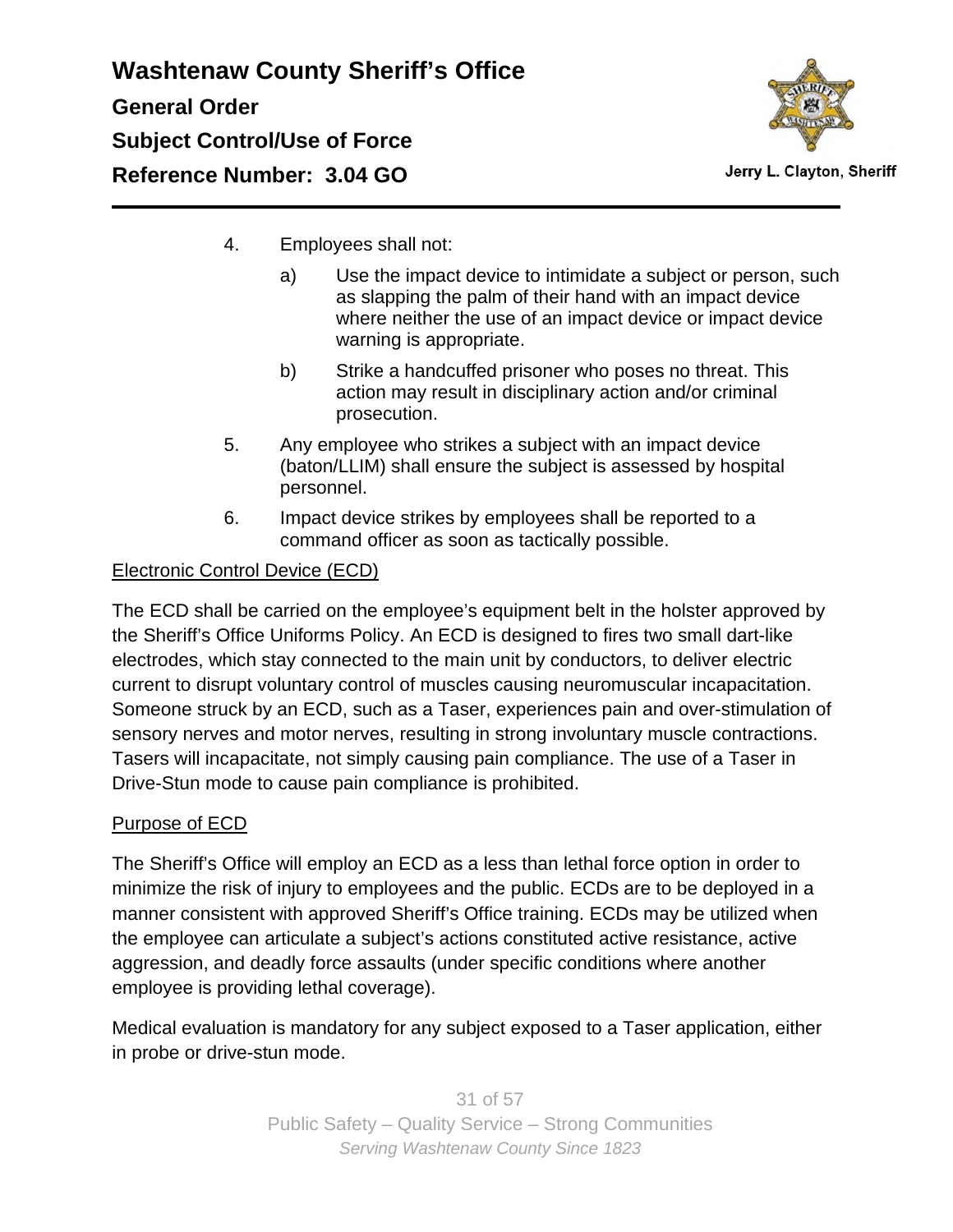

Jerry L. Clayton, Sheriff

#### **Special Note:**

The United States Court of Appeals-Fourth Circuit has ruled that Tasers may not be used on subjects solely displaying passive resistance. See appendix 2 for more information regarding the use of Tasers.

Prior to using an impact device, an employee shall:

- 1. Announce a warning to the subject of the intent to use the ECD if s/he does not comply with employee's commands.
- 2. Give the subject a reasonable opportunity to voluntarily comply, except that employees need not do so where it would pose a risk to the public or the officer or permit the subject to undermine the use of the ECD.

### Police Service Dogs (PSD)

Use of PSD's to assist in the apprehension of criminal suspects or in defense of human life or property is governed by the Sheriff's Office Use of Force policy. Note that the mere presence of a PSD at the scene of an arrest or use of a PSD solely to track a subject does not constitute an apprehension.

Deployment of a PSD:

The decision to use a PSD to apprehend a suspect in a criminal matter is the sole decision of the handler. The handler shall allow the PSD to use only the force necessary to affect the apprehension of the suspect the PSD was ordered to apprehend.

A PSD handler may deploy a dog to assist in the apprehension of a suspect, with the following restrictions:

- 1. The PSD will not be deployed if:
	- a) The suspect can be safely apprehended without the use of the PSD.
	- b) It appears likely at the time that an innocent person may be injured.
- 2. The PSD handler must: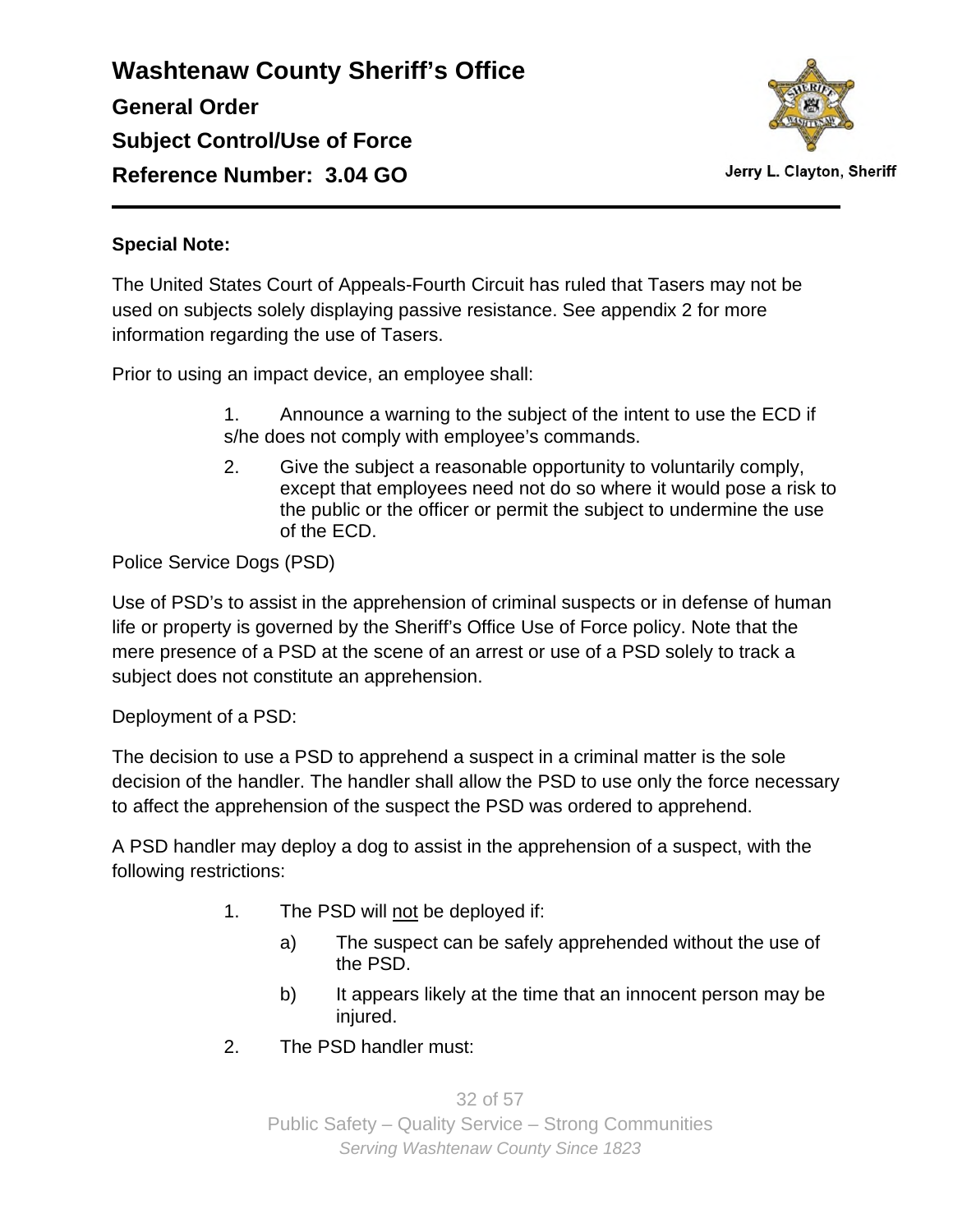

- a) Balance immediate apprehension and arrest of a suspect against the safety of the public.
- b) If the suspect visibly surrenders either before the dog begins to pursue or after the PSD is in pursuit, it is the handler's responsibility to make every reasonable effort to ensure that the dog does not bite the suspect.
- 3. Any subject apprehended by a PSD will be medically evaluated.

#### **Special Note:**

Prior to deploying a PSD, an employee shall:

- 1. Announce a warning to the subject of the intent to deploy the PSD if s/he does not comply with employee's commands.
	- a) The warning should be repeated should a search continue into a new area, i.e. a different story within the same building.
	- b) Give the subject a reasonable opportunity to voluntarily comply, except that employees need not do so where it would pose a risk to the public or the officer or permit the subject to undermine the deployment of the PSD.

PSD apprehensions shall be reported to a command officer as soon as tactically possible in accordance with the Police Service Dog Unit policy.

G. Deadly Force

Any use of force likely to cause death or serious physical injury, including the use of a firearm, neck hold, or strike to the head, neck, clavicle, or throat with a hard object.

#### **Special Note:**

The term 'neck hold' refers to one of the following: a carotid restraint hold, a lateral vascular neck constraint, or a hold with a hand, knee or other object to a subject's neck for the purpose of restricting the flow of blood or oxygen to the brain. A neck hold is considered lethal force. Mere incidental contact does not constitute a neck hold.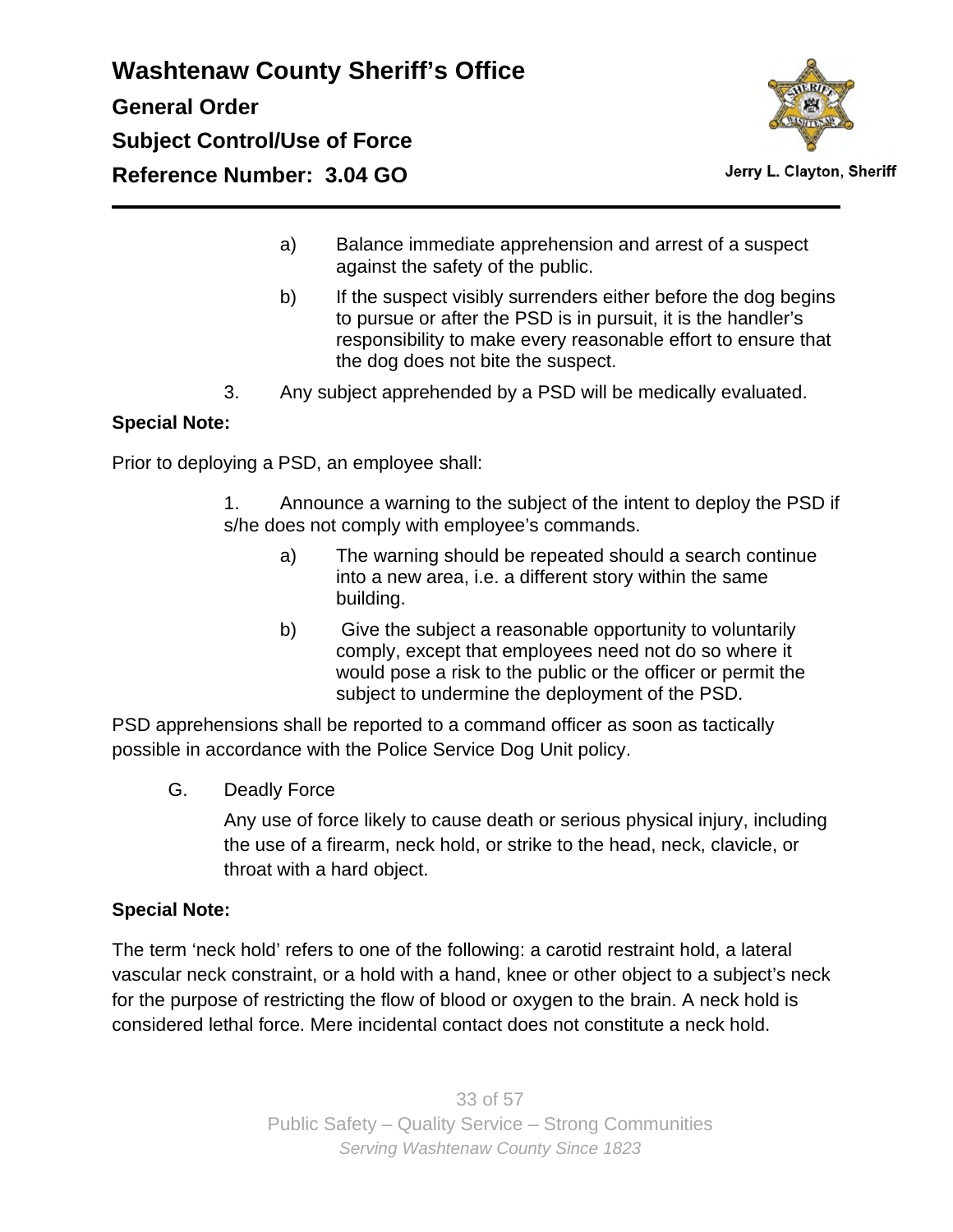

Without exception, the use of neck holds as defined above, or in any variant related to those defined and described above for the purposes of restricting the flow of blood or oxygen to the brain are prohibited except for situations where deadly force is required to achieve a lawful and legitimate objective.

### Firearms and Other Forms of Deadly Force

Sheriff's Office employees shall use deadly force only as a last resort when reasonable alternatives have been exhausted or are not possible to protect the safety of the employee(s) or the public. The use of firearms and the use of other deadly force options is the most serious decision an employee may ever make. When safe under the totality of circumstances, employees shall consider other objectively reasonable force options before discharging a firearm or using other deadly force options, so long as that process does not increase risk to an employee or another person.

Nothing in this section is meant to prevent employees from having their firearms in a deployed position when confronted with situations which may escalate with such speed as the employee's ability to react defensively would be unacceptably slow as a result of having a holstered firearm.

 For list of approved side arms, see 'Side Arms and Side Arms Regulations Appendix' (Appendix 3). For side arm modifications, see 'Side arm Modifications Appendix' (Appendix 12).

- 1. Handling, drawing, and pointing a firearm.
	- a) An employee shall handle and manipulate a firearm in accordance with Sheriff's Office-approved firearms training.
- 2. An employee may draw, exhibit or point a firearm in the line of duty when s/he has reasonable cause to believe it may be necessary for the safety of others or for his or her own safety. When an employee determines that the threat is over, s/he shall holster his or her firearm, place a shoulder weapon in the port-arms position (pointed in a safe direction) or slung in a manner consistent with Sheriff's Office approved firearms training.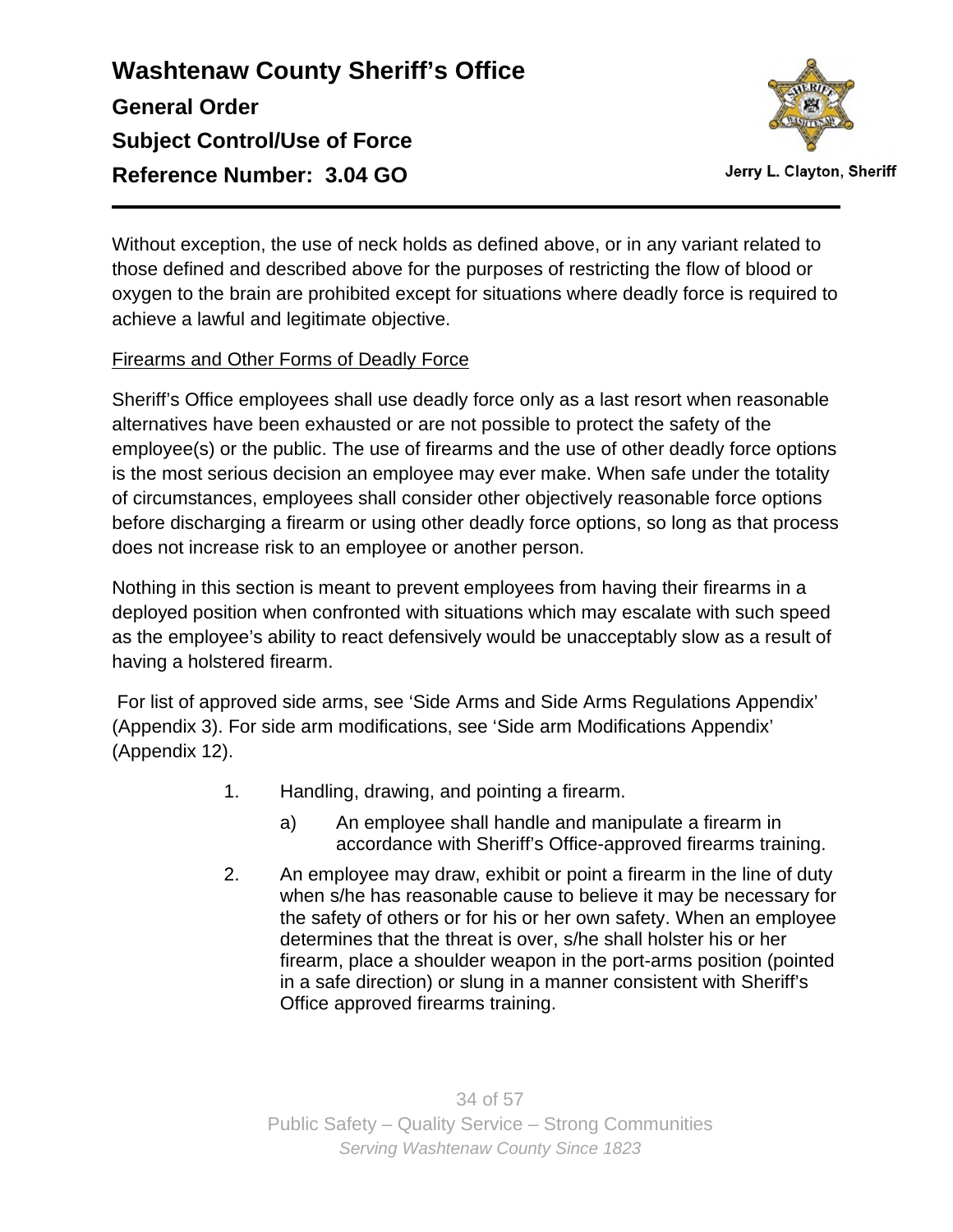

Jerry L. Clayton, Sheriff

- 3. Except for maintenance, safekeeping, inspection by an approved employee, Sheriff's Office-approved training, or as otherwise authorized by this policy, an employee shall not draw, exhibit or point a firearm.
- 4. The pointing of a firearm at a person is a seizure and requires legal justification. Such show of force must be reasonable under the objective facts and circumstances. No employee shall point a firearm at or in the direction of a person unless there is a reasonable perception of a substantial risk that the situation may escalate to justify deadly force. If an employee points a firearm at a person, s/he shall, if possible, safe, and whenever appropriate, advise the subject the reason why the employee(s) pointed the firearm.
- 5. Discharge of a firearm and other uses of deadly force:
	- a) An employee may discharge a firearm or use other deadly force techniques in any of the following circumstances:
		- (1) In self-defense when the employee has reasonable cause to believe that he or she is in immediate danger of death or serious bodily injury.
		- (2) In defense of another person when the employee has reasonable cause to believe that another person is in immediate danger of death or serious bodily injury. However, an employee may not discharge a firearm at, or use deadly force against, a person who presents a danger only to him or herself, and there is no reasonable cause to believe that the person poses an immediate danger of death or serious bodily injury to the officer or any other person.
		- (3) To kill an animal posing an immediate threat.
		- (4) To apprehend a person when both of the following circumstances exist:
			- (a) The employee has probable cause to believe that the person has committed or has attempted to commit a violent felony involving the use or threatened use of deadly force;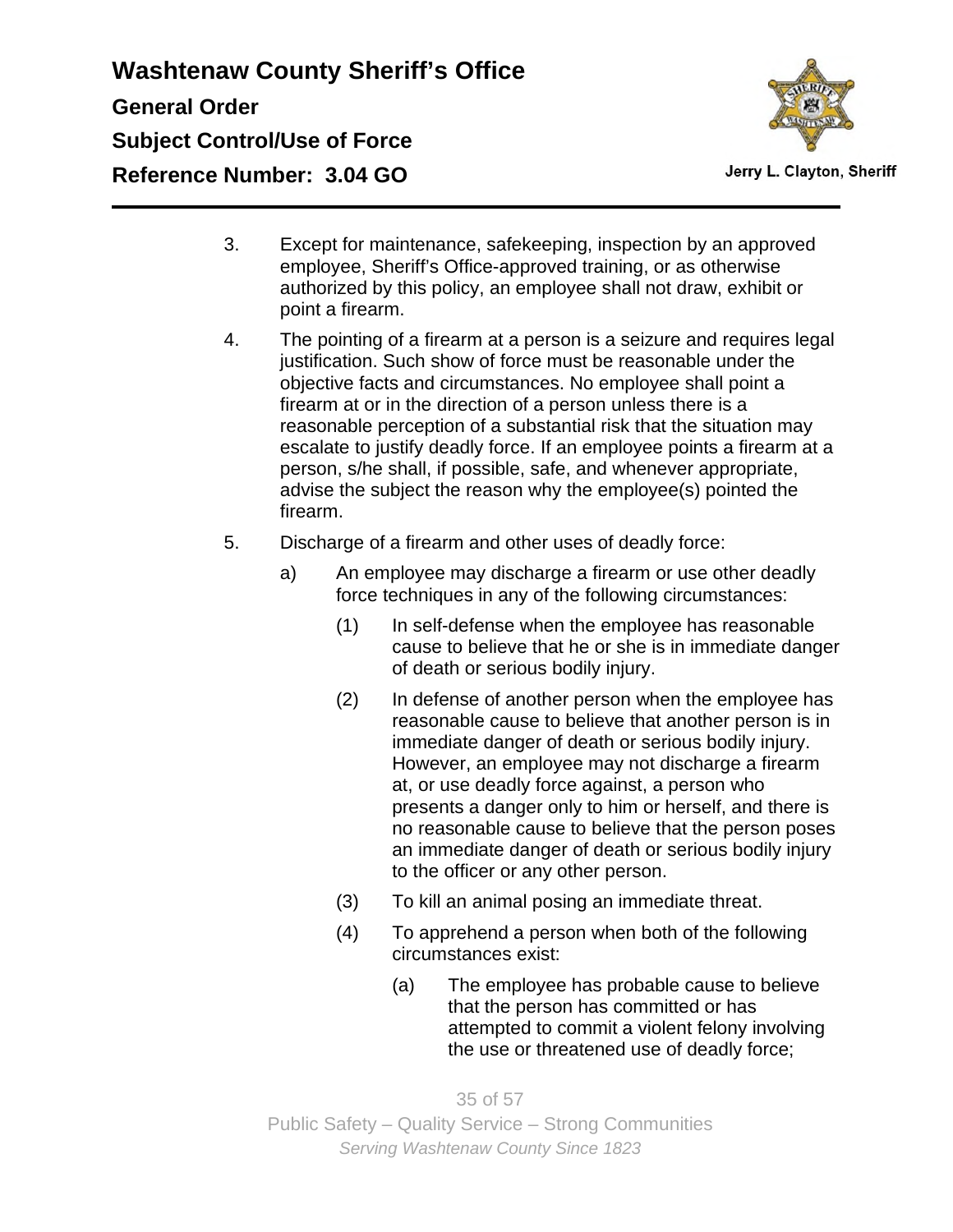

Jerry L. Clayton, Sheriff

#### AND

(b) (The employee has probable cause to believe that a substantial risk exists that the person will cause death or serious bodily injury to the employee or others if the person's apprehension is delayed.

#### **Special Note:**

The above circumstances (a. 1-4) apply to each discharge of a firearm or application of deadly force. Employees shall reassess the situation, when safe, to determine whether the subject continues to pose an active threat.

> a) If doing so would not increase the danger to the employee or another innocent person, an employee shall give a verbal warning to submit to the authority of the Sheriff's Office before discharging a firearm or using other deadly force.

- b) To the extent feasible, an employee shall take reasonable care when discharging his or her firearm so as not to jeopardize the safety of the employee or another person.
- c) An employee shall not discharge a firearm at the operator or occupant of a moving vehicle, vessel, or other means of similar mechanical conveyance unless the operator or occupant poses an immediate threat of death or serious bodily injury to employee or another person.
- d) Employees are prohibited from discharging a firearm from a moving vehicle, vessel, or other means of similar mechanical conveyance unless the operator, after considering the totality of circumstances, reasonably believes that the subject(s) pose an immediate threat to the employee or another person.
- e) Following the use of deadly force, employees shall render or request medical aid as soon as practical.
- f) Except for firearm discharges at an approved firearms range or during lawful recreational activity, an employee who discharges a firearm, on-duty or off-duty, shall report the discharge as soon as practical. This includes an intentional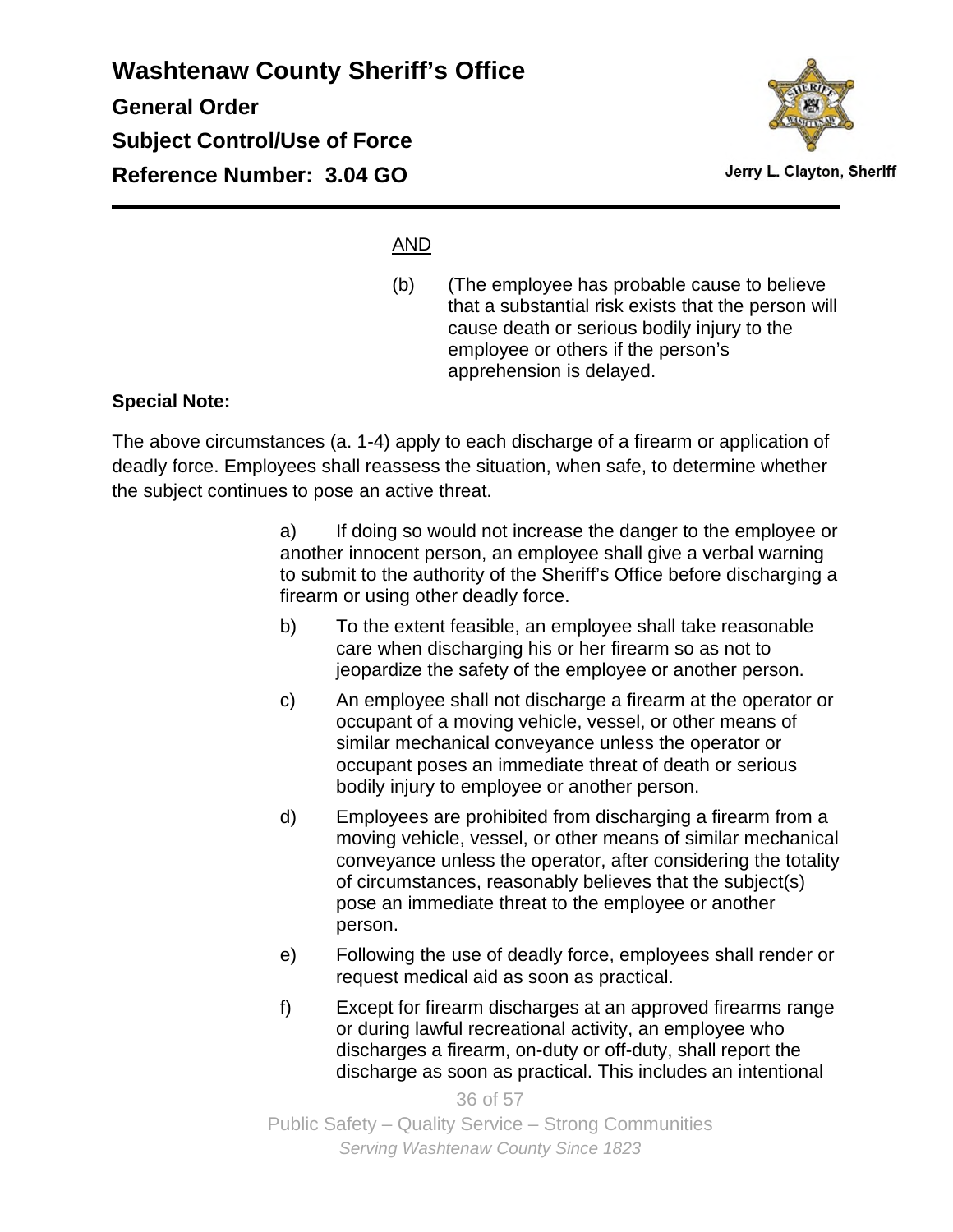

Jerry L. Clayton, Sheriff

or unintentional discharge, regardless of location or jurisdiction at the time of the incident.

- g) An employee who applies other force that results in death or serious bodily injury shall report the incident as soon as tactically possible to a command officer. The command officer shall, regardless of whether possible misconduct occurred, immediately report the force to his/her commanding officer who shall determine which unit shall be responsible for further investigation.
- 6. Fleeing Felons

This policy builds upon the broad standard set in Tennessee v. Garner, 471 U.S. 1 (1985), where the Supreme Court held that under the 4th Amendment, a police officer may not use deadly force to prevent the escape of a fleeing suspect unless the employee has probable cause to believe the suspect poses an immediate threat of death or serious bodily injury to the employee or another person.

- a) Deadly force will never be used against fleeing misdemeanants.
- b) Deadly force may only be used against a fleeing felon if, after considering the totality of circumstances:
	- (1) The employee(s) has probable cause to objectively believe that the underlying felony involves an assault resulting in serious bodily injury or death – not property or paper crimes.

AND

(2) The employee(s) has probable cause to objectively believe that the fleeing felon presents an immediate threat of death or serious bodily injury to the employee or another person if apprehension is delayed.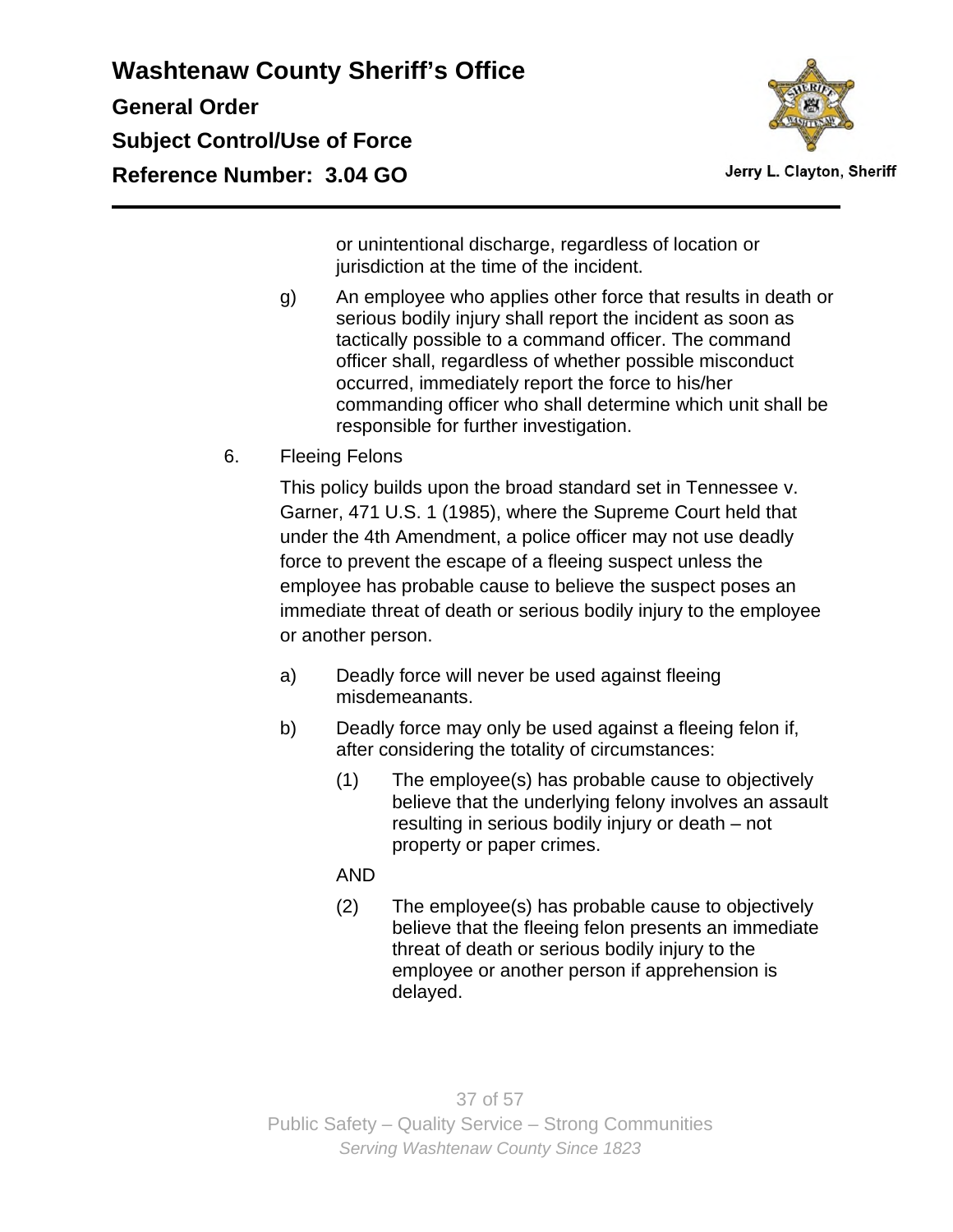

Jerry L. Clayton, Sheriff

For information regarding sidearm-mounted illumination devices, see Appendix 5. For information regarding sidearm holsters, see Appendix 6. For information regarding sidearm magazines and magazine pouches, see Appendix 7. For information regarding shotguns, see Appendix 10. For information regarding patrol rifles, see policy 3.01RR. For information regarding firearms training, see Appendix 13.

H. Vehicle Interventions

Employees shall not ram or utilize roadblock techniques on the fleeing vehicle or individual unless the use of deadly force is justified.

The Sheriff's Office's policies concerning vehicle pursuits and intervention tactics are set forth in Sheriff's Office Policy and Procedure 3.05-Vehicle Pursuits.

### **VIII. USE OF FORCE REPORTING**

A. Reportable use of force

Employees shall report any use of force technique(s) used to overcome subject resistance in order to gain compliance.

- 1. Notification of use of force
	- a) An employee shall notify his/her supervisor immediately or as soon as practical of any reportable use of force.
- 2. Use of force evaluation
	- a) A supervisor shall conduct a use of force evaluation in all cases involving a reportable use of force.
	- b) The operational lieutenant assigned to oversee the area or unit where the force occurred will review all use of force occurring therein. For example, the lieutenant assigned to oversee West operations would ultimately review all use of force occurring in that operational area. Concerns arising from that review would be expressed to the Division Captain and so-on.
- 3. Claims of excessive force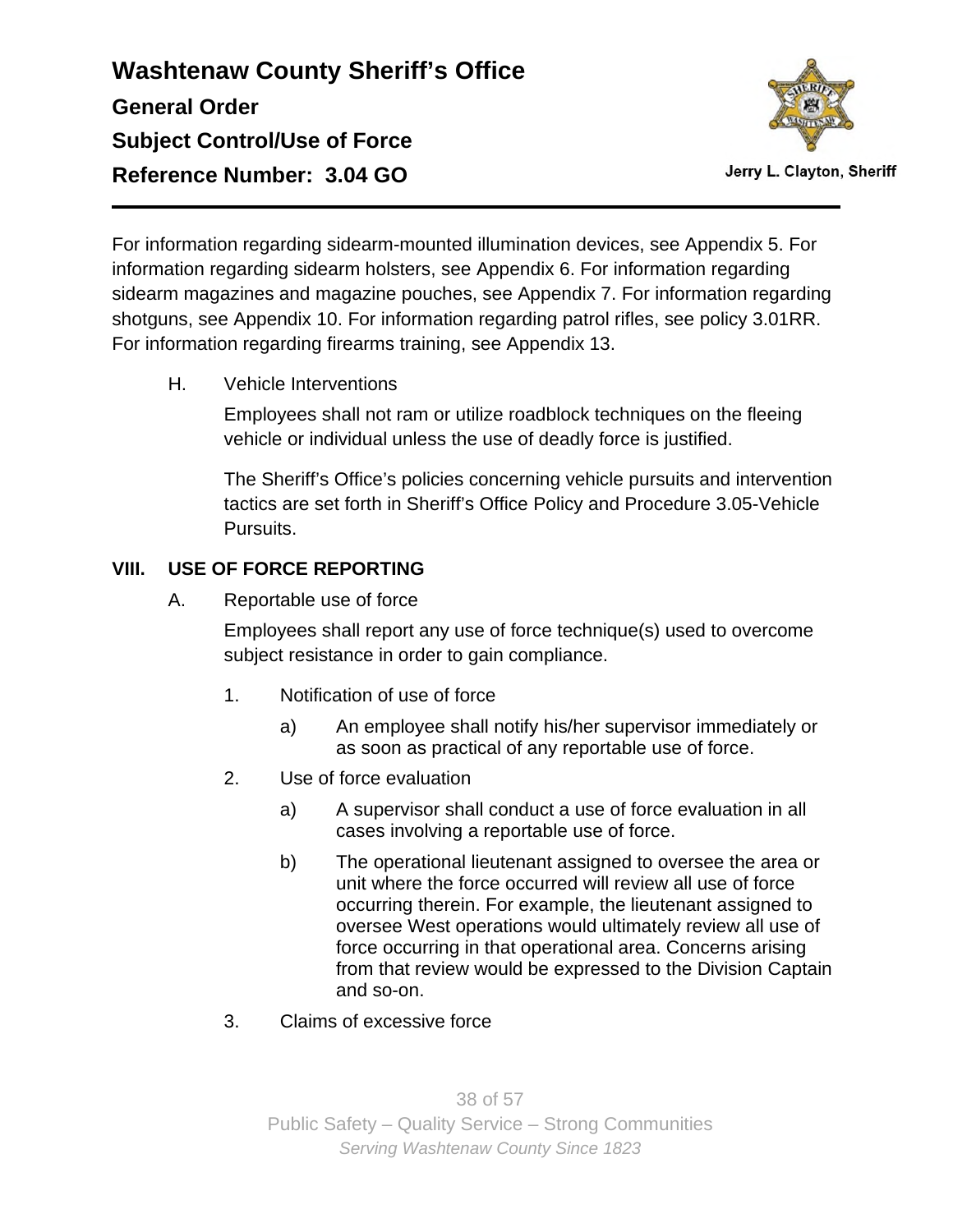

Jerry L. Clayton, Sheriff

a) Every allegation of excessive force shall be subject to the reporting and investigative requirements of this policy and applicable policies.

### **Special Note:**

Incidents where de-escalation techniques were attempted shall also be reported. Such a report will include a disposition of the incident, i.e. the officer/supervisor will indicate if the de-escalation techniques attempted and whether they were successful.

- B. Procedures
	- 1. Officer responsibilities
		- a) For the purposes of this section, the term 'officer' pertains to any employee using force. Accordingly, any use of force will be investigated by a higher ranking employee, as applicable.
		- b) Any reportable use of force shall be documented in detail in an incident report, supplemental incident report, or statement form. Descriptions shall be in clear, precise and plain language and shall be as specific as possible. Employees will cite specific levels of resistance encountered and the specific techniques that were attempted to gain compliance.
		- c) Use of force reports and forms will be submitted prior to the conclusion of the officer's tour of duty, unless exceptional circumstances preclude that from occurring, such as the employee being physically unable due to injury or illness.
		- d) When the employee using force is preparing the incident report, s/he shall include the following information:
			- (1) The subject's action necessitating the use of force, including a description of the threat presented by the subject.
			- (2) Efforts to de-escalate the situation prior to the use of force and if not, why not.
			- (3) Any warning given and if not, why not.
			- (4) The type of force used, by way of example but not limitation, "Compliance Controls in the form of Muscling Techniques".

39 of 57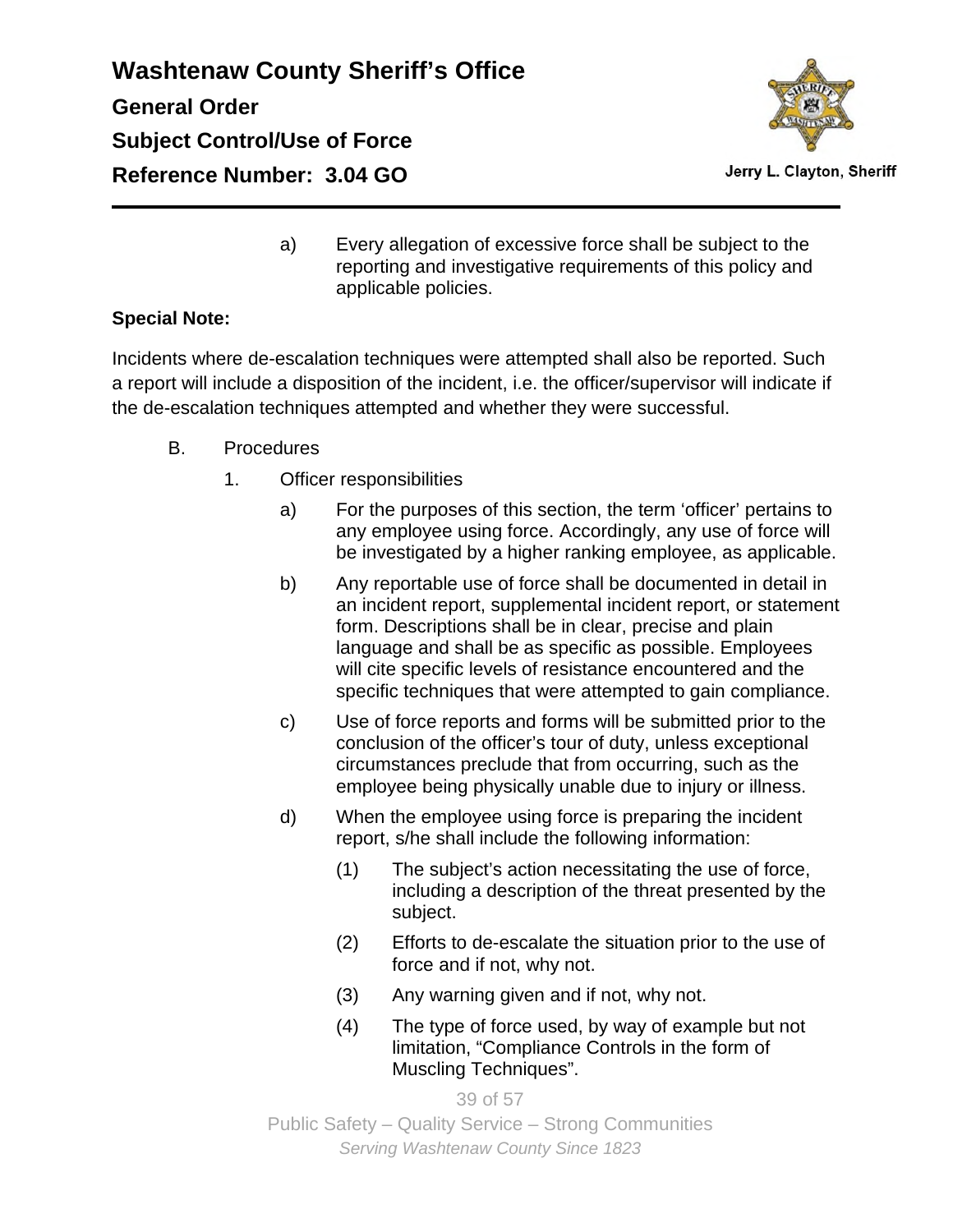

- (5) Descriptions of any injury sustained by the subject; provide post-initial treatment photographs of any injuries claimed or observed and if not, why not.
- (6) Injury sustained by the officer or another person; photographs will be collected regardless of claim of injury or lack of visible injury. Any deviation from this practice will be noted in the report.
- (7) Information regarding medical assessment or evaluation, including whether the subject refused.
- (8) The name and rank of the supervisor notified; and if not, why not.
- e) If an officer cannot document his/her use of force due to exceptional circumstances, another officer shall document this use of force in an incident report, supplemental incident report or statement form at the direction of a supervisor.
- 2. Supervisor responsibilities
	- a) When notified of the use of force, the supervisor shall evaluate what occurred to:
	- b) Determine whether the force used appears reasonable.
	- c) Determine whether the force complies with the provisions of this General Order.

The supervisor shall:

a) If in the supervisor's assigned area, immediately respond to the scene unless a response is impractical or poses a danger to the employee or other person.

- b) Ensure the scene is secure and observe injured subjects or employees, immediately requesting or affirming that appropriate medical resources will be, or have been, provided.
- c) Ensure that witnesses (including employees) are identified and interviewed, and that this information is included in the incident report. The number of witnesses may preclude identification and interview of all witnesses; however,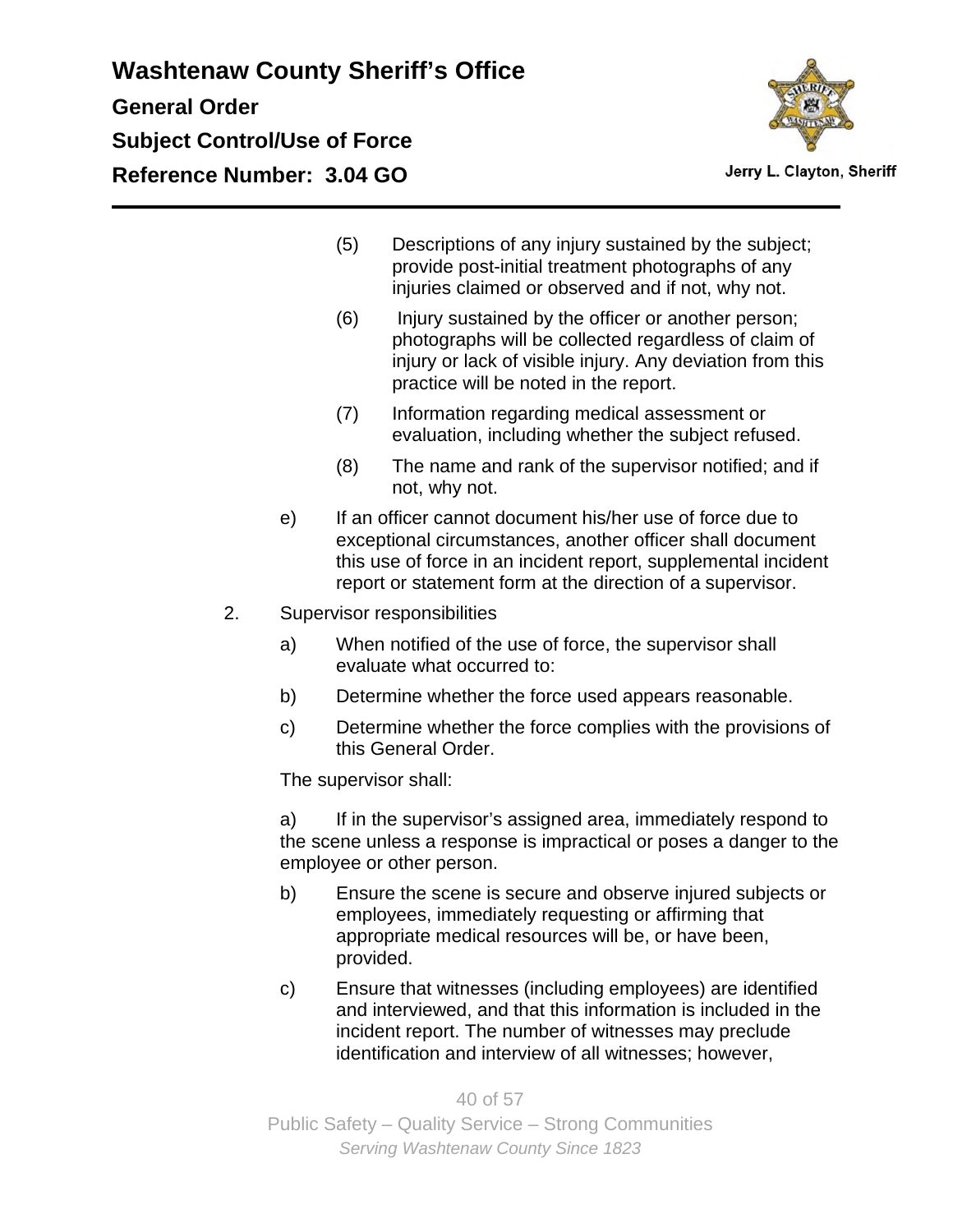

Jerry L. Clayton, Sheriff

supervisors shall ensure identification to the best of their ability.

- d) Ensure post-initial treatment photographs of injuries, or claimed injuries, are taken and all other evidence is secured and properly managed.
- e) The supervisor will review:
	- (1) Employee's incident report
	- (2) Employee's subject control form
	- (3) Any supplemental incident report
	- (4) Any other written statement

The reviewing supervisor will ensure that all reports meet threshold for approval and are free of contextual and grammatical errors.

### **Special note:**

1. A supervisor shall not approve an incident report or written statement involving a use of force that does not comply with the requirements outlined by this General Order.

- 2. The investigating supervisor shall notify a higher ranking employee of any application of force that appears to not be reasonable.
	- a) As applicable, ensure the supervisor's reason for not responding to the scene is included in the incident report.
	- b) Complete Supervisor Use of Force Evaluation form, indicating whether the force used appears reasonable as soon as practical.
	- c) Ensure that all applicable reports, photographs, and statements are included in the subject control packet.
	- d) Submit complete subject control packet to the assigned higher ranking employee.

### **Special note:**

If a supervisor determines that an employee's use of force is unnecessary or that an employee has applied force that results in serious physical injury or death, the supervisor shall immediately notify his/her commanding officer.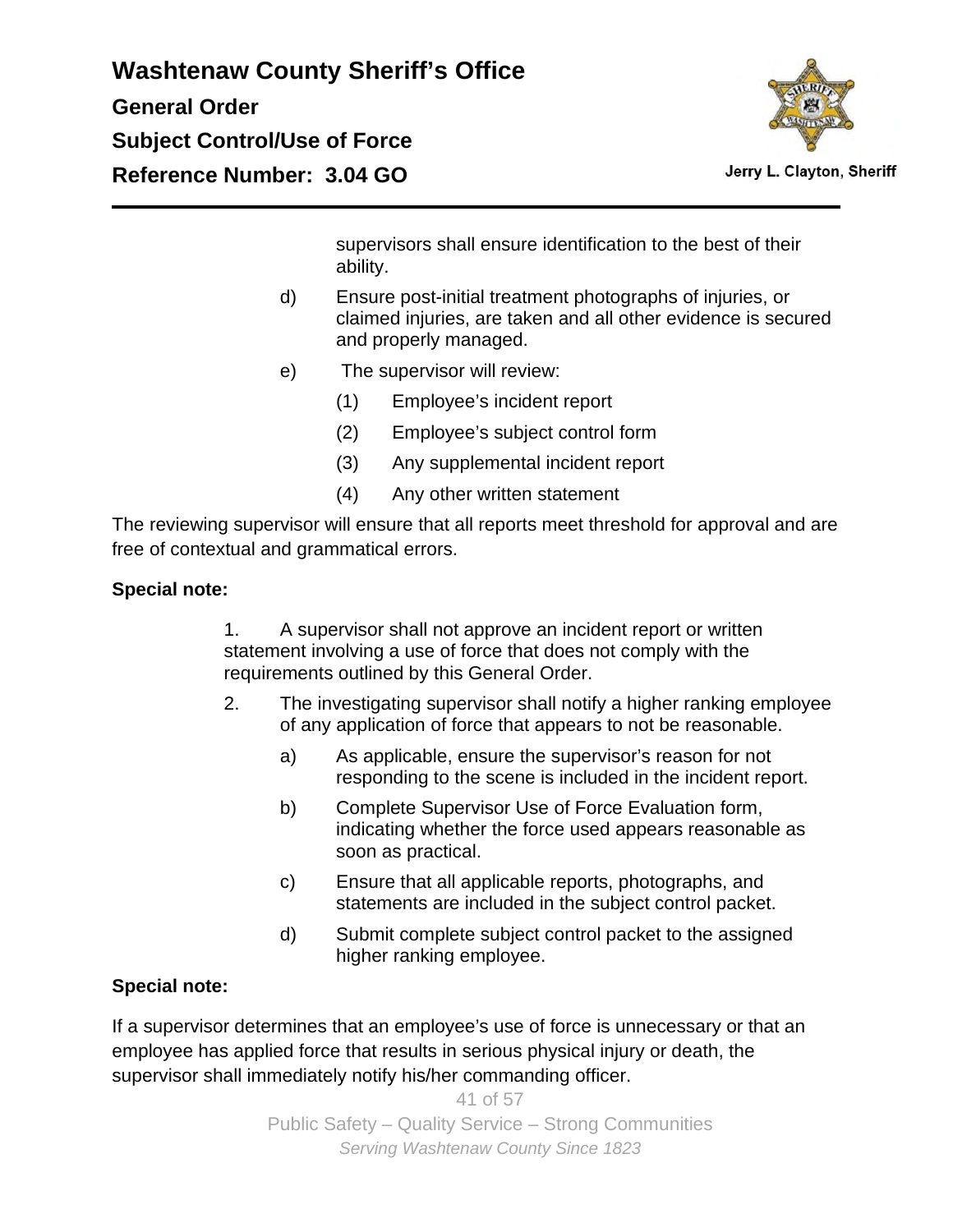

3. Senior command responsibility

When a senior command officer is notified of reasonable force, s/he shall:

- a) Review subject control packet, resubmitting it to the completing supervisor to correct contextual or grammatical errors as applicable.
- b) Submit subject control packet to record keeper.

When a senior command officer is notified of unnecessary force or force that results in serious bodily injury or death, s/he shall:

- a) Respond to the scene and assume command, as practical.
- b) Notify Sheriff's Office Administration and ensure all other notifications are made to higher ranking employees.
- c) Complete an internal investigation containing preliminary findings, conclusions and/or recommendations, if appropriate.
- C. Additional reporting responsibilities
	- 1. Recording

Sheriff's Office Administration shall maintain documentation on all reportable use of force by all employees. Regardless of employee assignment within the Sheriff's Office all use of force information will be memorialized in one database.

Sheriff's Office Administration will monitor subject control and use of force trends in order to perform a non-punitive review to determine the number, types, proper application, and effectiveness of uses of force. The information developed shall be used to identify training needs and mitigate risk while providing quality service to the community. See Appendix 4 for an example of a subject control and use of force annual assessment form.

2. Data collection and analysis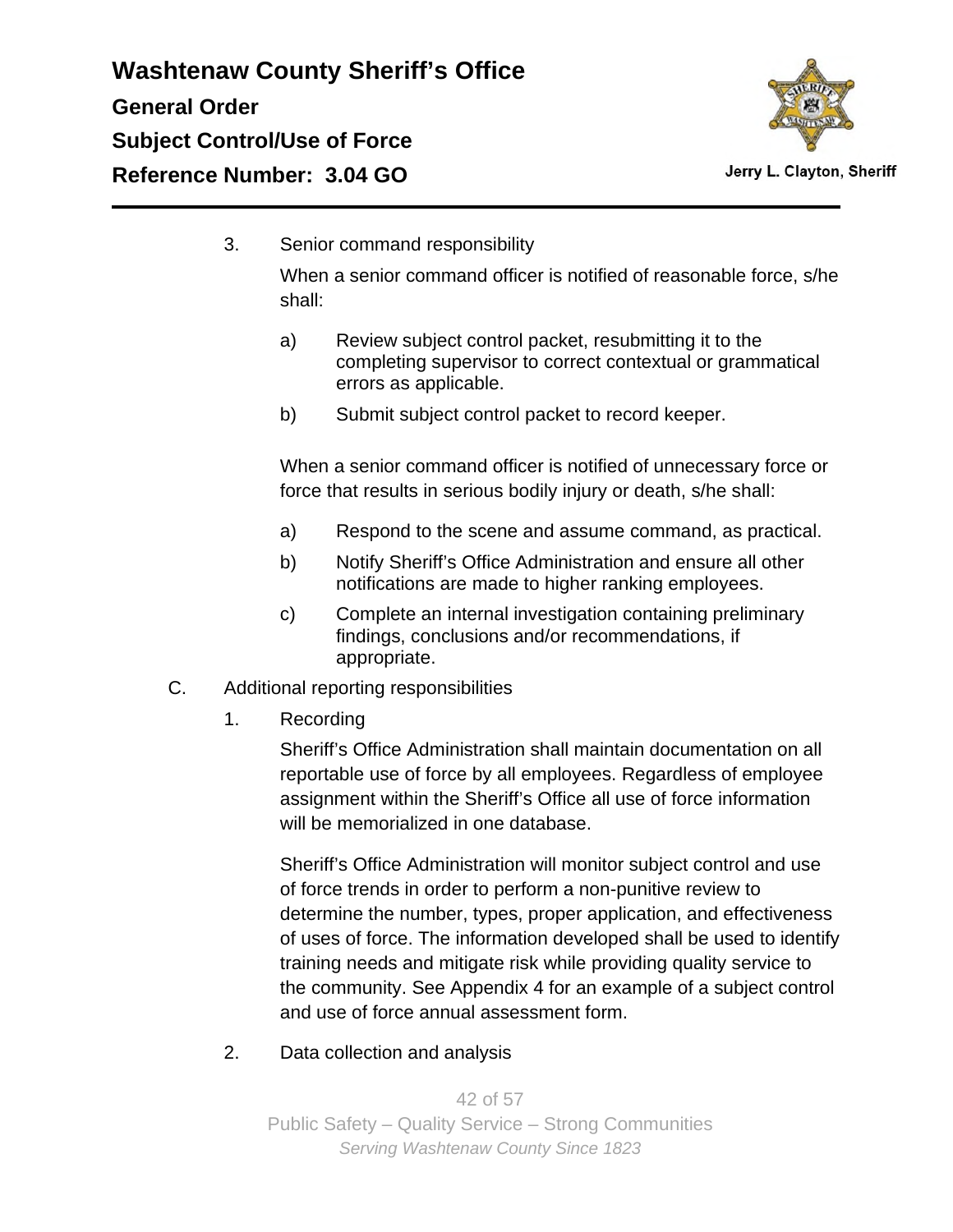

Jerry L. Clayton, Sheriff

The Sheriff's Office will collect and analyze its use of force data in the Subject Control/Use of Force database. Statistics and analysis will include at a minimum:

- a) The type of resistance encountered by employees.
- b) The type of control(s) used by employees.
- c) De-escalation techniques attempted.
- d) De-escalation techniques used successfully.
- e) The types and degree of injury to suspect and employee.
- f) Date and time.
- g) Employee's assignment.
- h) Geographic location where the use of force occurred.
- i) Number of employees using force in the incident.
- j) Employee's activity when force was used (ex. Handcuffing, search warrant, pursuit).
- k) Employee's demographics (age, gender, race/ethnicity, rank, number of years with the Sheriff's Office, number of years as a police officer or corrections officer).
- l) Suspect demographics including race/ethnicity, age, gender, gender identity, primary language and other factors such as mental illness, cognitive impairment, developmental disability, drug and alcohol use/addiction and homelessness.
- 3. Use of Force Investigative Team (UFIT)

The UFIT is comprised of designated staff, all of who are responsible for reviewing select use of force incidents. The purpose of the review is to improve both individual and Sheriff's Office performance by examining what happened prior to the incident, why it happened, and what can be done differently, if anything, to improve performance.

The UFIT will generally be activated or requested when use of force occurred that is unnecessary or when an employee applied force that results in serious physical injury or death in order to: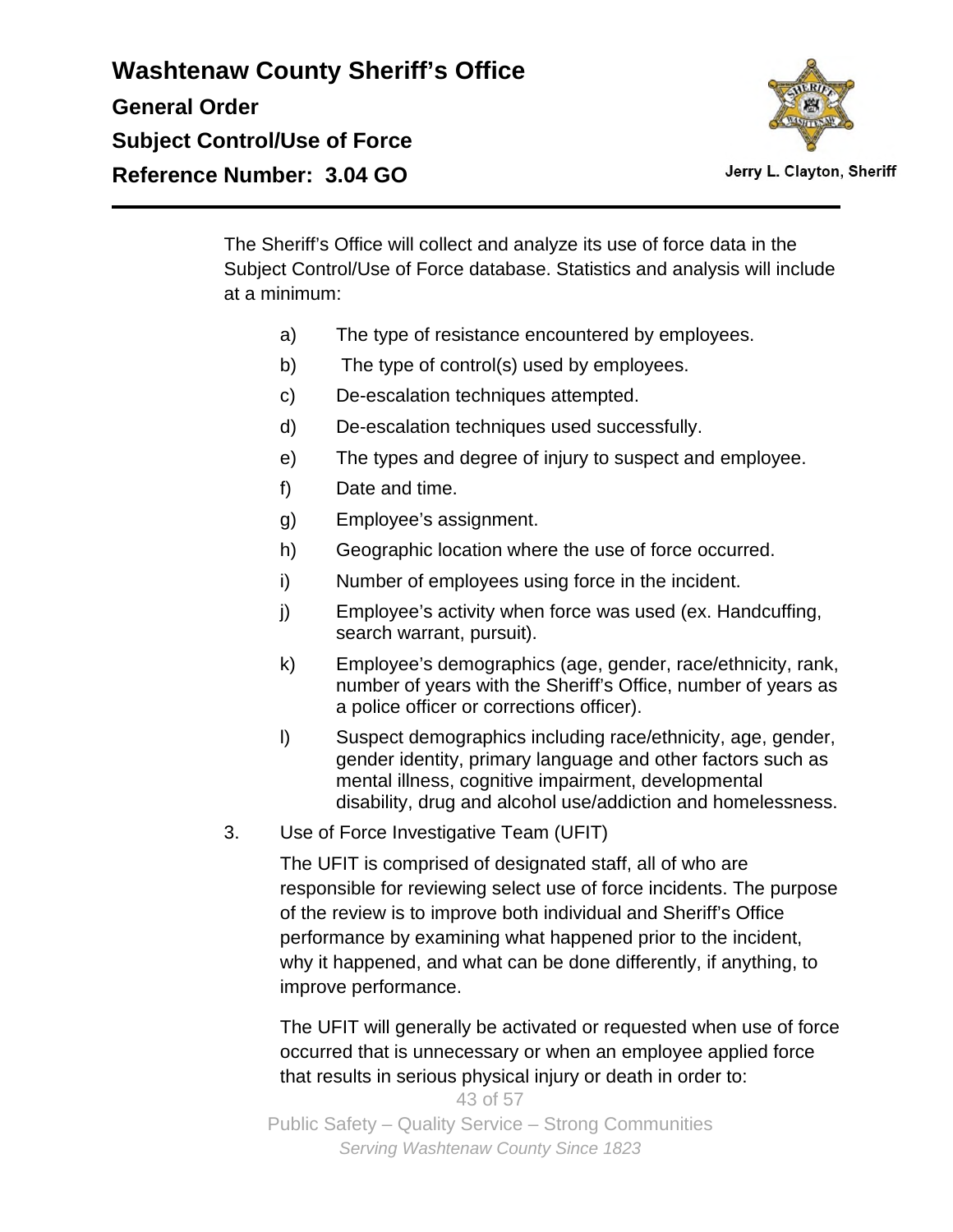

Jerry L. Clayton, Sheriff

- a) Complete and submit reports, investigative inquiries, or any other duty as assigned by a higher-ranking employee.
- b) Act as trusted advisor to higher ranking employees.
- c) UFIT members involved in the incident scheduled for review may not participate in the UFIT evaluation process.
- d) UFIT members conducting the initial use of force evaluation in the incident scheduled for review may not participate in the UFIT evaluation process.

### **IX. Use of Force/Subject Control Special Considerations**

The Washtenaw County Sheriff's Office recognizes the significance of its interaction with youth and other populations requiring special considerations. While youth and those requiring special considerations are afforded the same constitutional protections as any member of the public,

the Washtenaw County Sheriff's Office recognizes and appreciates the need for additional protective measures and considerations during its interactions with these populations.

The requirement for Sheriff's Office staff to fully utilize and embrace the concepts, systems and principles outlined in this policy is especially critical during encounters with youth or those requiring special considerations. Minimal reliance on force as means to resolve situations increases legitimacy in the eyes of the communities we serve and ultimately assists us to realize the Mission of the Sheriff's Office.

These concepts, systems and principles include but are not limited to:

- A. Establishing communication
- B. Proportionality
- C. Using the most effective control tactic and/or minimal amount of force required to achieve a lawful objective
- D. Definitions
	- 1. Youth

For the purposes of this policy, a youth is person under the age of 18; youth is differentiated by age group. Approved control and force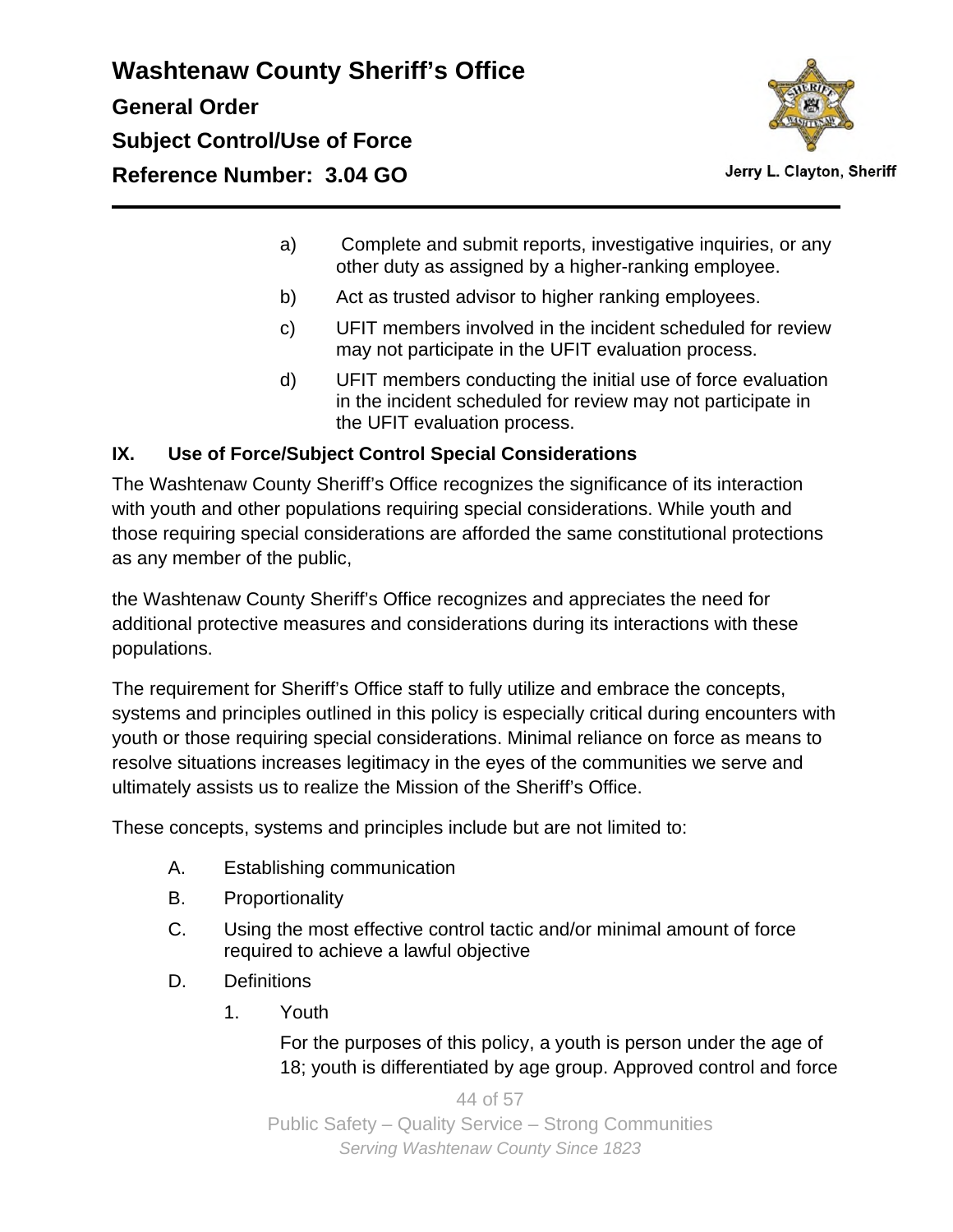

Jerry L. Clayton, Sheriff

options vary by age group, except for situations where the youth's actions will likely result in serious bodily injury to, or death of, the officer or another person. Youth age groups are identified as:

- a) 10 years and younger
- b) 11 years to 14 years
- c) 15 years to 17 years
- 2. Populations requiring special considerations

Includes, but is not limited youth, those feeble from age, people with physical disabilities, and people with intellectual disabilities.

3. Disability

A physical or intellectual impairment that substantially limits one or more of the major life activities of such individual, a record of such an impairment, or being regarded as having such a disability.

a) Physical disability

Any physiological disorder or condition, cosmetic disfigurement, or anatomical loss affecting one or more of the neurological, musculoskeletal, or special sense organs body systems.

b) Intellectual disability

Any mental or psychological disorder such as mental retardation, organic brain syndrome, emotional or mental illness, and specific learning disabilities.

E. Use of Force Considerations – Age Dependent (Youth and the Feeble from Age)

Understanding that distinguishing a person's age may be difficult in situations that are tense and rapidly developing, employees have to use their best judgment during their interactions. Approved control and force options vary by age group, except for situations where the person's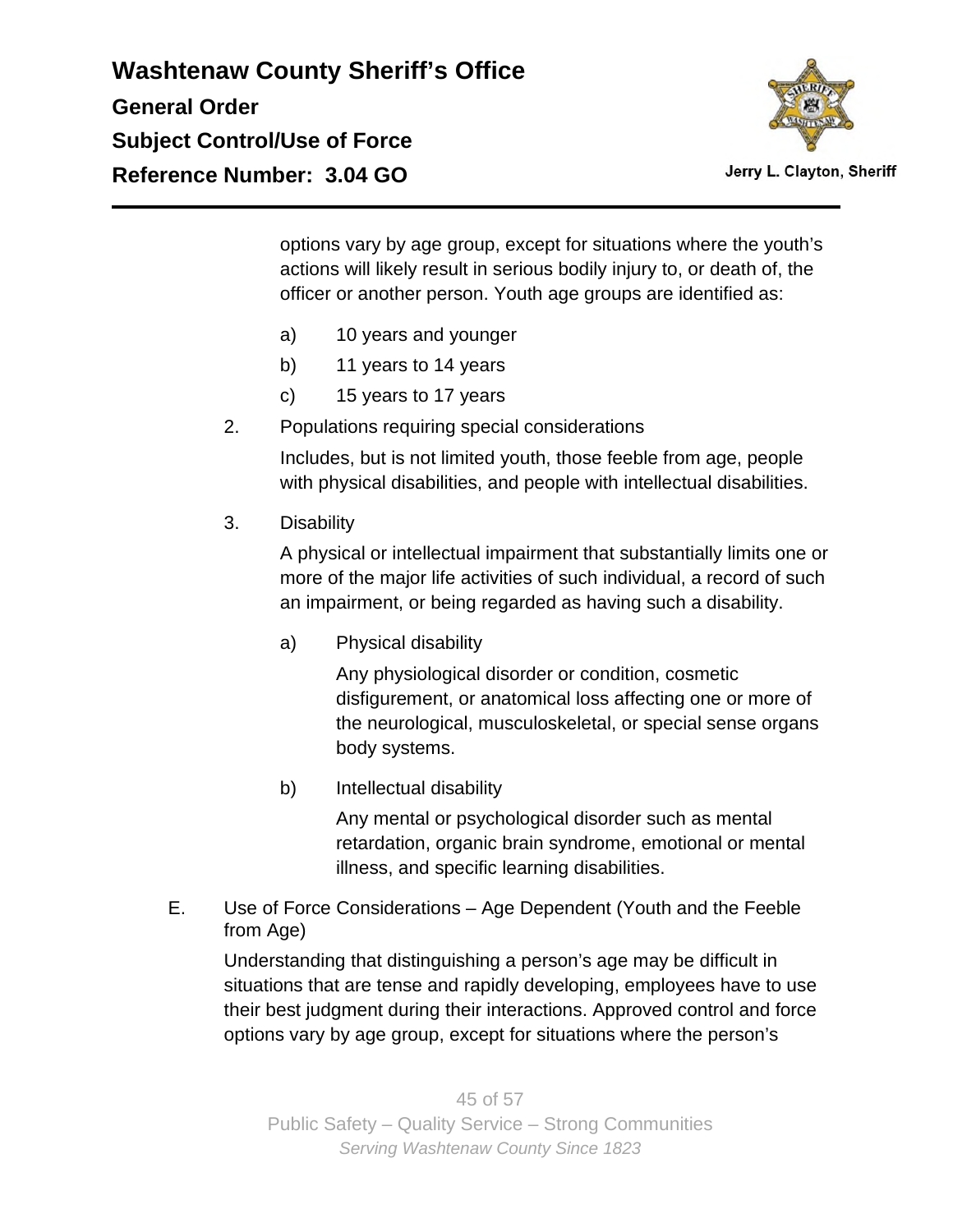

actions will likely result in serious bodily injury to, or death of, the officer or another person.

While it is acknowledged each age segment is capable of resisting, utmost discretion should be used when determining a subject's ability to actually be a danger.

Considering the totality of circumstances, and all the facts known to or perceived by the officers during the incident, age is a critical consideration for the application of proportionate control or force technique.

- 1. 10 years and younger
	- a) Employees shall use de-escalation techniques, such as time and space, prior to the application of muscling techniques to achieve a lawful objective. Employees may use muscling techniques if verbal direction fails to achieve a lawful objective.
	- b) Employees shall not use pressure points, joint manipulation, strikes or takedowns on youth appearing to be 10 years old or younger, except for situations where the youth's actions will likely result in serious bodily injury to themselves, the officer, or another person.
	- c) Employees shall not use or display restraints (handcuffs, leg irons, etc.), ASR, TASER, baton or firearms, except for situations where the youth's actions will likely result in serious bodily injury to, or death of, the officer or another person.
		- (1) Use of restraints on the youth may be appropriate in situations where their actions are likely to result in self-injury or death.
- 2. 11 years old to 14 years old
	- a) Employees may utilize options consisting of compliance controls, e.g., muscling techniques or joint manipulation, if verbal direction fails to achieve a lawful objective. Understanding the possibility of size and strength disparities (i.e., totality of circumstance) in teenage youth, joint

46 of 57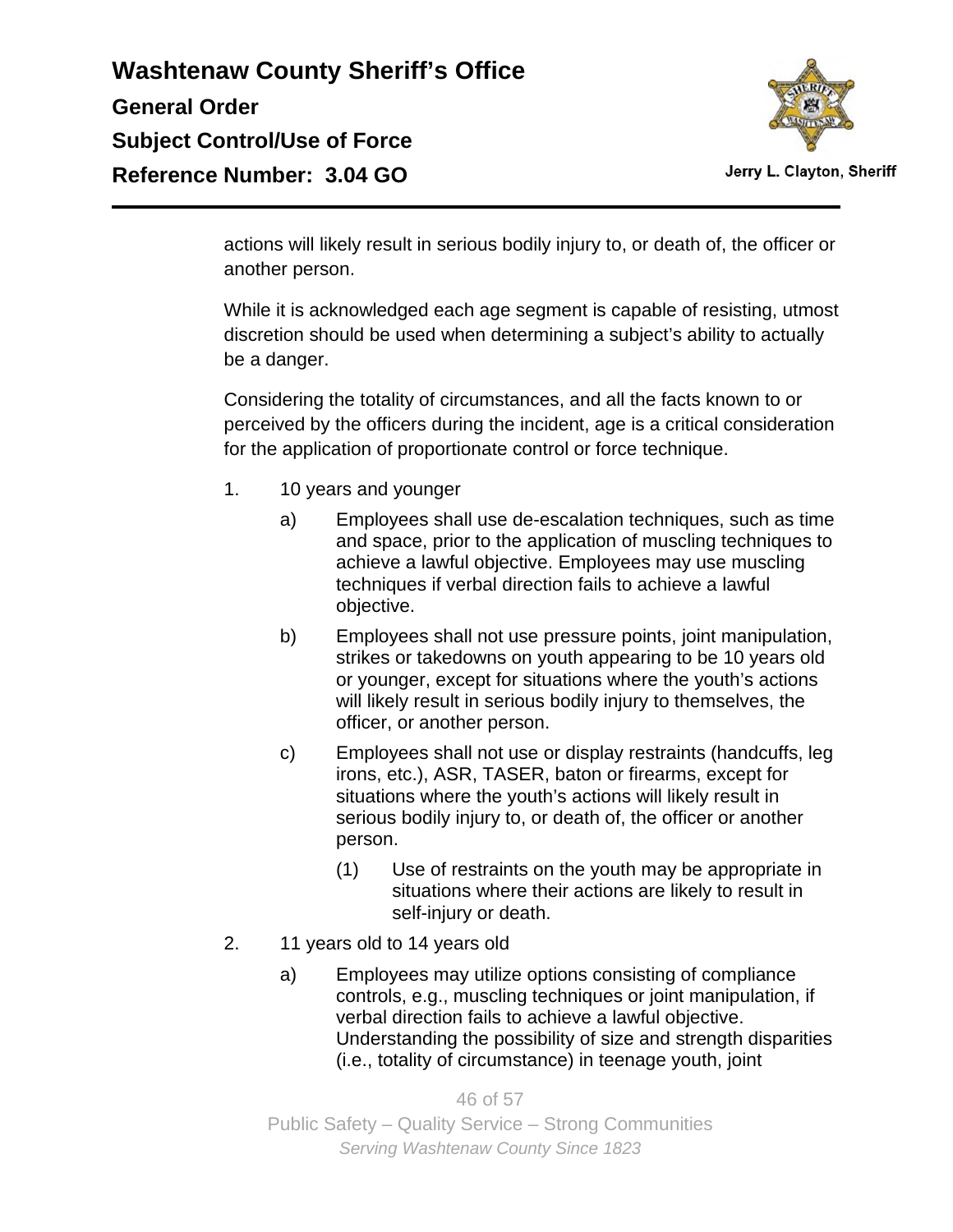

Jerry L. Clayton, Sheriff

manipulation or pressure points may be appropriate in order to achieve a lawful objective.

- b) Employees shall use time and space to their advantage whenever doing so does not increase risk to the officer or another person prior to the application of any force technique.
- c) Employees shall not use or display a TASER, baton or firearm, except for situations where the youth's actions will likely result in serious bodily injury to, or death of, the officer or another person.
- 3. 15 years old to 17 years old
	- a) Employees may utilize options consisting of compliance controls or physical controls if verbal direction fails to achieve a lawful objective, based on the totality of circumstance.
	- b) Understanding the possibility of size and strength disparities in teenage youth, joint manipulation, pressure points or the application of ASR or Taser may be appropriate in order to achieve a lawful objective.
	- c) Employees shall use time and space to their advantage whenever doing so does not increase risk to the officer or another person prior to the application of any force technique.
	- d) Employees shall not use or display a firearm, except for situations where the youth's actions will likely result in serious bodily injury to, or death of, the officer or another person.
- 4. Feeble from Age
	- a) Employees may utilize options consisting of compliance controls or physical controls if verbal direction fails to achieve a lawful objective, based on the totality of circumstance.
	- b) Understanding the possibility of size and strength disparities and the varying ability to carry out threats (totality of circumstance), joint manipulation, pressure points or the

47 of 57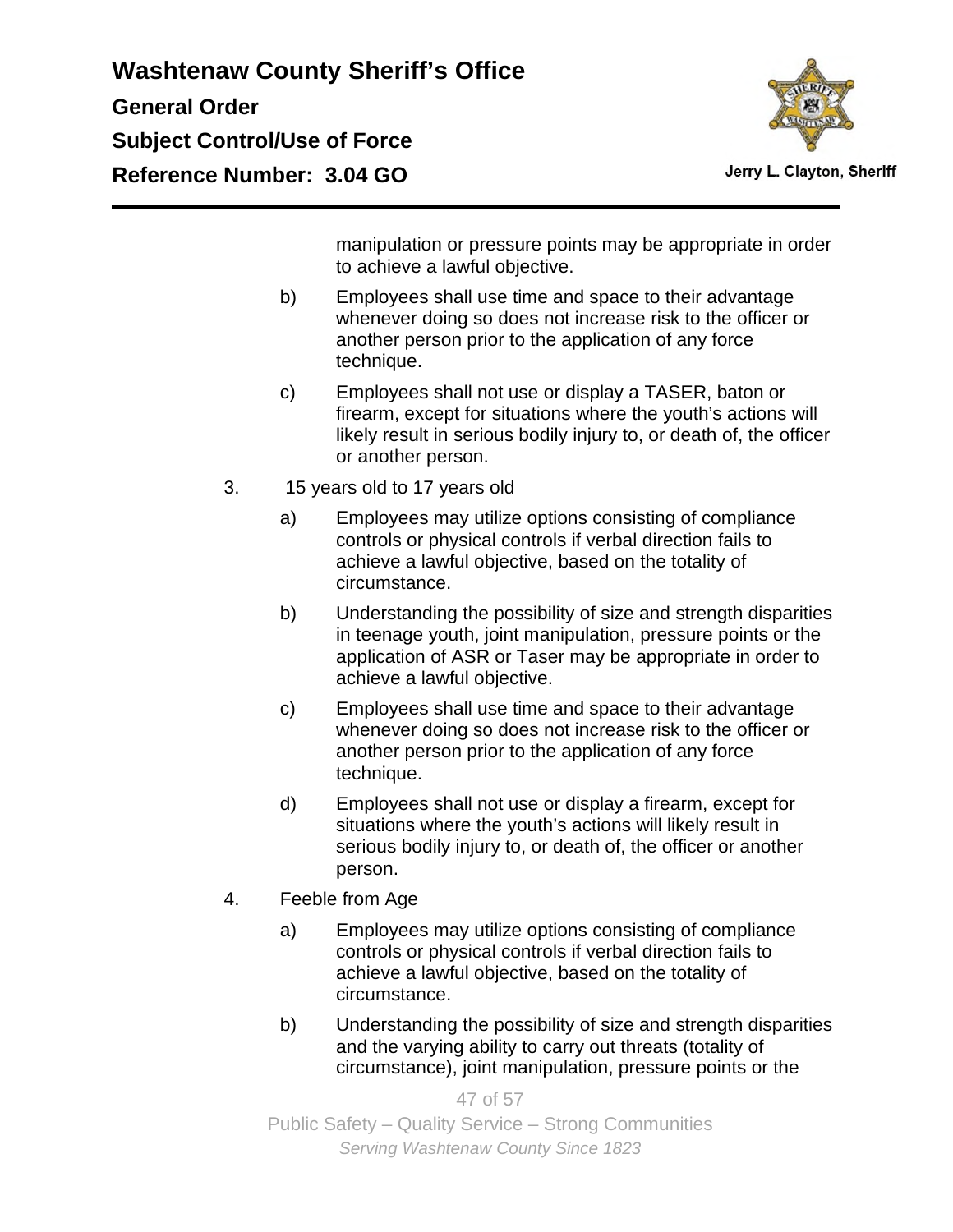

Jerry L. Clayton, Sheriff

application of ASR or Taser may be appropriate in order to achieve a lawful objective.

- c) Employees shall use time and space to their advantage whenever doing so does not increase risk to the officer or another person prior to the application of any force technique.
- F. Use of Force Considerations Intellectual Disability

Individuals with intellectual disabilities are more likely to come into contact with law enforcement officers than members of the general population. While the reasons for this are complex, communication difficulties, i.e. ability to comprehend an employee's directions, may be a contributing factor. Moreover, some individuals may be eligible for protection under the Americans with disabilities act. An employee encountering a dynamic and violent situation may be required to use approved subject control tactics to achieve a lawful objective.

Important subject control and use of force considerations concerning people with intellectual disabilities includes, but is not limited to, reason for law enforcement contact, ability to comprehend and obey an employee's direction, a person's ability to carry out a threat, likelihood to comply with parent or guardian interaction or control, cooperation of involved parties, and prior established history.

- 1. Employees shall consider the following known factors throughout the entire interaction:
	- a) Nature of complaint or reason for contact
		- (1) Is there a crime?
			- (a) If so, what type of crime has been committed?
		- (2) What is the likelihood the subject(s) is armed?
	- b) Subject's perceived level of intelligence, mental capacity, and ability to comprehend and obey directions
		- (1) The capacity for a subject to comprehend an officer's direction based on intellectual disability shall be considered.

48 of 57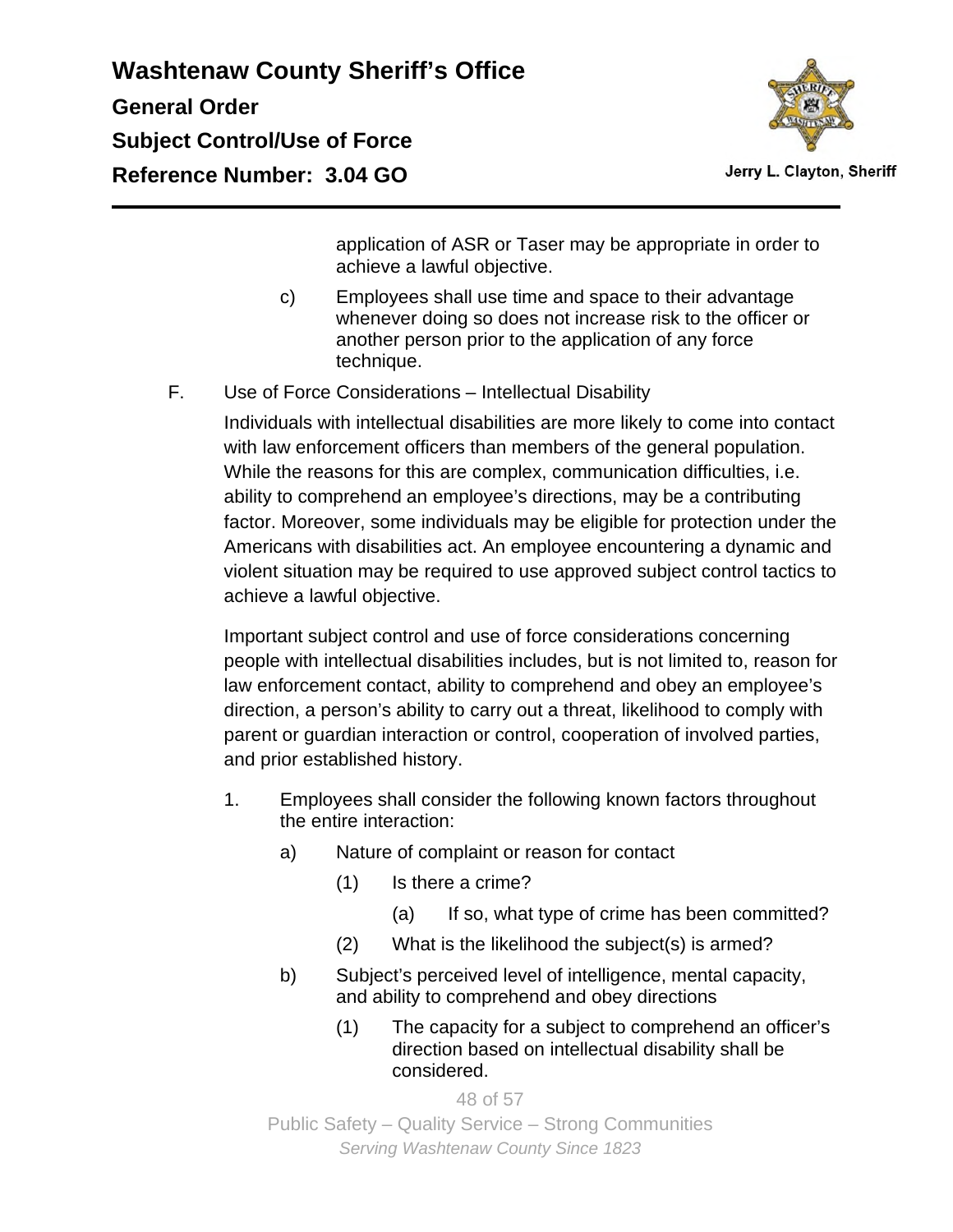

- (2) Considering the totality of circumstances, an employee is expected to adjust their approach or tactic to gain voluntary compliance prior to the application of force.
- (3) Understanding people with intellectual disabilities are capable of resisting, utmost discretion should be used when determining a subject's ability to actually be a danger.
- c) Intellectual disability and ability to act on threats
	- (1) The ability for a subject to carry out a threat shall be evaluated by the officer based on the perceived intellectual disability of the subject.
	- (2) Officers shall use the minimum amount of force required to achieve a lawful objective.
- d) Prior established history
	- (1) An officer shall consider prior encounters with a subject, if known.
	- (2) Without increasing risk to the officer or another person, successful tactics used during previous encounters shall be considered.
- e) Likelihood to comply with parent or guardian interaction or control
	- (1) When safe to do so when evaluating the totality of circumstances, the success of involving a parent or guardian shall be considered prior to application of force.
	- (2) Whenever possible, and when safe to do so when evaluating the totality of circumstances, officers shall consider involving other employees who may have rapport with the subject(s).
- f) Cooperation of involved parties
	- (1) When considering all the facts and circumstances, the officer should gauge the subject's level of cooperation during an encounter.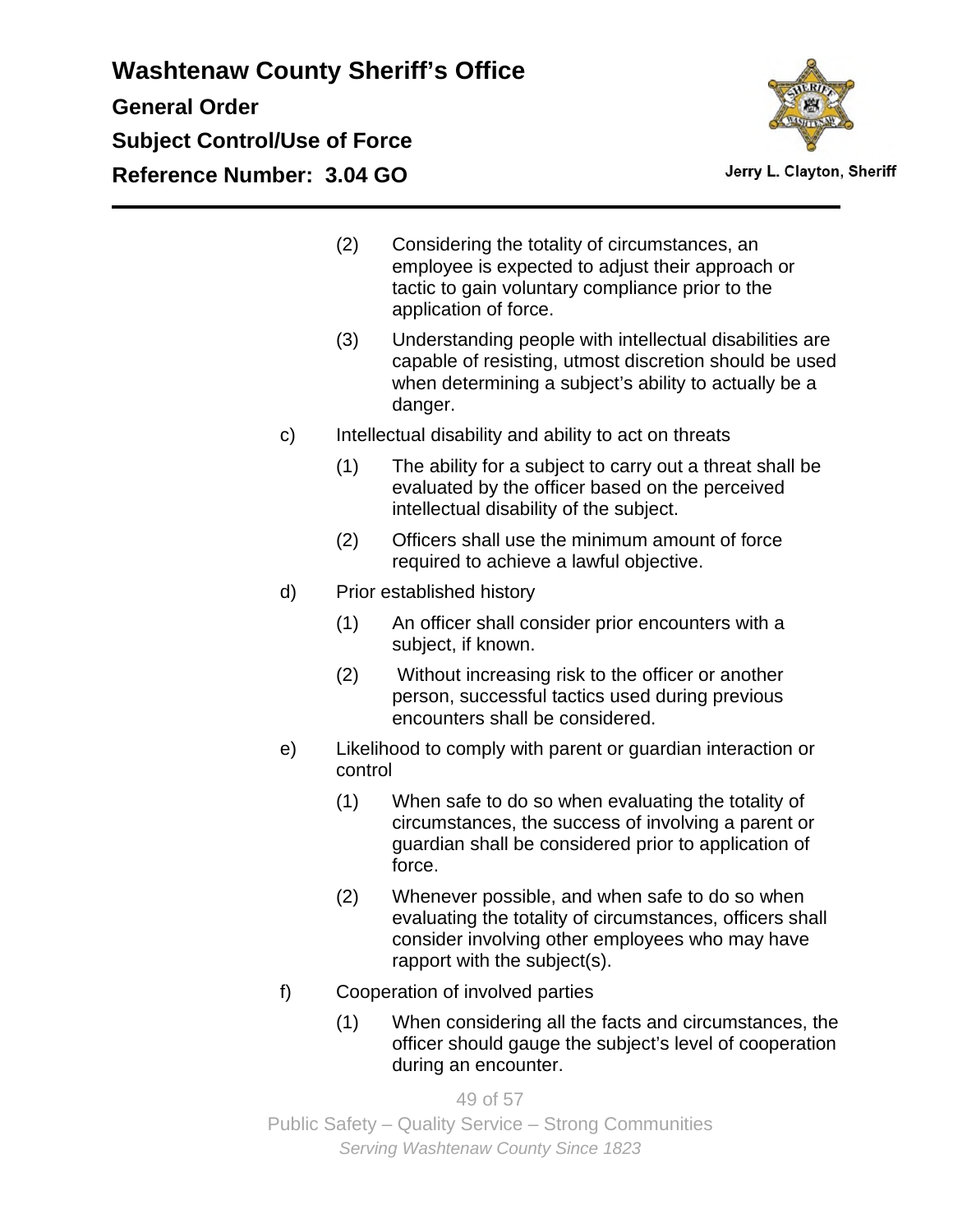

Jerry L. Clayton, Sheriff

- (2) Whenever possible without increasing risk to the officer or another person, time and space should be used by the officer(s) to gain voluntary compliance prior to the application of force.
- G. Use of Force Considerations Physical Disabilities

Some people with physical disabilities may be eligible for protection under the Americans with disabilities act. An employee encountering a dynamic and violent situation may be required to use approved subject control tactics to achieve a lawful objective.

Important subject control and use of force considerations concerning people with physical disabilities includes, but is not limited to, reason for law enforcement contact, ability to comprehend and obey an employee's direction, a person's ability to carry out a threat, likelihood to comply with parent or guardian interaction or control, cooperation of involved parties, and prior established history.

- 1. Employees shall consider the following known factors throughout the entire interaction:
	- a) Nature of complaint or reason for contact.
		- (1) Is there a crime?
			- (a) If so, what type of crime has been committed?
		- (2) What is the likelihood the subject(s) is armed?
	- b) Subject's perceived level of physical ability to comprehend and obey directions
		- (1) The capacity for a subject to comprehend an officer's direction shall be considered. This includes segments of the population who cannot understand an officer's direction based on physiological condition, E.g. subjects who are hard of hearing or deaf.
		- (2) Considering the totality of circumstances, an officer is expected to adjust their approach or tactic to gain voluntary compliance prior to the application of force.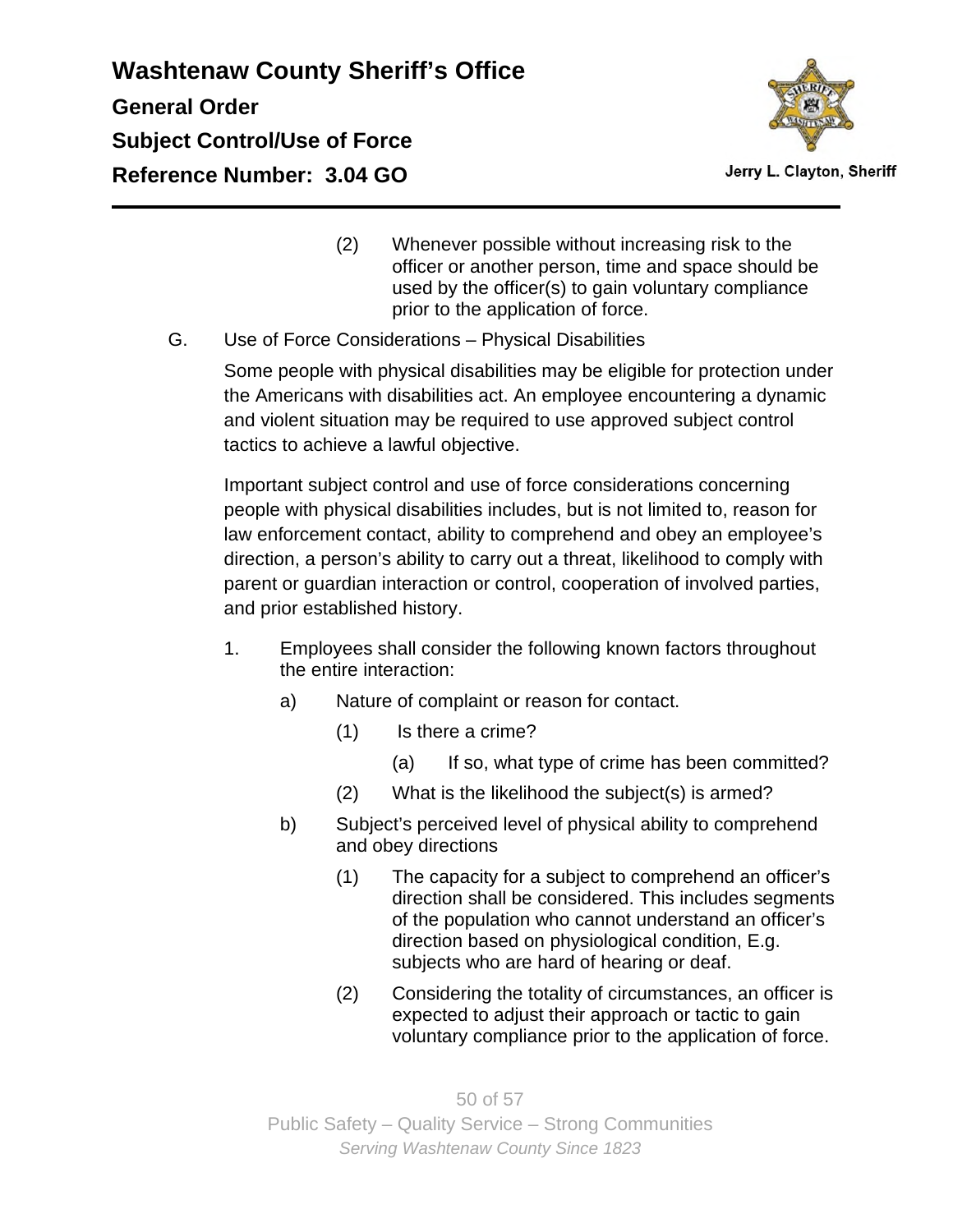

Jerry L. Clayton, Sheriff

- (3) Understanding people with physical disabilities are capable of resisting, utmost discretion should be used when determining a subject's ability to actually be a danger.
- c) Physical condition and ability to act on threats
	- (1) The ability for a subject to carry out a threat shall be evaluated by the officer based on the perceived physical condition of the subject.
	- (2) Officers shall use the minimum amount of force required to achieve a lawful objective.
- d) Prior established history
	- (1) An officer shall consider prior encounters with a subject, if known.
	- (2) Without increasing risk to the officer or another person, successful tactics used during previous encounters shall be considered.
- e) Likelihood to comply with parent or guardian interaction or control
	- (1) When safe to do so when evaluating the totality of circumstances, the success of involving a parent or guardian shall be considered prior to application of force.
	- (2) Whenever possible, and when safe to do so when evaluating the totality of circumstances, officers shall consider involving other employees who may have rapport with the subject(s).
- f) Cooperation of involved parties
	- (1) When considering all the facts and circumstances, the officer should gauge the subject's level of cooperation during an encounter.
	- (2) Whenever possible without increasing risk to the officer or another person, time and space should be used by the officer(s) to gain voluntary compliance prior to the application of force.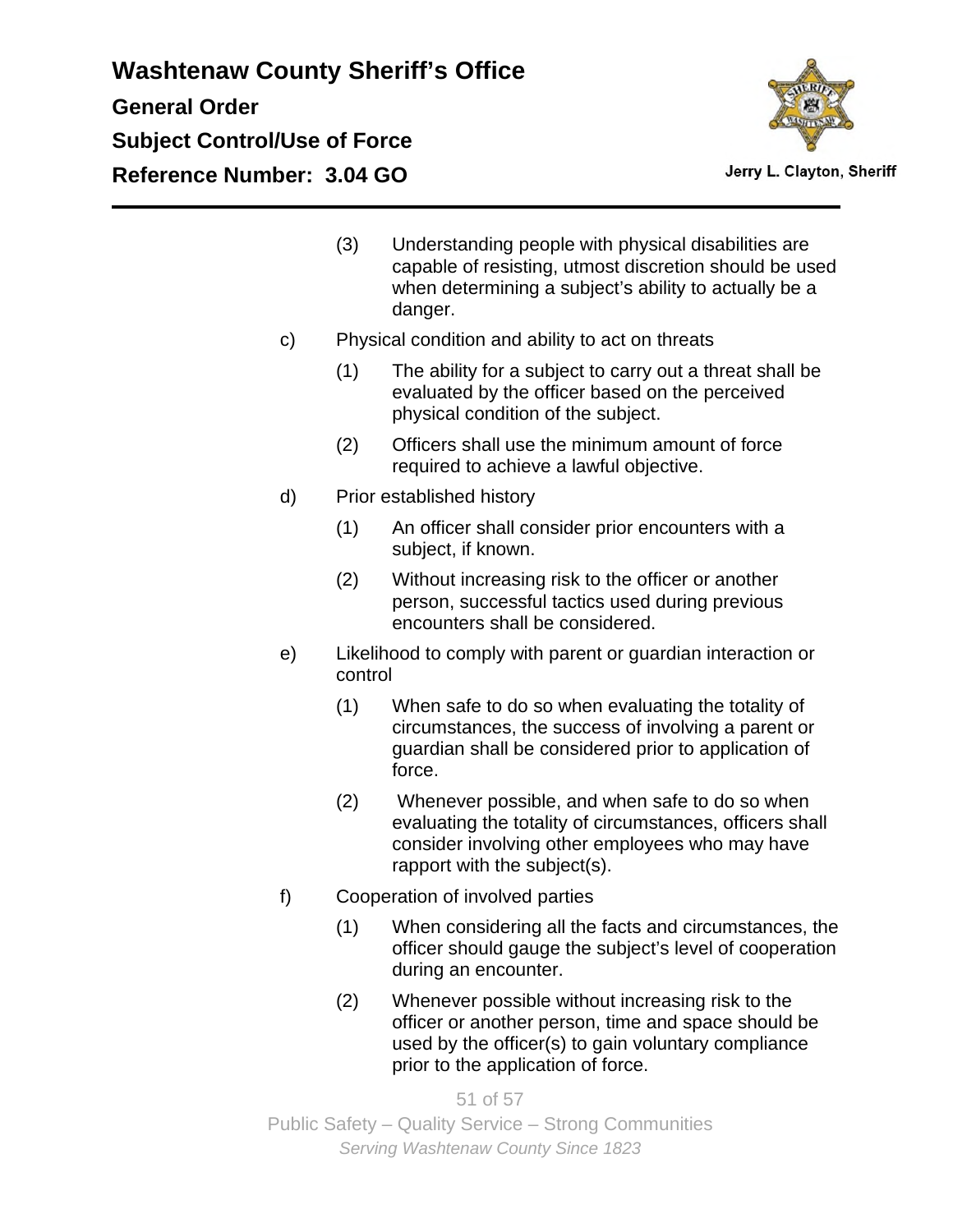

#### **X. RESPONSIBILITY AND QUALITY ASSURANCE SUMMARY BY POSITION AND RANK**

The below list of duties by position and rank is a summary. It should not be interpreted as all inclusive. Employees in the various positions may be directed to perform or be responsible for duties and tasks other than those outlined; or, the outlined duties and tasks may be modified by the Division Commander or higher.

A. Employee

For the purposes of this section, 'employee' refers to an employee of the Sheriff's Office using force or control.

- 1. Exercise authority to use control and force judiciously and with respect for equitable treatment, human rights, dignity, and life.
- 2. Attempt to establish rapport, use the proper voice intonation, ask questions, and provide advice to defuse conflict and achieve voluntary compliance before resorting to force- related subject control options.
- 3. Employ de-escalation techniques and provide repeated verbal warnings in order to decrease the likelihood of the need to use force and to increase the likelihood of voluntary compliance in situations where they can do so safety, without increasing risk to themselves or another person.
- 4. Balance the severity of the offense committed and the level of resistance encountered based on the totality of the circumstances known to, or perceived by, the employee at the time.
- 5. Carry use of force tools and equipment that are issued and authorized by the Sheriff's Office.
- 6. Use approved force options in which they have been trained, unless actively engaged in a situation where s/he has no other option or is otherwise placed in a situation where enforcement action is unavoidable to protect themselves or another person.
- 7. Facilitate medical evaluation for subjects that have been exposed to ASR, Physical Control(s), Taser deployments, impact device strikes, police service dog apprehensions, all other forms of Intermediate Control, and Deadly Force. Medical evaluation is also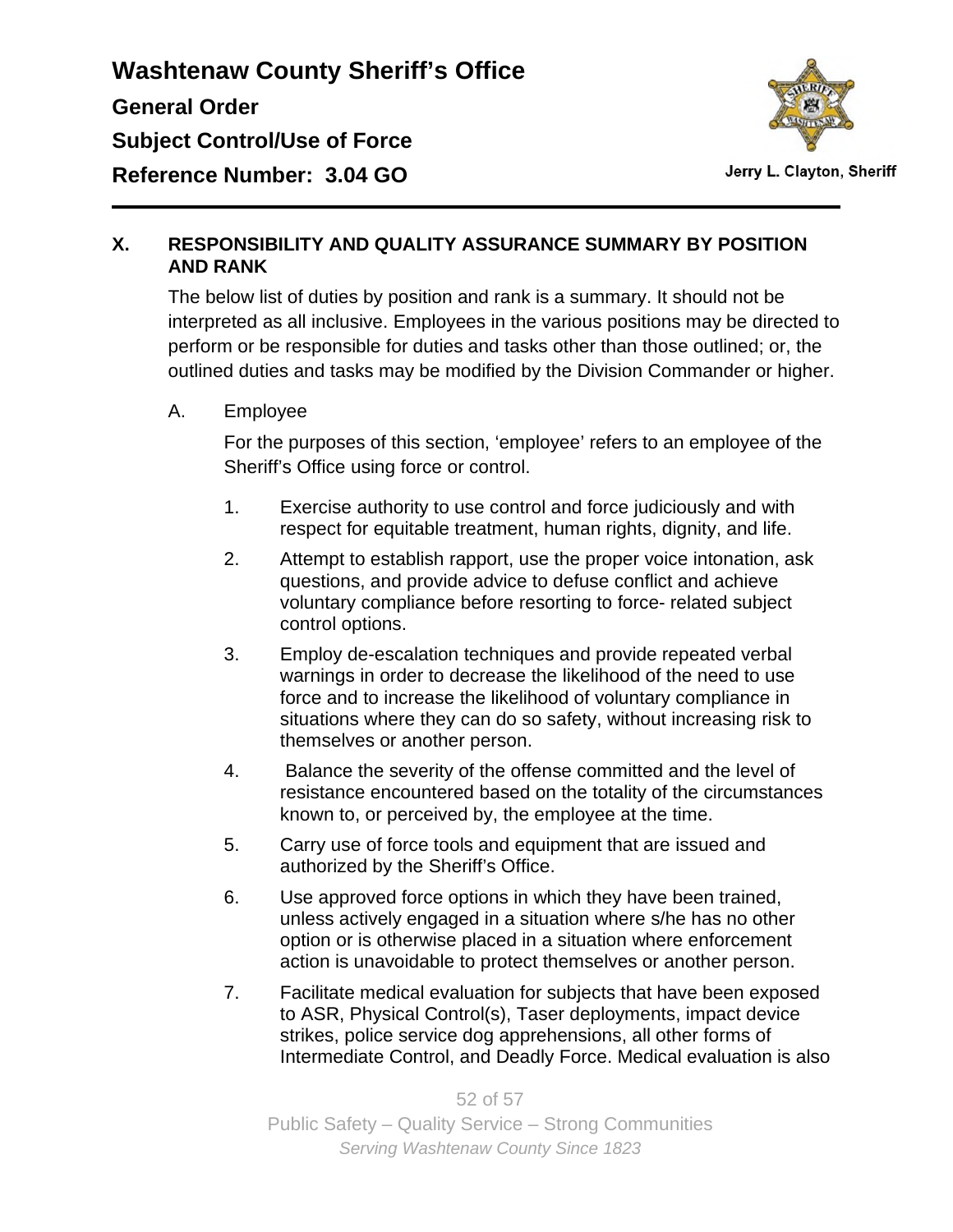

Jerry L. Clayton, Sheriff

mandatory for subjects who complain of injury, when an employee observes an injury, or where a reasonable officer believes that an injury may have a delayed introduction, such as a subject falling and hitting a vital area.

- 8. Consider requesting employees specially trained in crisis intervention to respond to calls for service, wherever possible, involving individuals in mental or behavioral health crisis.
- 9. Intervene when the employee knows or has reason know, that another law enforcement officer or employee is about to use, or is using, unnecessary force. Further, employees have the duty to provide aid to the victim.
- 10. Employees shall carry out their duties, including the use of force, in a manner that is fair and unbiased.
- 11. Strive to use the minimum amount of force necessary in the available range of objectively reasonable options.
- 12. Continually evaluate whether the force option(s) employed may be discontinued while still achieving the arrest or lawful objectives.
- 13. Use deadly force only as a last resort when reasonable alternatives have been exhausted or are not possible to protect the safety of the employee(s) or the public.
- 14. Document, in detail and in accordance to the parameters set forth by this General Order, any reportable use of force.
- 15. Seek clarity for any information, technique, or tactic unclear to the employee.
- B. Training Officer
	- 1. For the purposes of this section, 'training officer' refers to any employee assigned to train another employee, or groups of employees, in the use and application of force and control.
	- 2. Deliver training in a manner that best reflects the mission of the Sheriff's Office and the spirit of this General Order.
	- 3. Ensure that employees attending training understand information, techniques, or tactics being instructed.
	- 4. Submit accurate training records to appropriate point of contact.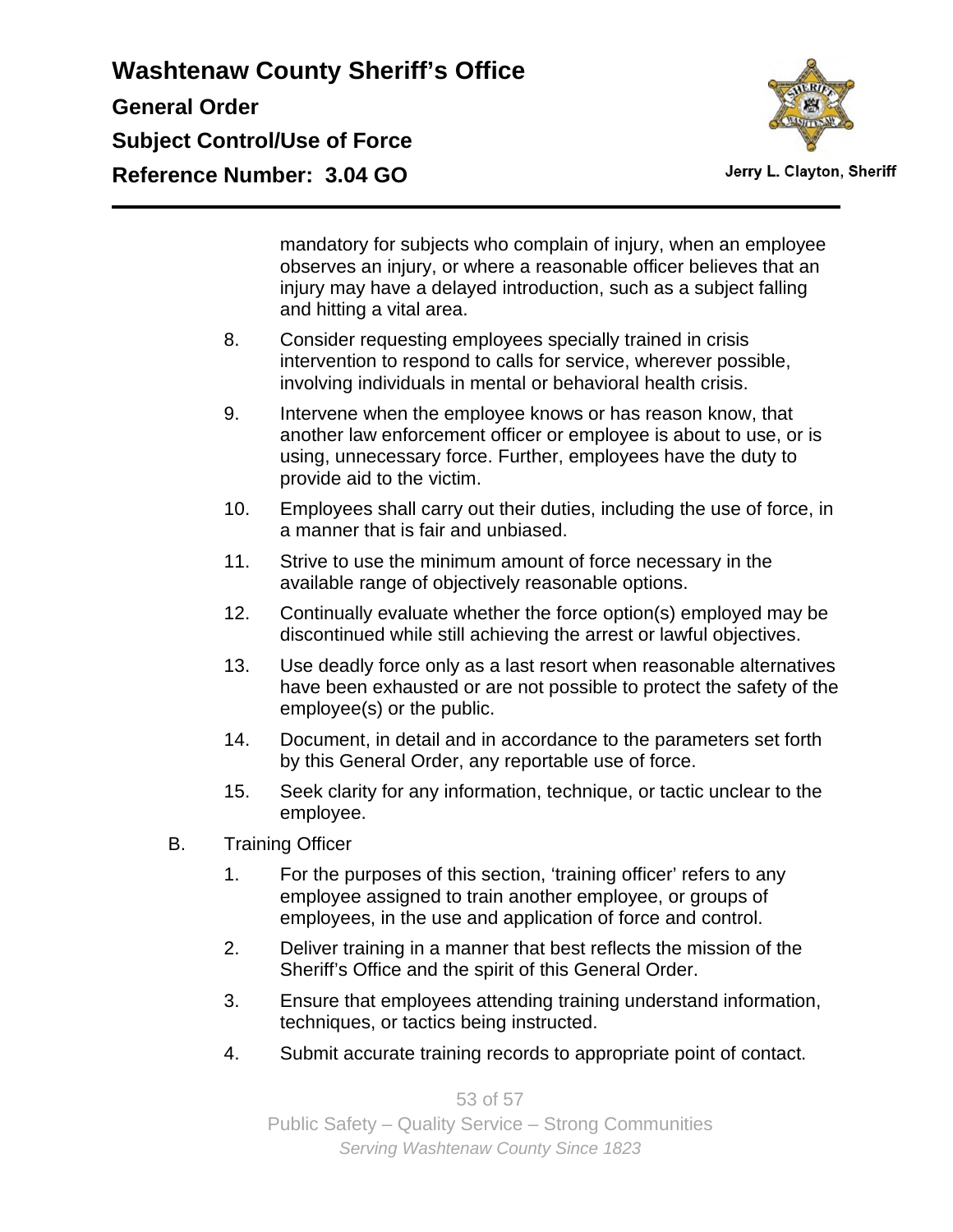

- 5. Seek clarity for any information, technique, or tactic unclear to the trainer.
- 6. Provide clarity for any information, technique, or tactic unclear to the employee(s) attending training.
- C. Use of Force Investigative Team (UFIT)
	- 1. Respond as requested by higher ranking employee, generally for use of force that is unnecessary or when an employee applied force that results in serious physical injury or death.
	- 2. Complete and submit reports, investigative inquiries, or any other duty as assigned by a higher ranking employee.
	- 3. Seek clarity for any information, technique, or tactic unclear to the UFIT member.
	- 4. Provide clarity for any information, technique, or tactic unclear to employees.
	- 5. Act as trusted advisor to higher ranking employees.
- D. Supervisor

For the purposes of this section, 'supervisor' refers to employees charged with managing, supervising, and regulating subordinate employees.

- 1. Ensure employees exercise authority to use control and force judiciously and with respect for equitable treatment, human rights, dignity, and life.
- 2. Ensure employees attempt to establish rapport, use the proper voice intonation, ask questions, and provide advice to defuse conflict and achieve voluntary compliance before resorting to forcerelated subject control options.
- 3. Ensure employees use de-escalation techniques and provide repeated verbal warnings in order to decrease the likelihood of the need to use force and to increase the likelihood of voluntary compliance in situations where they can do so safety, without increasing risk to themselves or another person.
- 4. Ensure employees balance the severity of the offense committed and the level of resistance encountered based on the totality of the circumstances known to, or perceived by, the employee at the time.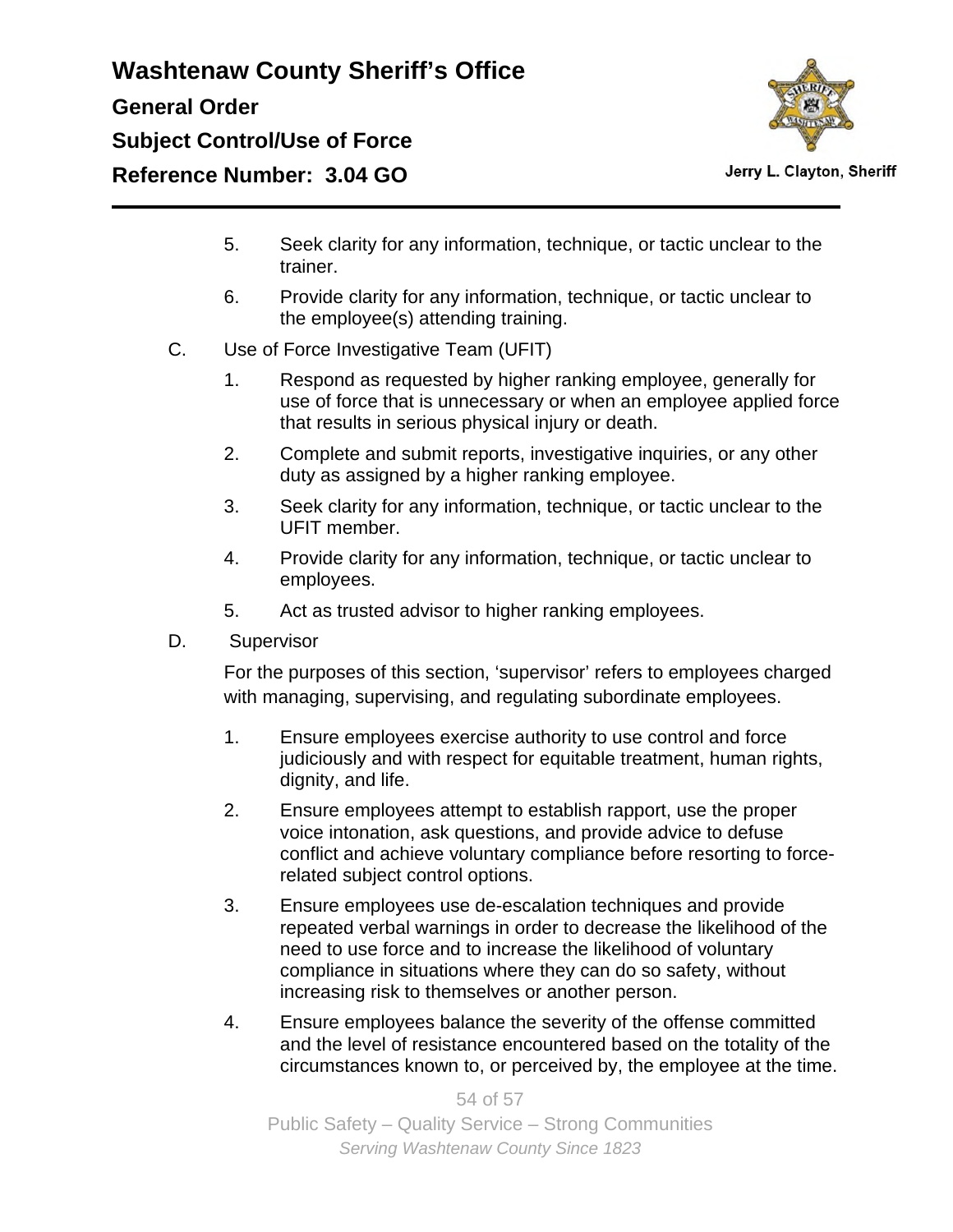

Jerry L. Clayton, Sheriff

- 5. Ensure employees carry use of force tools and equipment that are issued and authorized by the Sheriff's Office.
- 6. Ensure employees use approved force options in which they have been trained, unless actively engaged in a situation where s/he has no other option or is otherwise placed in a situation where enforcement action is unavoidable to protect themselves or another person.
- 7. Ensure employees facilitate medical evaluation for subjects that have been exposed to ASR, Physical Control(s), Taser deployments, impact device strikes, police service dog apprehensions, all other forms of Intermediate Control, and Deadly Force. Medical evaluation is also mandatory for subjects who complain of injury, when an employee observes an injury, or where a reasonable officer believes that an injury may have a delayed introduction, such as a subject falling and hitting a vital area.
- 8. Ensure employees consider requesting officers specially trained in crisis intervention to respond to calls for service, wherever possible, involving individuals in mental or behavioral health crisis.
- 9. Intervene, and ensure employees intervene, when the supervisor knows or has reason know, that another employee or law enforcement officer is about to use, or is using, unnecessary force. Further, supervisors have the duty to immediately request or affirm that appropriate medical resources will be, or have been, provided.
- 10. Carry out, and ensure that employees carry out, their duties, including the use of force, in a manner that is fair and unbiased.
- 11. Strive to, and ensure employees strive to, use the minimum amount of force necessary in the available range of objectively reasonable options.
- 12. Continually evaluate, and ensure employees continually evaluate, whether the force option(s) employed may be discontinued while still achieving the arrest or lawful objectives.
- 13. Use deadly force, and ensure employees use deadly force, only as a last resort when reasonable alternatives have been exhausted or are not possible to protect the safety of the employee(s) or the public.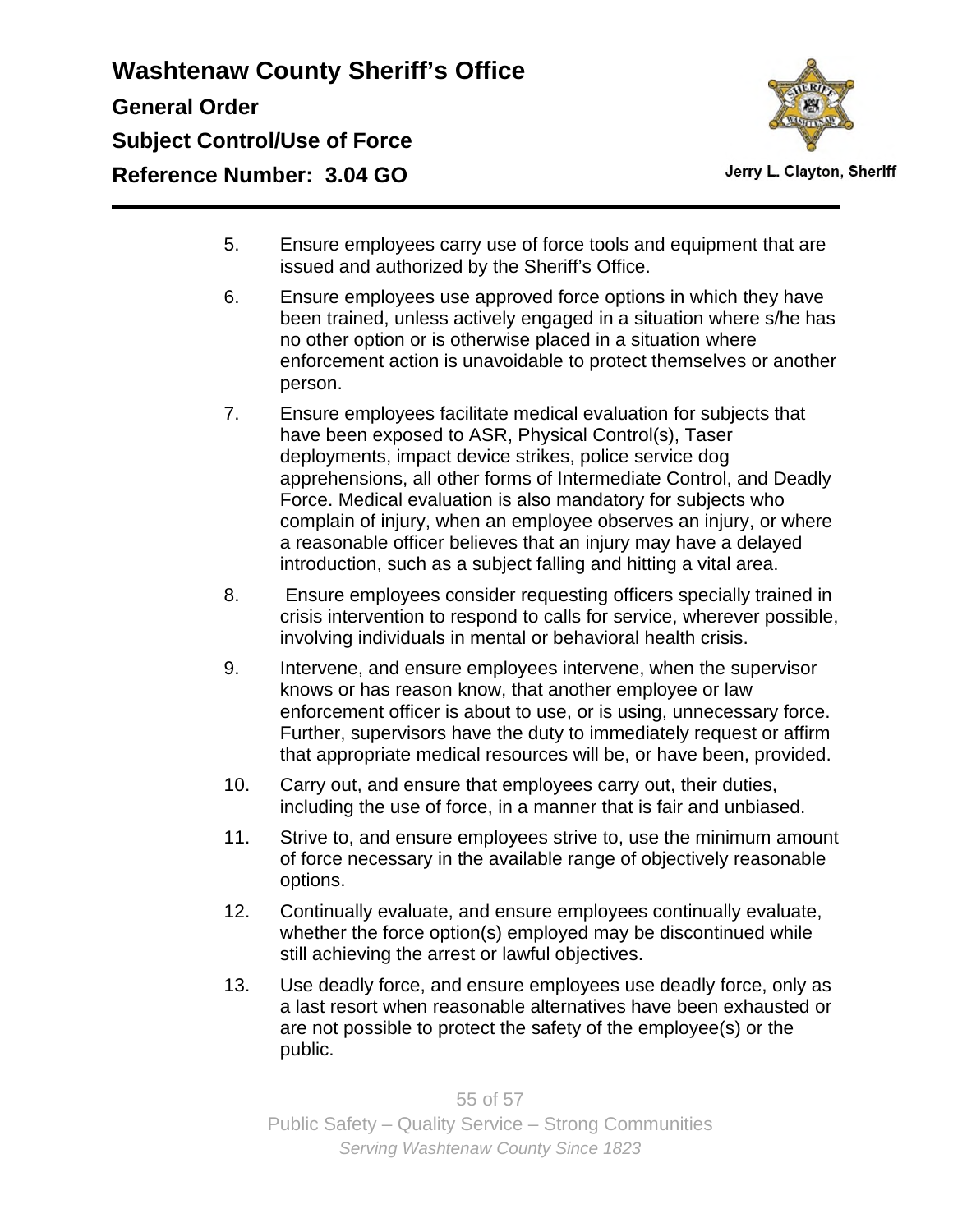

Jerry L. Clayton, Sheriff

- 14. Document, and ensure employees document, in detail and in accordance to the parameters set forth by this General Order, any reportable use of force.
- 15. Determine if the use of force is reasonable and within the parameters set forth by this General Order.
- 16. Ensure that all reports meet threshold for approval and are free of contextual and grammatical errors.
- 17. Complete Supervisor Use of Force Evaluation form.
- 18. Notify commanding officer if an employee's use of force is unnecessary or that an employee has applied force that results in serious physical injury or death.
- 19. Complete any supplemental report(s) as directed by commanding officer.
- 20. Seek clarity for any information, technique, or tactic unclear to the supervisor.
- 21. Provide clarity for any information, technique, or tactic unclear to the employee.
- 22. Request Use of Force Investigative Team (UFIT) for use of force that is unnecessary or when an employee applied force that results in serious physical injury or death.
- E. Administration

For the purposes of this section, 'administration' refers to employees charged with managing, supervising, and regulating subordinate employees, reviewing use of force and subject control, completing investigative inquiries, or any other duty as assigned by a higher ranking employee.

- 1. Review subject control packets, resubmitting it to the completing supervisor to correct contextual or grammatical errors as applicable.
- 2. Submit approved subject control packet to record keeper.
- 3. Respond to the scene and assume command, as practical, when notified of unnecessary force or force that results in serious bodily injury or death.